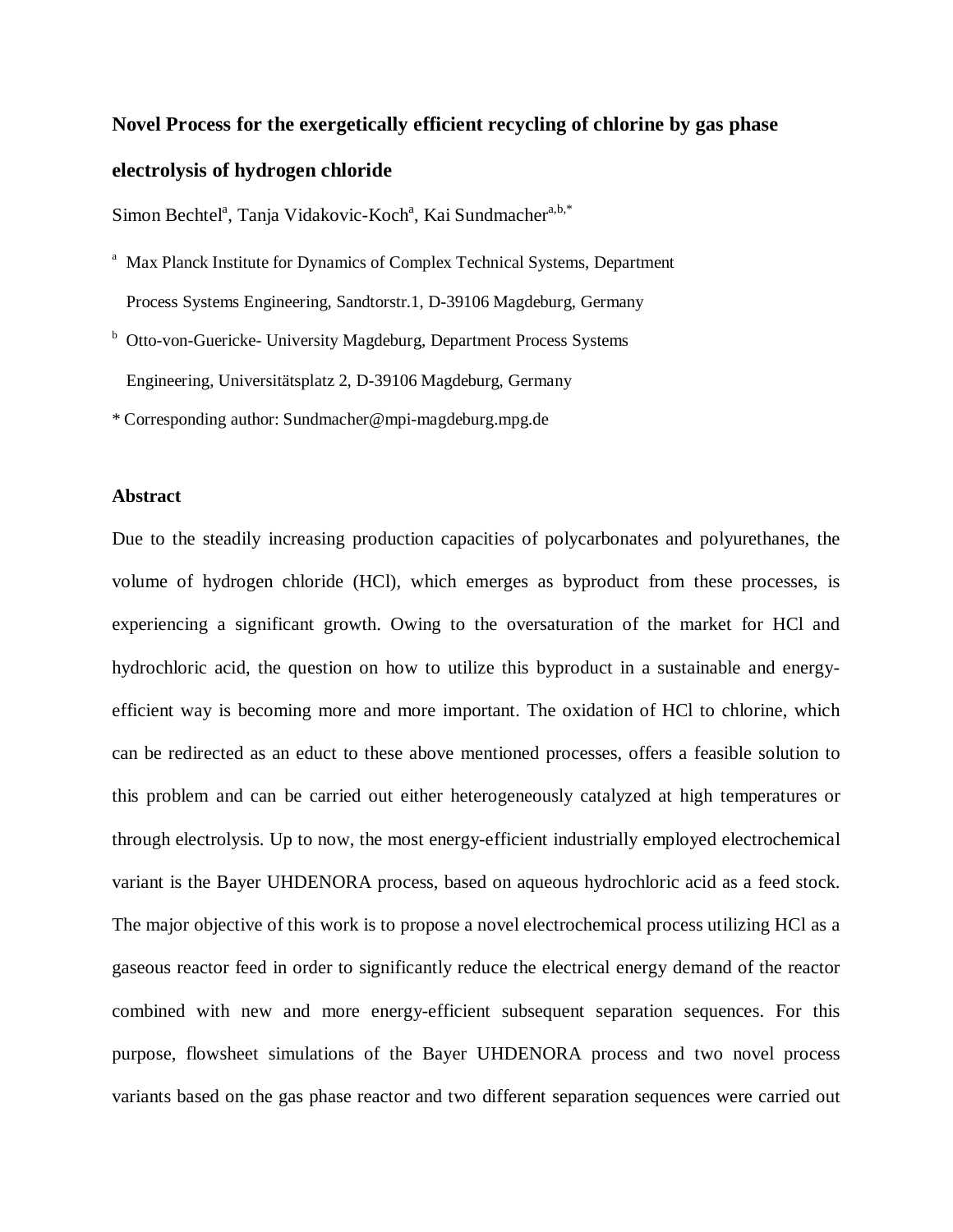and followed by a detailed exergy analysis. The analysis shows significant exergetic savings of up to 38 % in this novel process variants compared to the Bayer UHDENORA process, including not only the electrochemical reactor but also the subsequent separation steps. The novel process therefore allows for a more sustainable and energy-efficient production of the base chemical chlorine and, contrary to the heterogeneously catalyzed high temperature process, for the utilization of electrical energy from advancing renewable sources like wind and sun.

# **Keywords**

Energy-Efficient HCl Recycling, Gas Phase Electrolysis, Exergy Analysis, Process Simulation**,** Chlorine

## **1 Introduction**

Chlorine is a base chemical with a production capacity of 66 million tons worldwide in 2014 and an expected increase to up to 76 million tons per year until 2019 [1]. Most of the chlorine is produced through the electrolysis of sodium chloride. The average electrolysis plant of that kind has an energy demand of 3.3 MWh per ton of chlorine which leads to an overall energy consumption of more than 200000 GWh every year worldwide [2]. Chlorine is widely used in the production of plastics, sanitary and medical products as well as organic solvents and mostly stems from the chlor-alkali electrolysis [3,4]. Interestingly, one third of all substances produced with the aid of chlorine do not contain  $Cl_2$  themselves and 50 % of the employed chlorine is being discharged in form of side products like hydrogen chloride or chloride salts [5]. Great example processes with a further growing industrial relevance are the isocyanate and polycarbonate production [5]. The volume of polycarbonates has been 3.7 million metric tons in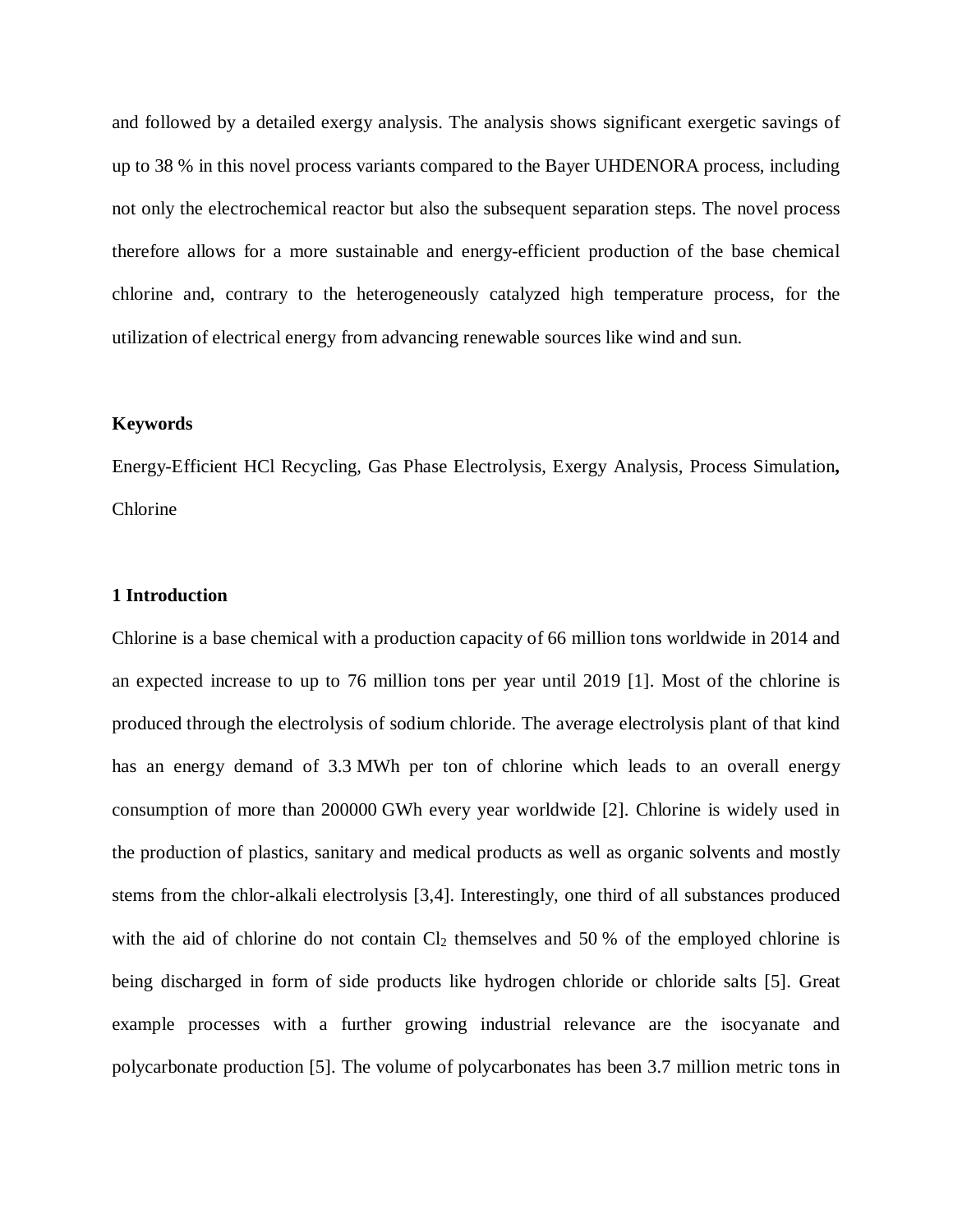2013 and is predicted to rise by 5 % until 2018 [5]. The most important isocyanate is methylen diisocyanate (MDI) with a production capacity of 4.6 million tons in 2011 and a growth rate of 5%, followed by toluene diisocyanate (TDI) with a production volume of 3 million tons in 2013 [3,7,8]. Both, the isocyanate and polycarbonate production employ phosgene as a reactant which is synthesized from chlorine and carbon monoxide. Therefore, for each mole of TDI and MDI, two moles of chlorine are consumed and four moles of hydrogen chloride emerge as a byproduct. Since processes that consume hydrogen chloride, like the production of PVC, are growing at a much slower rate, the market for this byproduct is over-saturated [4,5]. This is where the electrochemical or heterogeneously catalyzed conversion of hydrogen chloride to chlorine comes into play.

The heterogeneously catalyzed conversion of HCl to chlorine based on the Deacon process and its predecessors like the Shell or Mitsui process has been described in detail by Ramirez *et al.* [5]. In general, the heterogeneously catalyzed process has the advantage of a significantly lower energy demand and therefore lower production costs. This is due to the fact that the electrochemical alternative requires a significant amount of electrical energy in order to reach industrially relevant current densities of  $3-4$  kA m<sup>-2</sup> [4,5]. However, the investment costs of the electrochemical processes are markedly lower. Furthermore, the modularity of the electrochemical variant allows for a flexible production capacity and easy scalability which makes it very attractive in small scale plants or in a volatile economic setting [4,5]. Especially in the context of the current transition from fossil fuels to renewable energy sources, the electrolysis of HCl allows for employing the electricity stemming from these renewable sources for a green and sustainable production of chlorine as shown in Fig.1. Additionally, not only does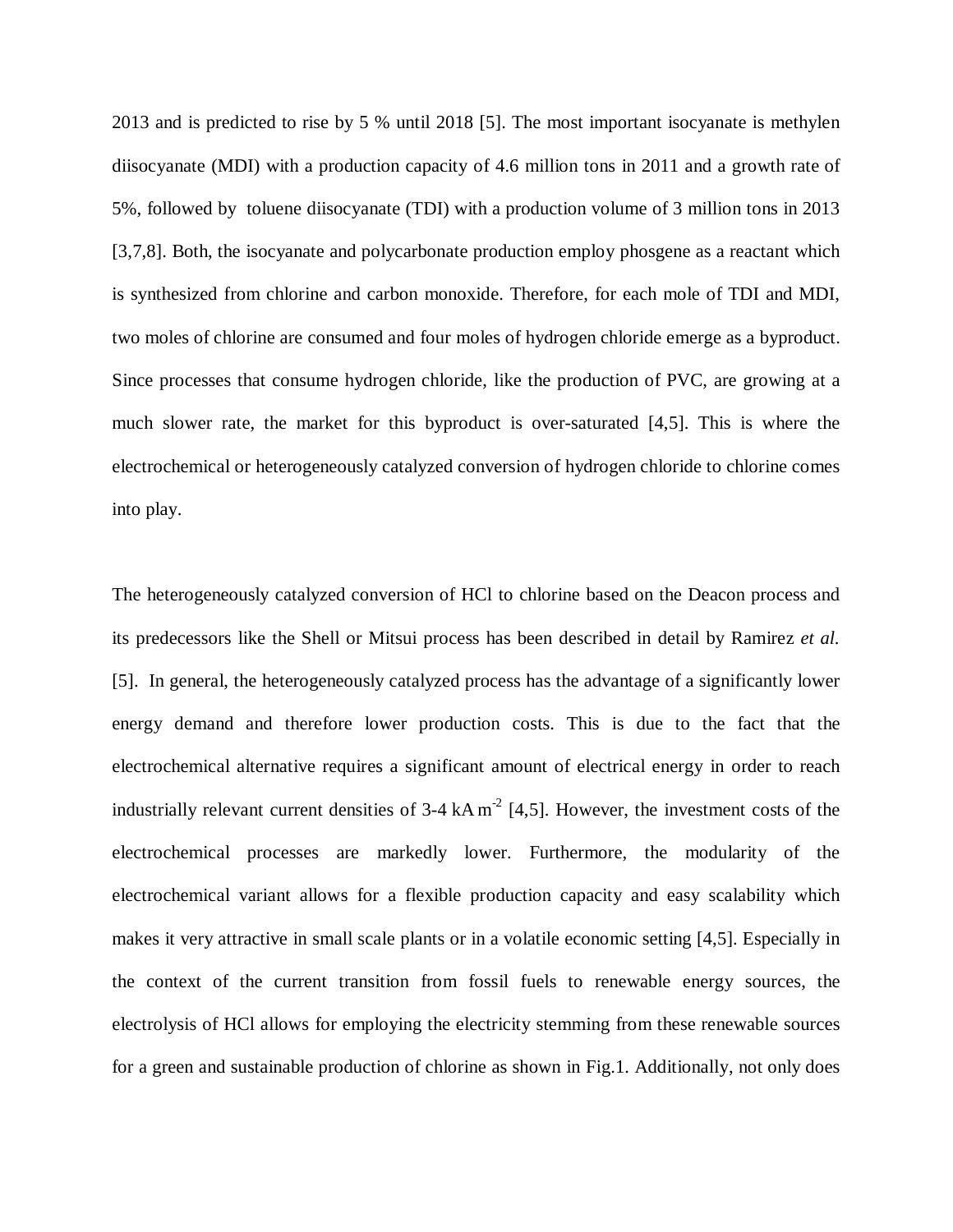the electrolysis of HCl allow for a sustainable chlorine recycling, it also consumes four times less energy compared to the production of chlorine trough the electrolysis of sodium chloride, as will be shown in this work. Therefore, the focus of this work is on the electrochemical process variants and the proposal as well as the exergetic assessment of two novel processes based on the oxidation of gaseous hydrogen chloride forming water and chlorine.



**Fig. 1** Scheme for the utilization of renewable energy sources for the recycle of hydrogen chloride to chlorine which then again enters into main industrial processes like the polyurethane and polycarbonate production.

The first industrially employed electrochemical process was developed by Hoechst, Bayer and Uhde in the 1960s, deploying the diaphragm electrolyzer technology. A more recent variant from Bayer and UHDENORA is based on the membrane electrolyzer technology employing an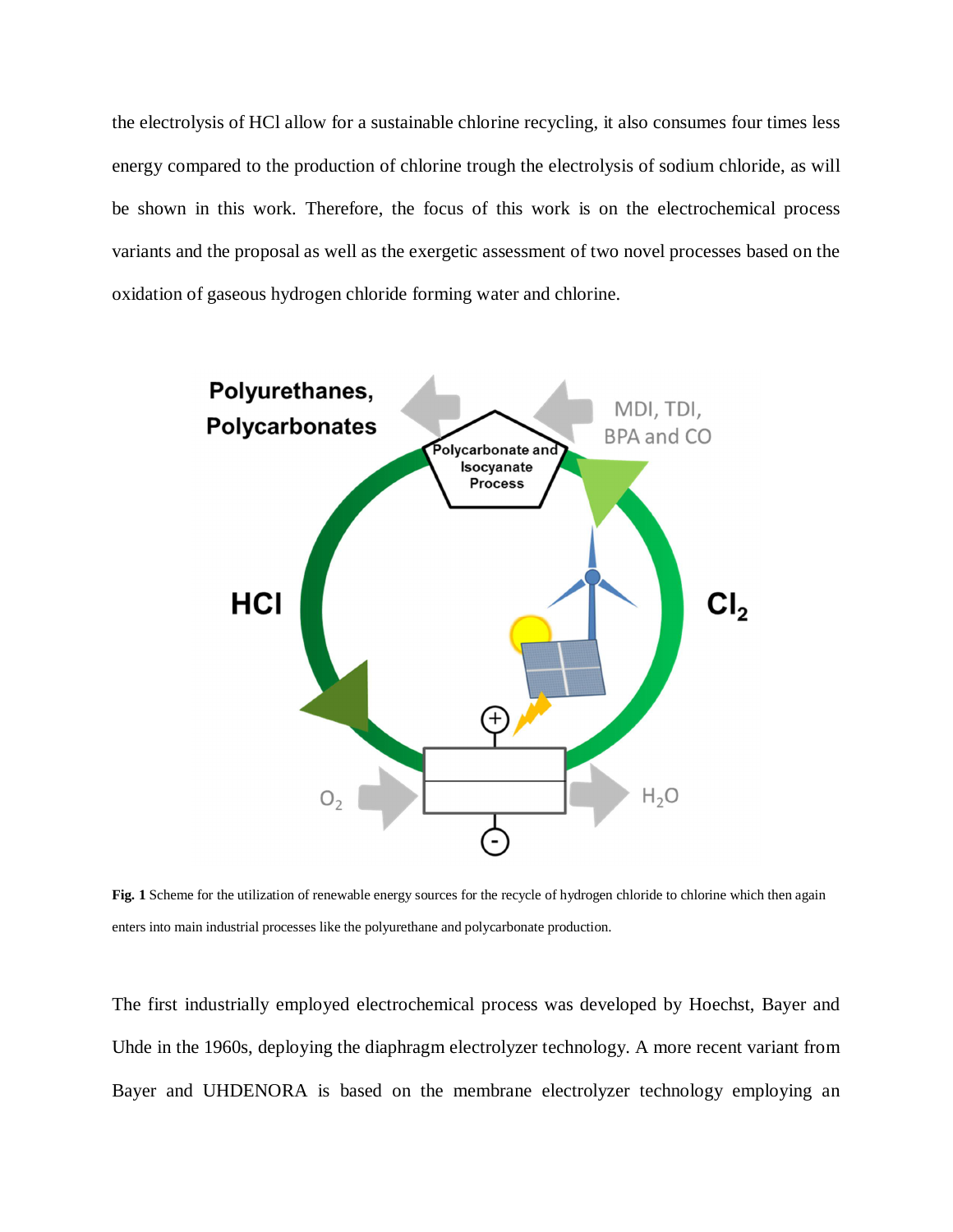oxygen depolarized cathode, which leads to energy savings of up to 30 % [4,5,7]. In addition to these processes, which both utilize aqueous hydrochloric acid as a feed stream, DuPont has developed a gas phase process in which hydrogen chloride is split to hydrogen and chlorine. Besides the establishment of a pilot scale unit in 1995, this process has never been industrially commercialized [5,9].

Recently, our group has reported on a new electrochemical gas phase reactor for hydrogen chlorine electrolysis with oxygen depolarized cathode from now on just labeled as "gas phase reactor") in cooperation with TU Clausthal [4,12]. With an energy consumption of only 730 kWh per ton of chlorine, equivalent to a cell potential of 0.977 V at  $4 \text{ kA m}^2$ , this reactor allows for power savings of 31.5 % compared to the liquid phase electrochemical reactor of the Bayer UHDENORA process, which has an energy demand of 1070 kWh per ton of chlorine [4,12]. Additionally, the heat discharge in the gas phase reactor, and therefore also its exergetic portion, is markedly higher compared to the liquid phase reactor in the state-of-the-art process due to the negative reaction entropy which leads to an additional exergetic advantage of the gas phase reactor. However, up to now, no separation sequences for the mixture of chlorine and gaseous hydrogen chloride leaving the electrochemical reactor have been proposed. Having in mind that the overall efficiency of the process is influenced not only by the reactor but also by separation steps, a main aim of this study is to determine, whether the significant exergetic advantage of the electrochemical gas phase reactor can be maintained at the process level after including all necessary separation steps. This would allow for a more energy- and cost-efficient as well as ecological production of the important base chemical chlorine. For this reason two new separation strategies for the electrochemical gas phase reactor with an oxygen depolarized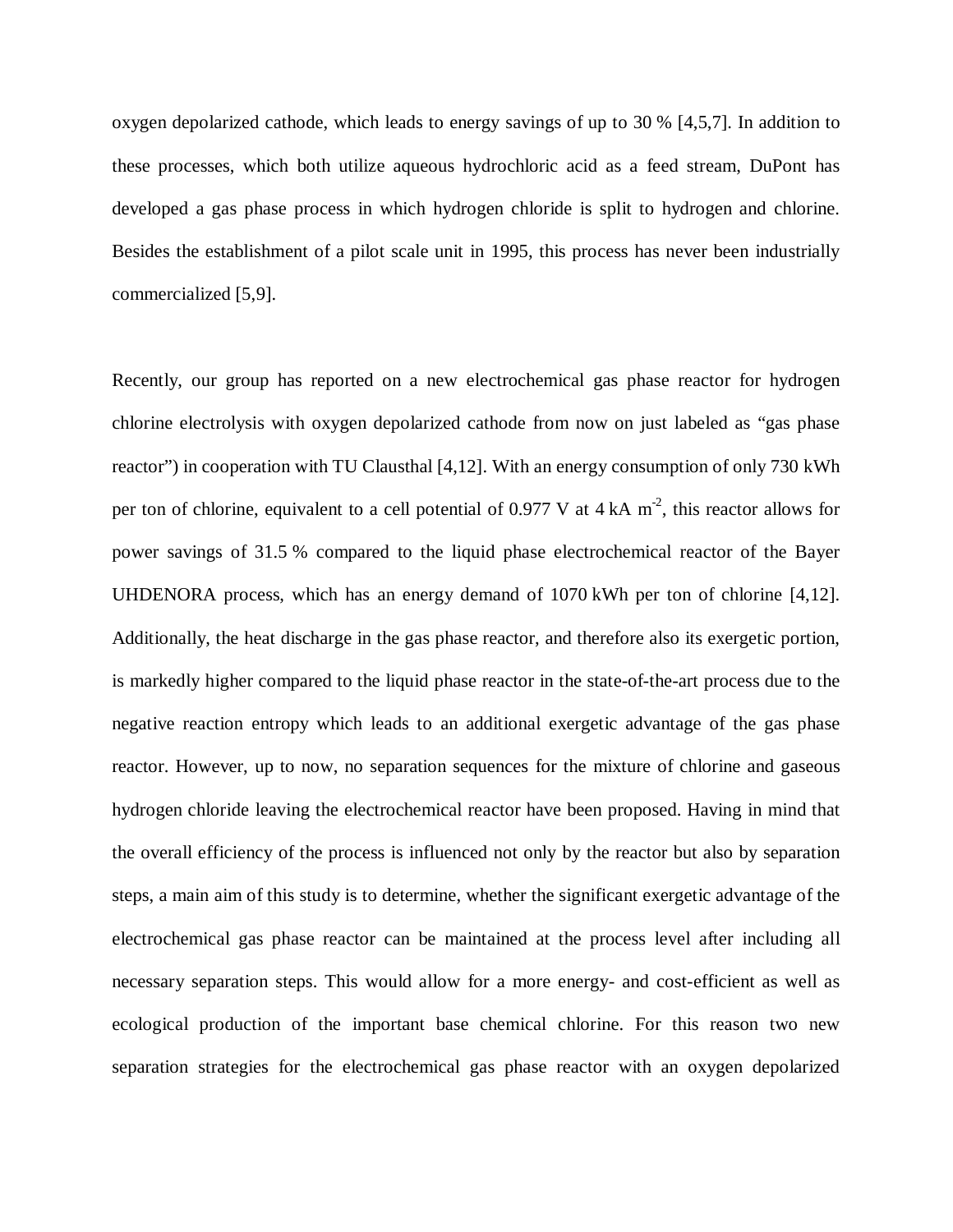cathode were developed and analyzed. As a benchmark for evaluating their performance, the currently most energy-efficient industrially employed process from Bayer and UHDENORA was chosen.

In order to compare the two proposed novel gas phase processes with the state-of-the-art method, all of them, including the separation and purification steps, were simulated with Aspen Plus and a detailed exergy analysis was carried out for all processes. Hereby, the two novel processes both utilize the same gas phase reactor but different separation sequences.

#### **2 Methods**

#### **2.1 Simulation of the state-of-the-art process and the proposed novel gas phase processes**

In the present work, the sequential modular approach of the process simulation software Aspen Plus was applied [13,14]. Firstly, the state-of-the-art process was simulated utilizing parameters given in literature as summarized in Table 1. Secondly, the two novel process variants were simulated as well. Since the energy and exergy demand strongly depend on the amount of converted hydrogen chloride, the overall conversion must be identical in all of the five simulations to ensure comparability. Therefore, an overall conversion of 80 % was arbitrarily chosen. The 20 % of hydrogen chloride that are not converted were dissolved in water, forming concentrated hydrochloric acid (37 wt%) in all processes. This is supposed to reproduce an economically realistic scenario where a significant part of the hydrogen chloride is converted to chlorine and the rest is either reused within the Verbund in the form of concentrated acid or sold. Of course, this arbitrary ratio of 80:20 should and can be adjusted to the specific economic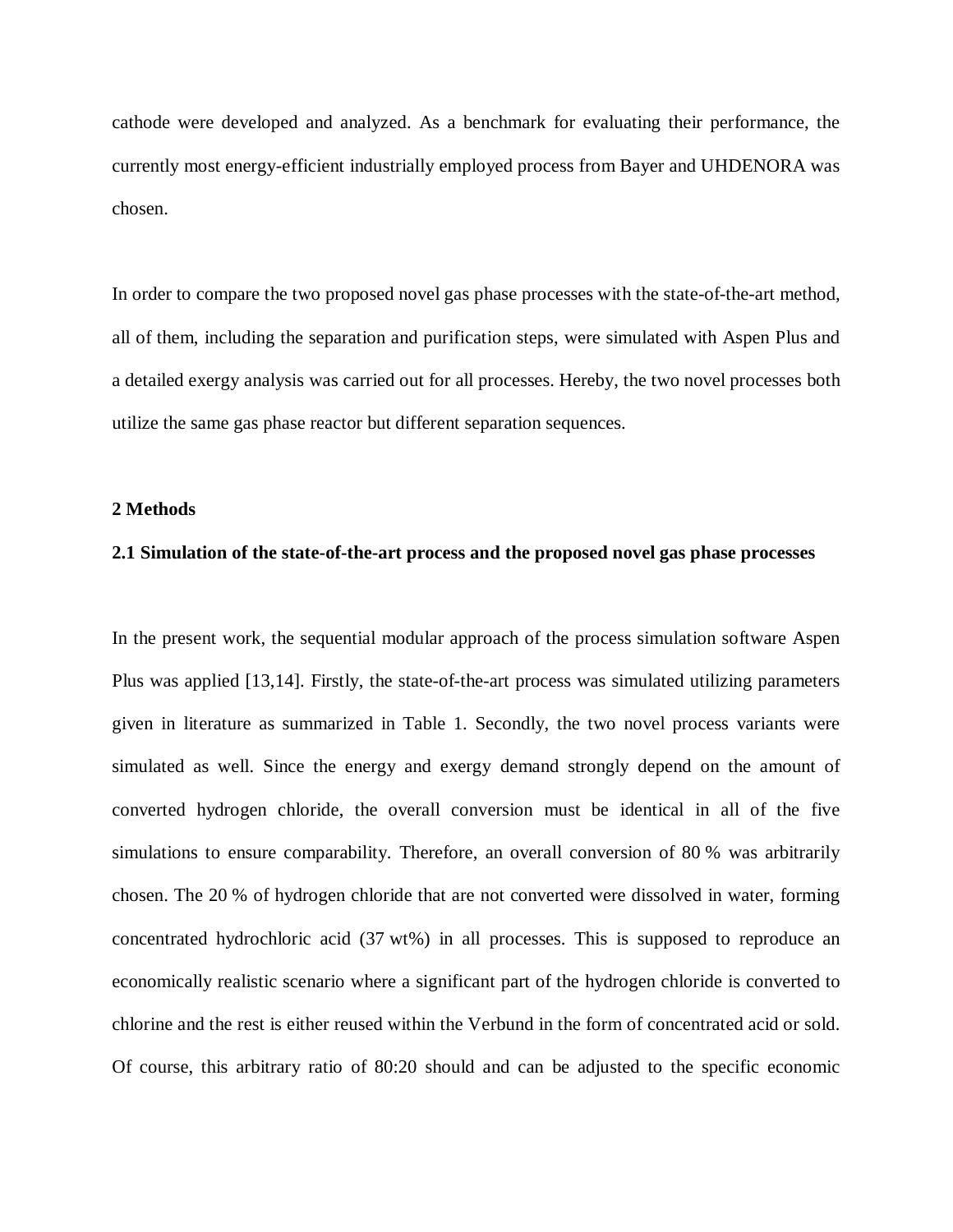situation which is dependent on a variety of individual parameters, like the actual market price of HCl, the geographical location of the site or the Verbund-internal demand of hydrochloric acid. A further advantage of choosing a fixed overall conversion is that all the inlet and outlet streams, with exception for waste streams and auxiliary substances, are identical and therefore dispose of the same exergy. This is due to the fact that in all of the following simulations, every stream is entering and leaving the system at atmospheric pressure and a temperature of 298.15 K. Therefore, if waste and auxiliary streams are negligibly small, only the exergy of the supplied and discharged heat and electricity is relevant for comparing the exergy demand of the five process variants and the laborious task of calculating the exergy of all the substance streams becomes no longer necessary. The waste streams as well as the feed streams for auxiliary substances in the present work are indeed negligibly small so that the above assumption is justified.

Additionally, five more simulations with a total conversion of 15, 30, 45, 60 and 70 % for both of the novel process variants have been carried out and included in the exergy analysis to determine which conversion leads to the lowest exergy demand per kg of generated chlorine and to investigate whether one of the two processes becomes more feasible than the other one in a certain conversion regime. All simulated processes are designed for a hydrogen chloride feed stream of 375 kt per year resulting in a molar feed flow rate of 0.362 kmol  $s^{-1}$  assuming an uptime of 8000 hours per year. This data is based on an MDI production site from BASF in Antwerp with a capacity of 650 kt  $a^{-1}$  [15]. The oxygen feed stream was chosen to be  $0.09$  kmol s<sup>-1</sup> which is approximately the stochiometrically necessary amount for converting all of the fed hydrogen chloride. Again, it is necessary to choose a common value for all processes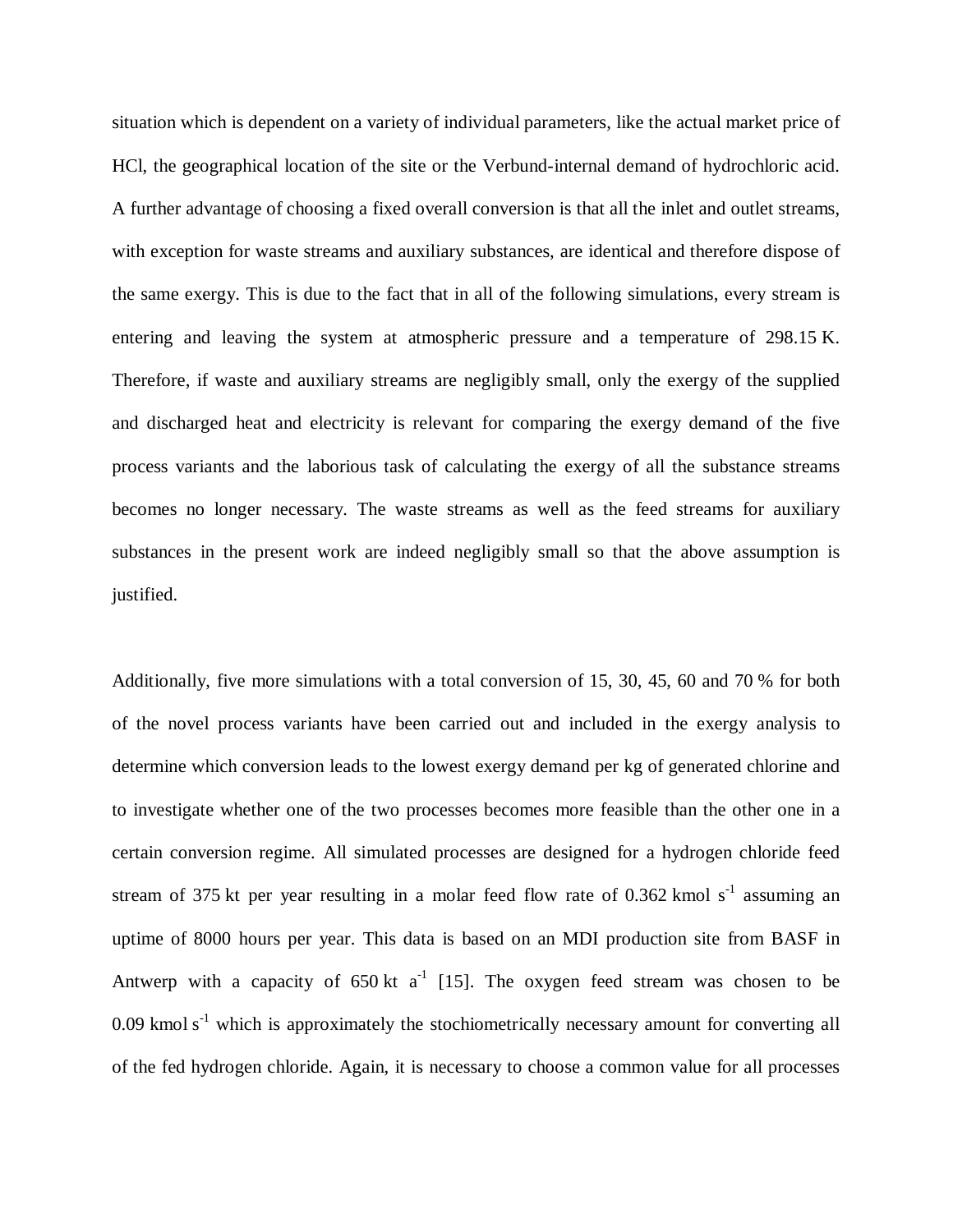for reasons of comparability. The exact amount of excess oxygen is irrelevant at this point of the study and can be adjusted when the most efficient process variant has been found. The minimum purity of chlorine was set to 99.5 wt% based on the grade 2.5 sold by Linde [16]. The maximum amount of water in the chlorine product stream was limited to 100 ppm (mg  $kg^{-1}$ ) water [17].

## **2.2 State-of-the-art process**

This process was modeled based on information from UHDENORA [6], the work of Ramirez *et al.* [5], and the patent by Ooms *et al.* [17]. All essential data are listed in Table 1.

| Reactor temperature                               | $55^{\circ}$ C            |
|---------------------------------------------------|---------------------------|
| Power consumption of the reactor                  | 1070 kWh per ton chlorine |
| Current density                                   | Up to 5 kA $m-2$          |
| Hydrochloric acid reactor feed concentration      | $14 wt\%$                 |
| Hydrochloric acid reactor outlet concentration    | $11 wt\%$                 |
| Temperature hydrogen chloride absorber            | $35^{\circ}$ C            |
| Concentration of hydrochloric acid product stream | 37 wt%                    |

**Table 1** Technical data and process conditions of the Bayer UHDENORA process [7,15].

According to the data given by UHDENORA, the concentration of the hydrochloric acid in the inlet stream of the reactor was chosen to be 14 % [7]. The outlet concentration is not specified by this source. Therefore, the lower limit of 11 % stated in the work of Ooms *et al.* [17] was chosen. Trainham *et al.* [18] have explained that in the Uhde process, the hydrochloric acid concentration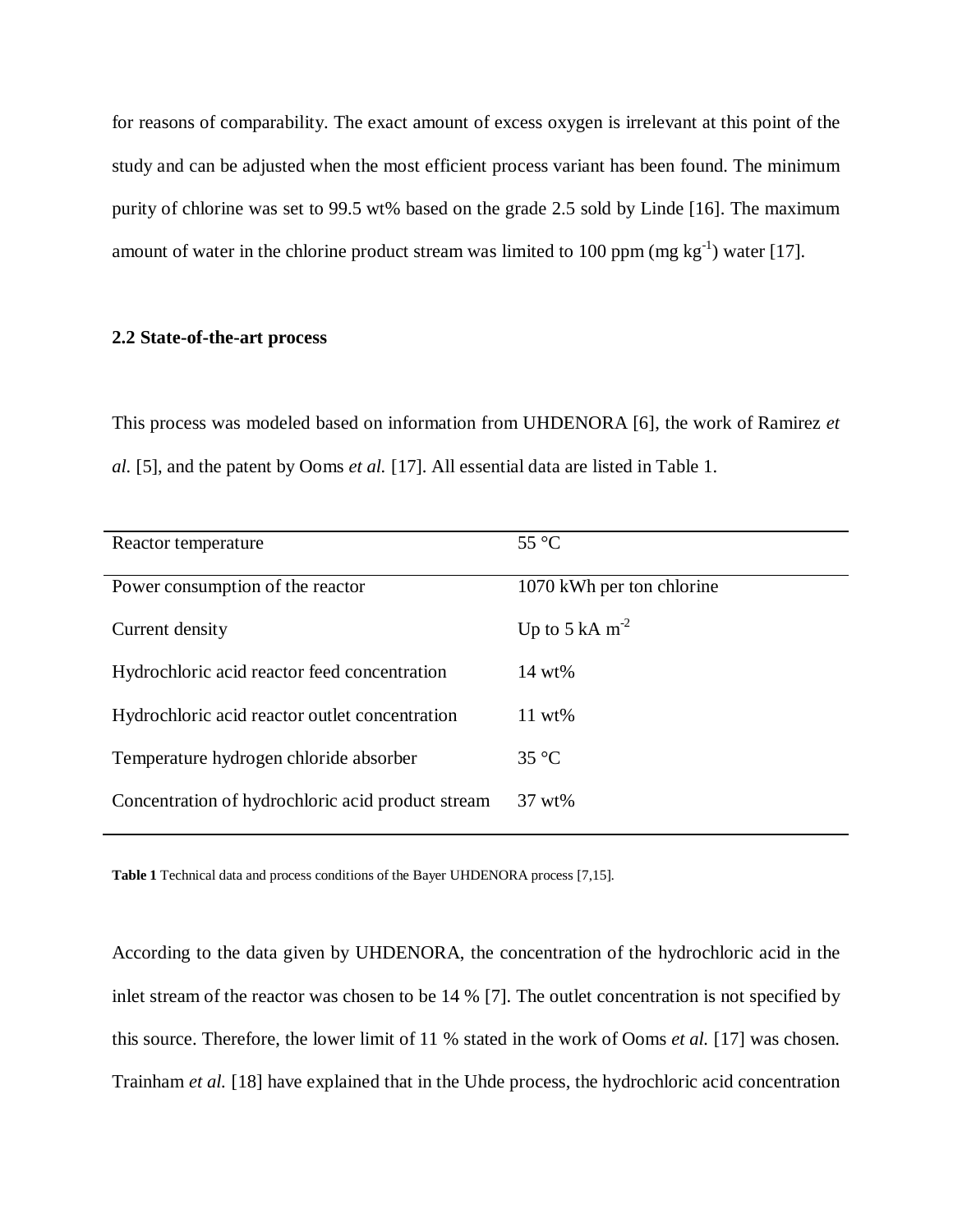has to be lower than 22 % in order to avoid a drop in the conductivity and higher than 17 % to prevent oxygen formation in the anode chamber. Similar reasoning also holds for the Bayer UHDENORA process which explains the tight concentration interval leading to a maximum achievable single pass conversion of 22.9 % [6,17]. In order to reduce the size of the recycle streams, which should have a positive impact on the energy amount required in the distillation unit and the investment costs due to smaller apparatus sizes, this maximum value of 22.9 % was chosen for the simulation. While in the basic flowsheet from UHDENORA [7] it seems that the dechlorination takes part after the newly incoming hydrochloric acid is mixed with the reactor outlet stream, Ooms *et al.* [17] describe the dechlorination to follow directly after the reactor outlet. The latter variant will be more energy-efficient because the chlorine has to be separated in a distillation column. The heat duty of this unit would be significantly higher if the newly incoming hydrochloric acid is added to the feed of the column instead of after the separation. Therefore, the more energy-efficient variant based on the work of Ooms *et al.* [17] is chosen in this simulation.

Fig. 2 shows the process flow diagram for the state-of-the-art process. The split marked in red divides the dilute hydrochloric acid stream into two sub-streams that are used for the absorption of the incoming hydrogen chloride and the dilution of the generated concentrated hydrochloric acid towards the reactor inlet concentration. From the chloride ion mass balance follows that a split fraction of 9.88 % of the incoming mass flow is directed towards the absorption step. However, the stoichiometric reactor model in Aspen Plus does not allow for directly separating the anode and cathode streams. Therefore, in a consecutive separator, the water and oxygen in the reactor outlet stream are isolated from the hydrogen chloride and the emerged chlorine. This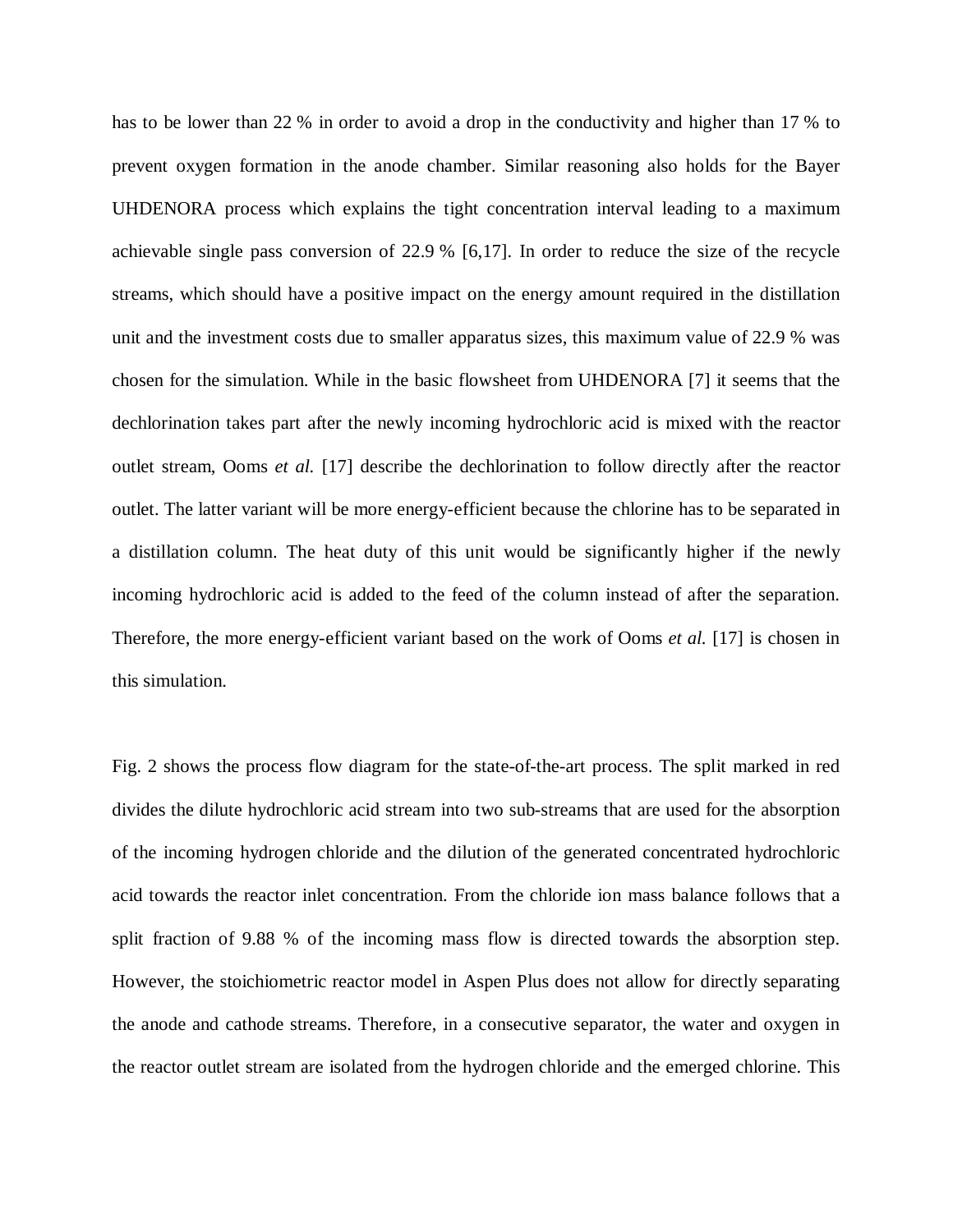separator is only used as a tool in Aspen Plus to simulate separate anode and cathode outlet streams and is not needed in a real plant. Afterwards, the chlorine can be separated from the hydrochloric acid through distillation.

The column specifications have been adjusted in a way that the amount of water in the distillate is slightly below the maximal limit of 100 ppm  $(mg kg<sup>-1</sup>)$ . Choosing values significantly lower than 100 ppm leads to a decrease in the condenser temperature of the column, which is below ambient temperature, and increases the necessary reflux ratio. Both effects lead to a higher exergy demand of the column. For this reason the limiting value of 100 ppm was fully exploited. However, in the work of Ooms *et al.* [17] and other articles as well as patents about the heterogeneously catalyzed high temperature process, the specified purity of the chlorine is achieved by drying it with concentrated sulfuric acid. The advantage is that the exergetic demand of the distillation column can be reduced since the purity requirements of the distillate are lowered. The disadvantage lies in the necessity of introducing sulfuric acid as an auxiliary component and the additional apparatus for drying the chlorine and for re-concentrating the sulfuric acid. Therefore, it would have to be determined which variant is the overall most efficient one. To not needlessly overcomplicate the comparability of all the simulated processes in this work, they have been designed in a way that the distillation of chlorine yields a sufficient purity so that no drying with sulfuric acid is required. In order for the process simulation to abide the given constraints like purity and size of the product and purge streams, several design specifications and optimizations have been implemented into the simulation in order to control the concentration of the reactor feed stream and to reduce the heat duty of the distillation column.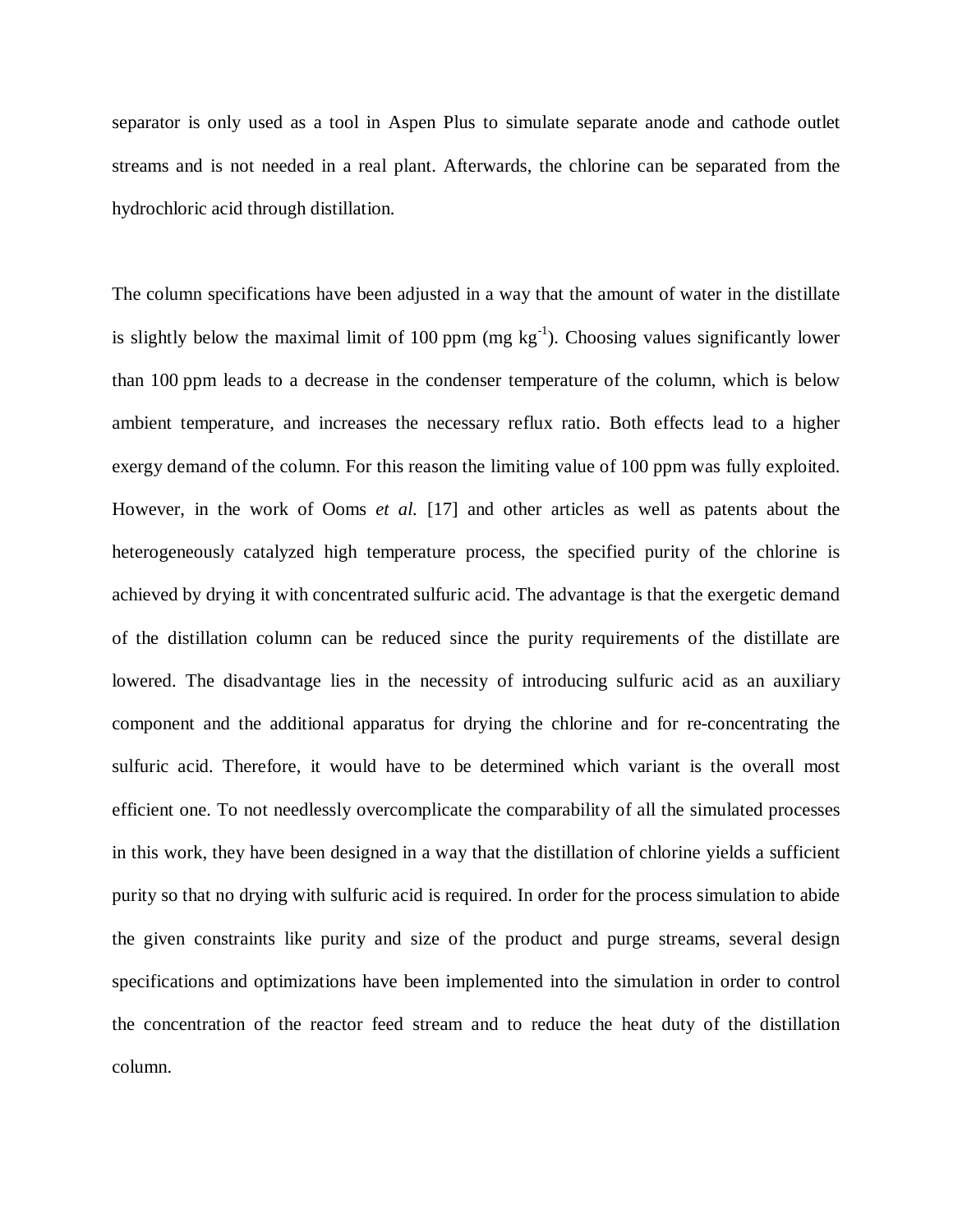

**Fig. 2** Process flow scheme of the Bayer UHDENORA state-of-the-art process designed in Aspen Plus.

The ENRTL-RK method, a successor of the ELECNRTL model, was selected as a property model for the simulation of the state-of-the-art process, due to the presence of electrolyte species. The ENRTL-RK method employs an asymmetric reference state, meaning that infinite dilution of the aqueous phase is chosen as a reference state and it collapses into the NRTL-RK method when no electrolytes are existent [19]. Only the dissociation of hydrogen chloride in water and the auto-dissociation reaction of water were included as possible reactions in the chemistry settings. Chlorine however, was not defined as a reactive species which is due to the fact that the equilibrium constant for the dissociation reaction of chlorine and water forming hypochlorous acid and hydrochloric acid is only about  $4 \times 10^{-4} \frac{l^2}{m}$  $\frac{t^2}{mol^2}$  at 17.6 °C [20]. Taking into account that the concentration of hydrochloric acid after the electrochemical reactor is approximately 11 wt%, the equilibrium for the dissociation reaction of chlorine is even further shifted towards the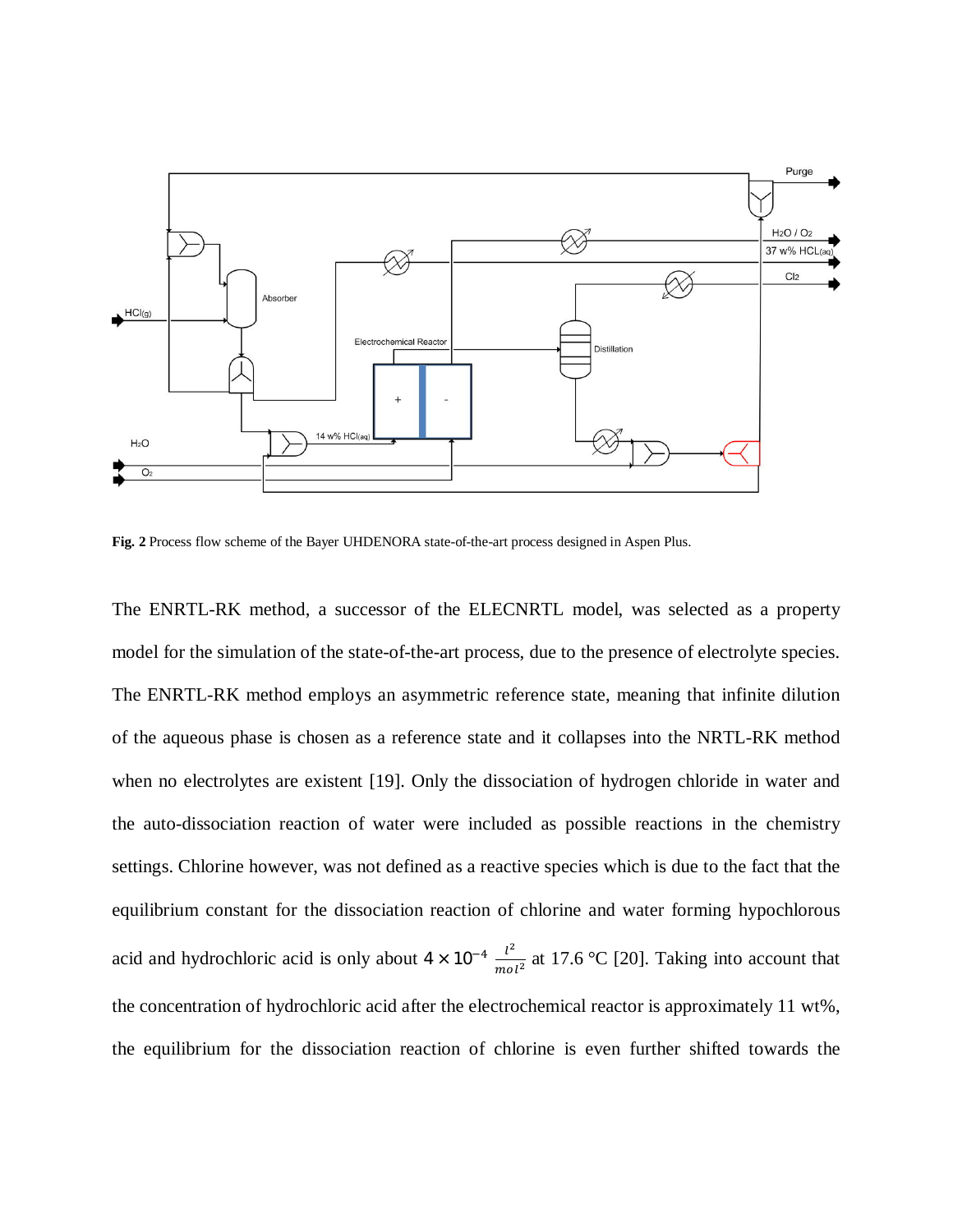molecular chlorine. Therefore, it is a good approximation to neglect the reaction of chlorine and water.

Due to the fact that both gases, hydrogen chloride and chlorine, are non-condensable under the conditions present in this process, they were defined as components obeying Henry's law. Since the critical temperature of hydrogen chloride is already at 325 K it is not condensable at conditions present in the distillation column [21]. At those temperatures, gas solubilities must be calculated by defining the gas as a Henry component or at high pressures above 10 bar, it is recommended to employ an equation of state model [22,23]. In the following sections the two newly developed processes including different methods for separating the chlorine from the remaining hydrogen chloride are discussed. The fact that in this new process ideally only gaseous hydrogen chloride and chlorine are present in the anode stream leaving the electrochemical reactor, allows for simply separating these gases based on their different boiling points. The second option is to exploit the difference in the solubility of both gases by absorbing chlorine in a non-polar organic solvent and to utilize a subsequent extraction step to remove the remaining hydrogen chloride residues from the solvent. In the following chapter the first one of these approaches is discussed in more detail.

#### **2.3 Gas phase reactor and HCl/Cl2 separation via distillation (ELECTRA-DIST process)**

In the classical Deacon process and its advanced successors like the Shell or UTC process, a gas mixture of chlorine, residues of hydrogen chloride and oxygen remains after separating the water and most of the hydrogen chloride from the reactor outlet stream. This gas mixture can be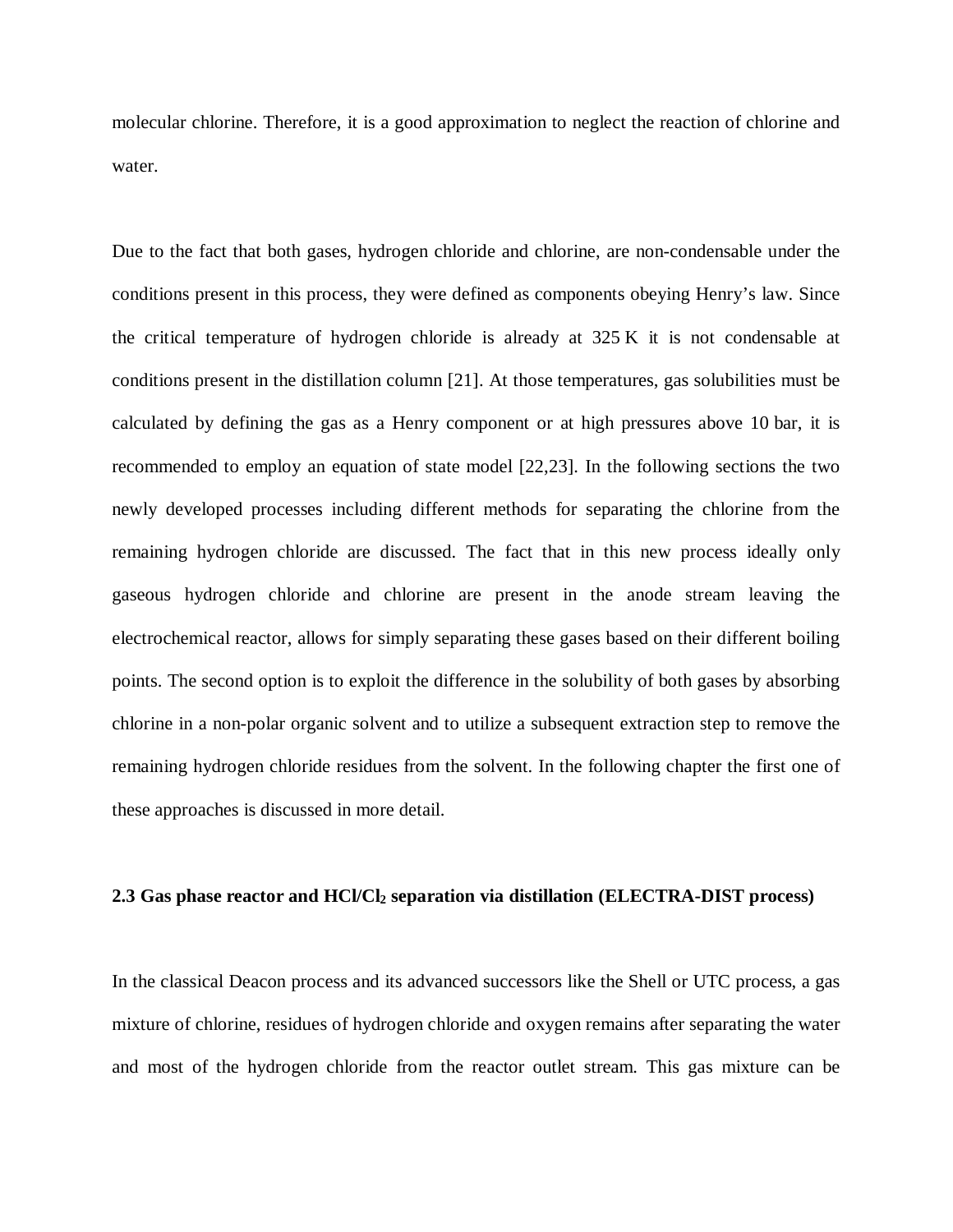separated by compressing and cooling and thereby liquefying the chlorine [24]. A similar procedure is discussed in the work of Foster *et al.* [25]. In a patent from Gestermann *et al.* [26] a subsequent distillation step is mentioned to separate the chlorine and remaining hydrogen chloride. As explained in the following section, the absorption of hydrogen chloride in water in the novel process variants is not feasible. Therefore, a distillation column is proposed as the only necessary separation step. Contrary to the patent of Gestermann *et al.* [26], the feed of the distillation does not only contain impurities of hydrogen chloride but is equivalent to the anode outlet stream of the chemical reactor and, depending on the single pass conversion, consists of significant amounts of hydrogen chloride. A significant advantage compared to the Deacon like processes is that the hydrogen chloride emerging from the top of the distillation column can be redirected to the reactor, since it is not absorbed in water. Therefore, the electrochemical gas phase process theoretically allows for very high overall conversions of up to 100 %. Furthermore, assuming that no oxygen is present in the  $HC/Cl<sub>2</sub>$  mixture at the reactor outlet, the overall gas separation becomes more simple and energy-efficient.

Contrary to the liquid phase processes like the Bayer UHDENORA and the Uhde process, the DuPont gas phase process features a conversion of up to 85 % [27]. This is due to the fact that in gas phase processes, no restrictions regarding conductivity and oxygen evolution in the anode chamber have to be regarded, since no water is present. For the gas phase reactor, Kuwertz *et al.* measured a cell potential of 0.977 V at a current density of 4000 kA  $m<sup>-2</sup>$  and a conversion of 30 % [12]. Martinez [4] has proven in his half-cell measurements of the hydrogen chloride oxidation that reducing the concentration of hydrogen chloride in the feed stream to 40% leads to an overpotential increase of less than 0.07 V at a technical relevant current density of  $4 \text{ kA m}^2$ .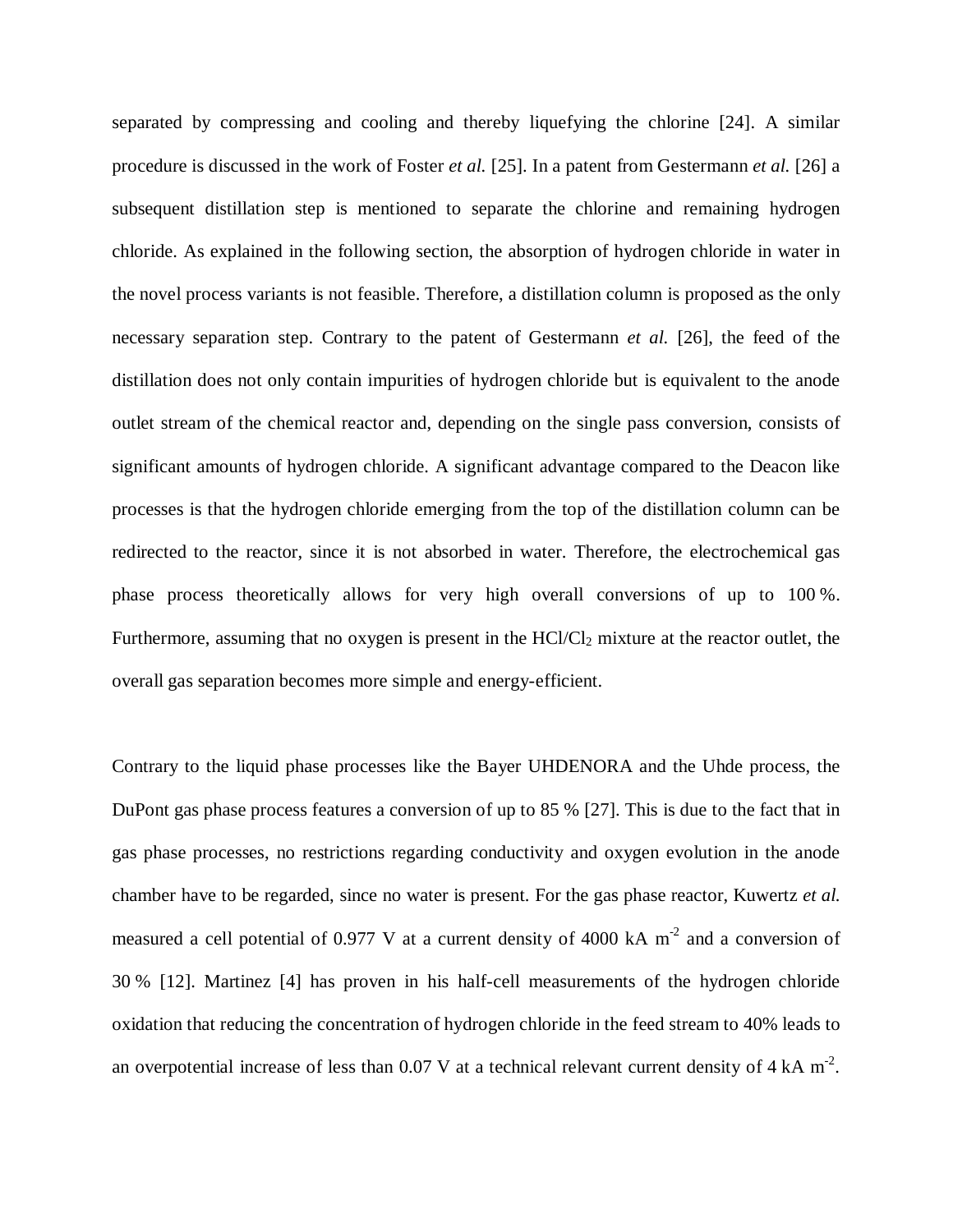This indicates that a conversion of 60 % and more in the gas phase reactor is possible with only a relatively small increase in the cell potential. The lower oxygen concentration in the cathode chamber linked to an increase of the HCl conversion also leads to an increased potential drop. However, as stated in the work of Ooms *et al.* [17] oxygen is usually fed into the reactor with an excess of 100 %. Therefore, taking into account the stoichiometry of the reaction, a conversion of 60 % with regard to HCl would result in a decrease of the oxygen concentration of only 15 %. This shows that a potential drop on the cathode side due to an increase in conversion can be easily damped with a sufficient oxygen excess. Decreasing the hydrogen chloride concentration in the feed gas down to 20 %, lead to a further slight increase in the potential drop and to a decline in the current density, which reached a plateau at  $3 \text{ kA m}^2$  [4]. However, it has to be considered that a feed concentration of 20 % is not equivalent to a HCl conversion of 80 % within the reactor, since in the latter case the HCl concentration is decreasing from 100 % to 20 %, reaching its lowest value only at the end of the reactor. Therefore, for this work, the novel process variants were simulated with a single pass conversion of 60 % and 80 % but a fixed overall conversion of 80 %, as discussed in the introduction, in order to study the influence of the conversion on the exergy demand and to examine whether the novel process variants are also feasible with a lower single pass conversion of only 60 %. The cell potential, which was chosen for all simulations and the exergetic assessment, is 1 V. This value is equivalent to an energy consumption of 730 kWh per ton of chlorine and slightly higher than the experimental value from Kuwertz *et al.* [12] taking into account the above discussed small increase in the concentration overpotential due to a higher conversion. This increase is of course a function of the conversion, however due to the small contribution of 0.07 V at most, assuming a constant voltage of 1 V is a good approximation until more precise experimental data is available that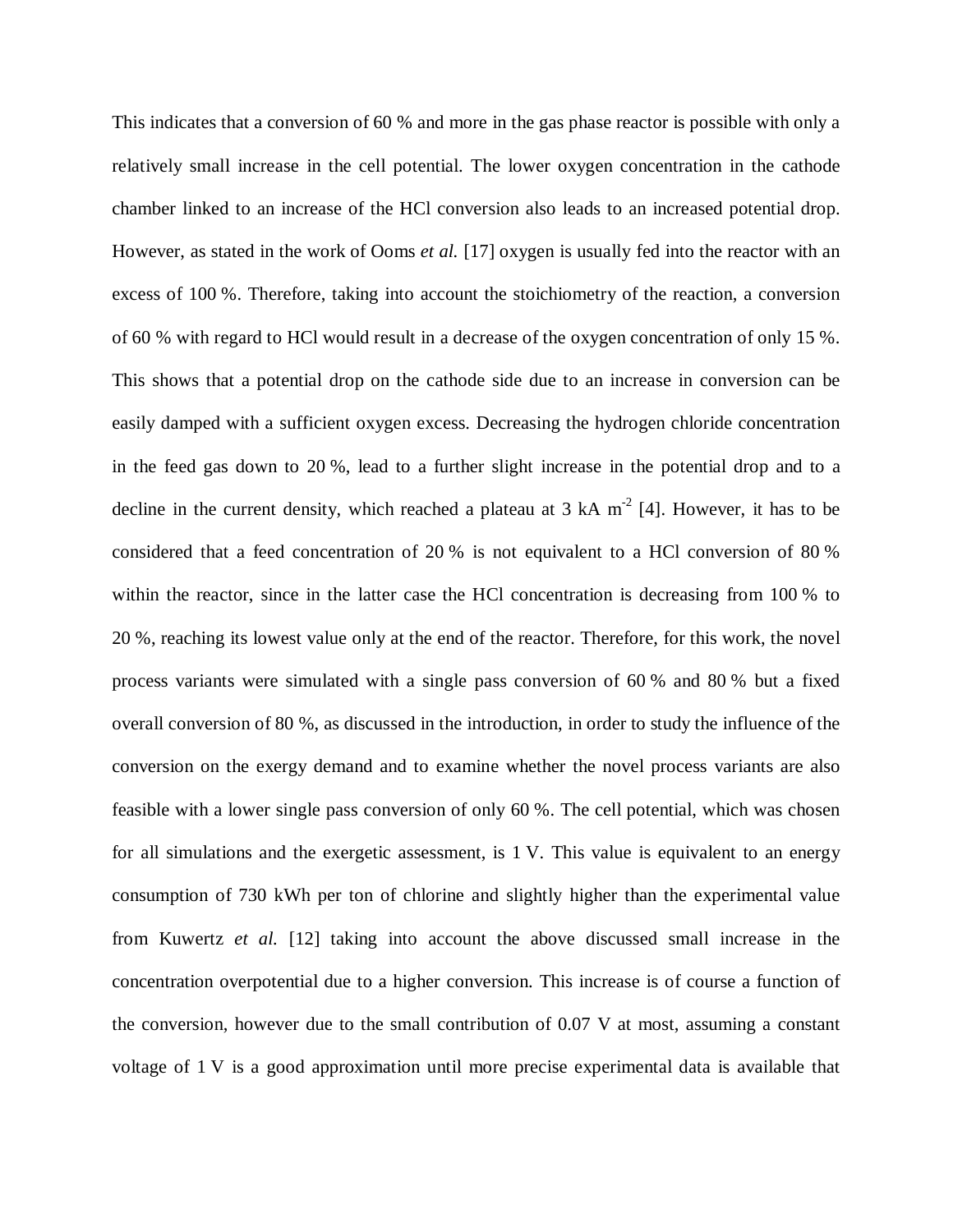describes the overpotential of the whole electrochemical cell for different conversions. In the case of 80 % single pass conversion, all hydrogen chloride in the distillate stream of the column can be dissolved in water and discharged as concentrated hydrochloric acid. However, for a single pass conversion of 60 % a hydrogen chloride recycle stream has to be established. Fig. 3 depicts the according process flow scheme.



**Fig. 3** Process flow scheme for the newly developed process based on a separation of the chorine and hydrogen chloride through distillation. From an exergetic point of view it is most feasible not to compress the feed gas of the distillation column. However, from a practical point of view column operation at increased pressure is beneficial due to higher boiling temperatures of both gases which makes it easier and cheaper to provide suitable cooling media. Therefore, simulations at pressure levels of 2, 5, 8 and 10 bar were carried out (compare exergetic analysis in section 3).

In this process, the predictive SRK method (PSRK) was chosen as the property model. It is based on the Soave-Redlich-Kwong equation of state and a mixing rule in which the excess Gibbs free energy estimated from the UNIFAC method is incorporated [28]. The advantage is a better accuracy compared to the SRK method if polar components like hydrogen chloride are present in the gas mixture. At higher pressures, this method is also more precise than the UNIFAC model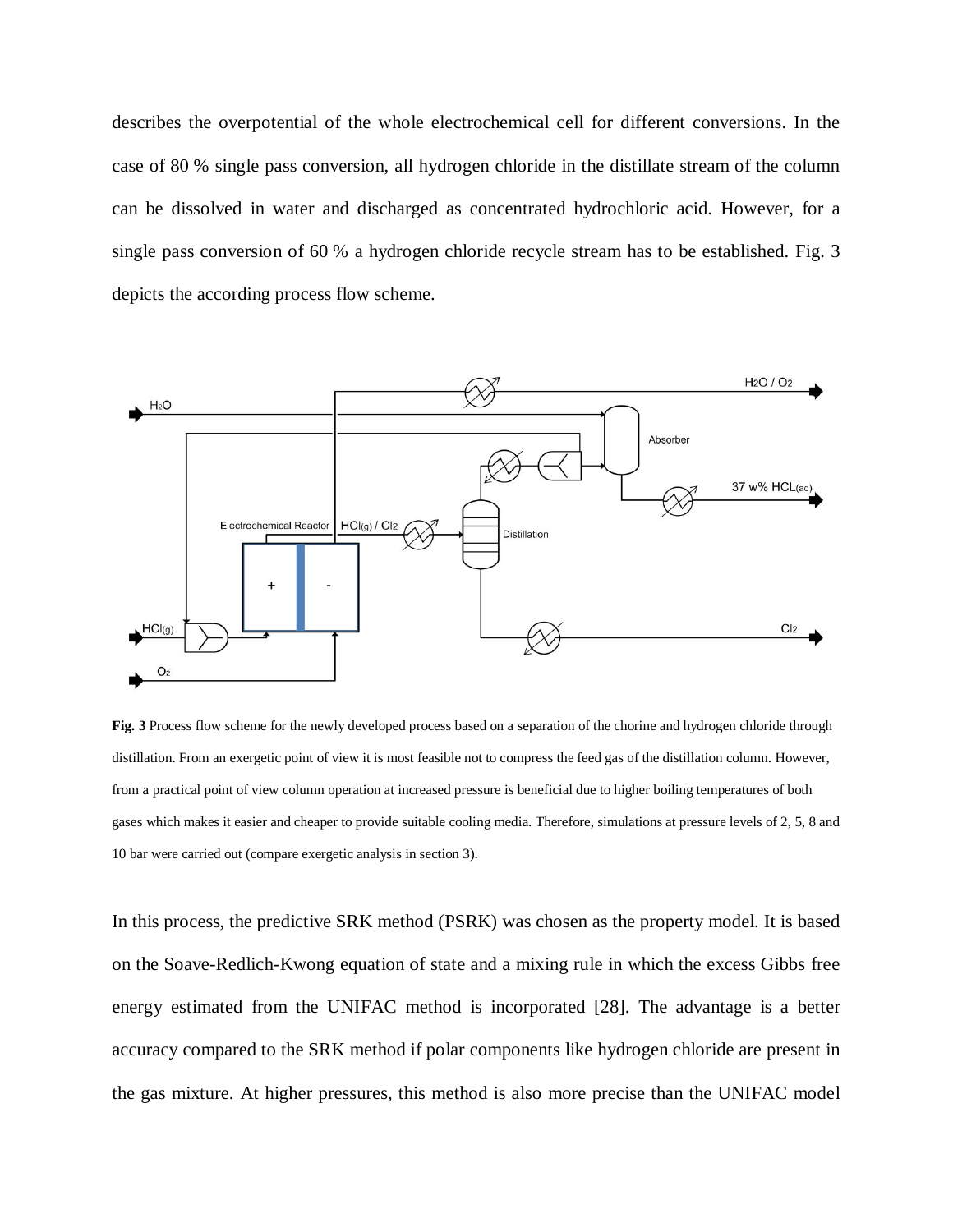[28,29]. Additionally, since PSRK is still an equation of state it can be applied to mixtures with supercritical components as they occur if the gases are compressed prior to distillation [28]. To ensure the validity of the PSRK method in this specific case, the column was also simulated with the NRTL-RK method and deviations of only 1% in the heat duty and 2 K in the reboiler and condenser temperatures between both variants have been observed. Therefore, PSRK can be considered as a suitable property method for simulating this process. The absorption of hydrogen chloride in water to form hydrochloric acid however, must still be modeled with ENRTL-RK due to the presence of ionic species. The reflux ratio, the distillate to feed ratio and the number of stages of the distillation column were chosen in a way that the required heat duty is minimized and the purity specifications are satisfied.

# **2.4 Gasphase reactor and HCl/Cl2 separation via absorption and extraction (ELECTRA-ABS process)**

As an alternative to the previously described ELECTRA-DIST process, the following variant utilizes differences in the solubilities of chlorine and hydrogen chloride in an organic solvent. Dissolving hydrogen chloride in water and thereby separating both gases, as it is common in the heterogeneously catalyzed high temperature processes, was not considered for two reasons. Firstly, this would leave the remaining chlorine gas stream to be too humid so that an additional drying step is inevitable. Secondly, a part of the hydrogen chloride dissolved in water in the form of hydrochloric acid would have to be separated and fed back to the reactor. Due to the fact that hydrogen chloride is chemically absorbed in water this would be a highly energy intensive and very inefficient proposition.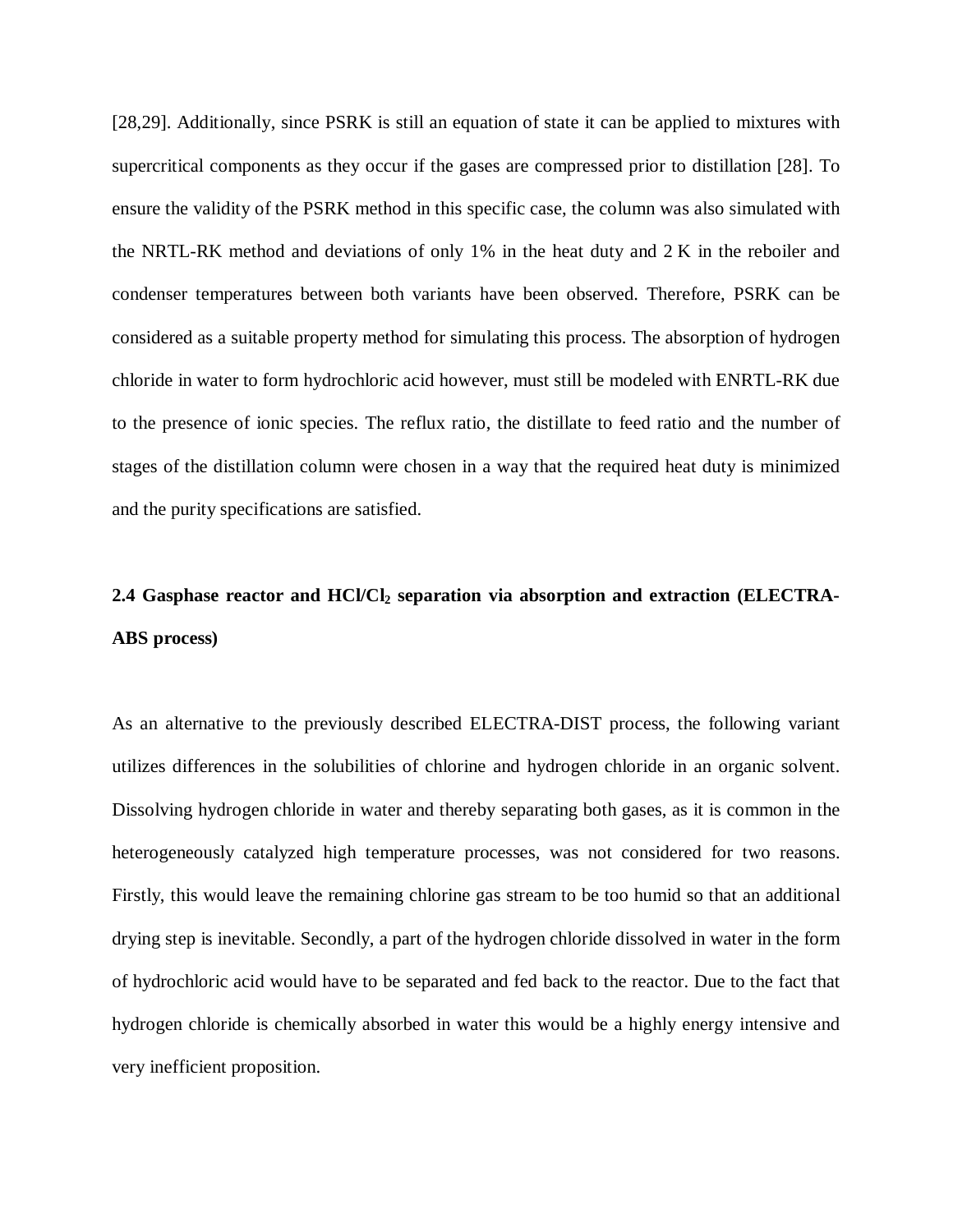In the heterogeneously catalyzed high temperature processes, tetrachloromethane was proposed for the absorption of organic solvent impurities and parts of the chlorine [25]. However, as shown in the following, it is not possible to separate the chlorine from the remaining hydrogen chloride and oxygen by absorption alone while still satisfying the purity constraints given in this work. Therefore, a subsequent purification, for example through distillation, is still necessary. Yet, the concept of physical absorption of either chlorine or hydrogen chloride can also be applied to the newly proposed process. However, it has to be considered that the use of halogenated solvents is not sustainable and also restricted by law. Absorbing hydrogen chloride in polar organic solvents like acetic acid or acetone has the major disadvantages of a low selectivity, meaning that the solubility of chlorine is not significantly lower than the one of HCl, and in some cases (e.g. acetone, DMSO) the solvent is not stable in the presence of hydrogen chloride. However, there is a range of common organic solvents in which the solubility of chlorine is distinctly higher than the one of hydrogen chloride, for example chloroform, benzene and alkanes. Especially the alkanes (C6-C12) are not only significantly less hazardous and more environmentally friendly than halogenated solvents but also inexpensive and readily available.

Experimental values of the solubilities and the Henry constants of hydrogen chloride and chlorine in water and several organic solvents were obtained from the Aspen database and in the case of chlorine, the solubility data series [30]. While higher alkanes have a slightly lower Henry constant for chlorine, their boiling point is also significantly increased leading to a higher required heat duty in the subsequent desorption step. Octane showed an overall much lower exergy demand compared to higher homologues like decane, which is the reason why it was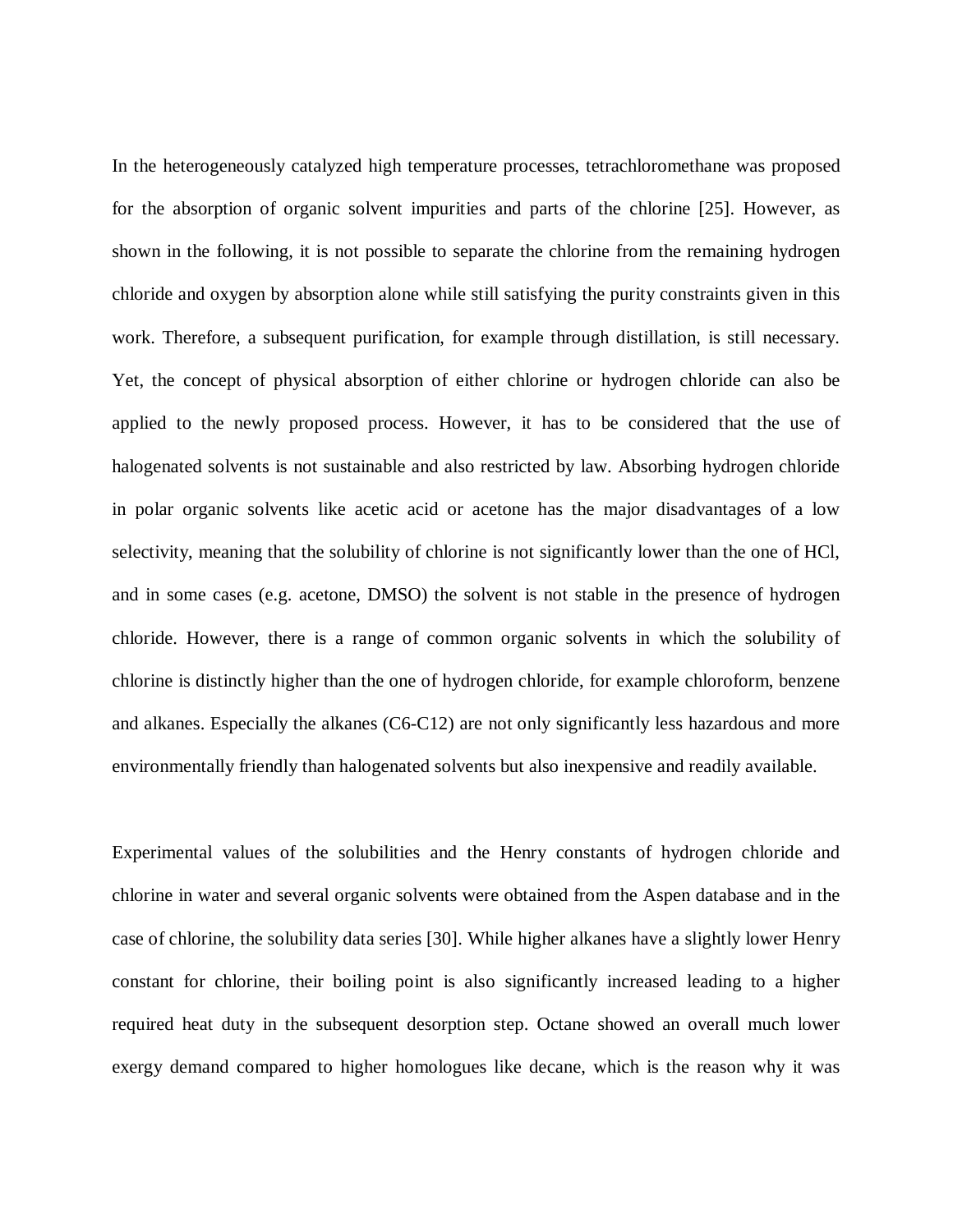chosen as absorption solvent in the present work. Utilizing decane instead of octane as a solvent for example leads to an additional exergy demand of ca. 0.8 MW. In future investigations, heptane and hexane should also be examined, even though it has to be considered that the lower alkanes also dissolve slightly more water which can be problematic as explained later in this section.

However, despite of a distinct difference in the Henry constants of chlorine and hydrogen chloride, the selectivity of the absorption step is not high enough, so that either a significant amount of hydrogen chloride is also absorbed in the solvent or a huge proportion of chlorine remains in the gas stream leaving the top stage of the absorber. The following calculation illustrates this problem. As specified earlier, the purity of the chlorine product should be at least 99.5 wt% which is equivalent to a molar fraction of 99 %. From this condition follows:

$$
x_{Cl_2} \ge \frac{0.99}{0.01} x_{HCL}
$$
 (1)

With the equilibrium constant  $K_i = \frac{y_i}{r_i}$  $\frac{y_i}{x_i} = \frac{H_i}{p}$  $\frac{n_i}{p}$  and under the assumption that the gas phase only contains negligible amounts of solvent follows:

$$
\frac{y_{Cl_2}}{K_{Cl_2}} \ge 99 \frac{1 - y_{Cl_2}}{K_{HCL}}
$$
 (2)

$$
y_{Cl_2} \ge 99 \frac{\kappa_{Cl_2}}{\kappa_{HCL} \left(1 + 99 \frac{\kappa_{Cl_2}}{\kappa_{HCL}}\right)} = 99 \frac{H_{Cl_2}}{H_{HCL} \left(1 + 99 \frac{H_{Cl_2}}{H_{HCL}}\right)} \ge 95.2\%
$$
\n(3)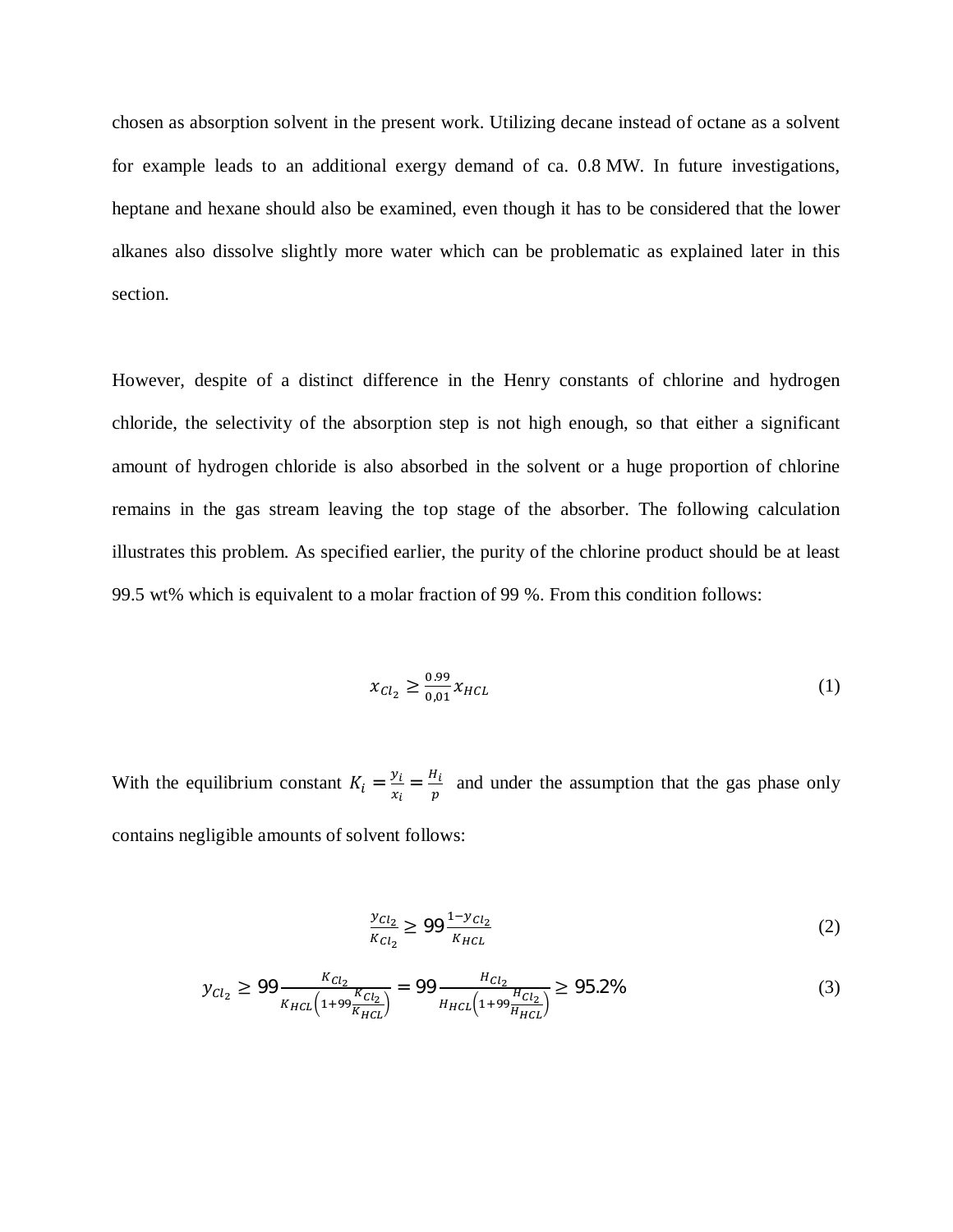This means that the gas phase has to consist of at least 95.2 % chlorine during the absorption process, not even taking into account that the solvent becomes more and more saturated with chlorine in the course of the absorption. If there is less than 95.2 % chlorine in the gas phase, the amount of absorbed hydrogen chloride in the octane is too high, so that after the desorption step the chlorine product stream contains more than 0.5 % hydrogen chloride. This high concentration of chlorine in the gas stream is not realistic and would also mean that nearly all of the chlorine is leaving the column on the top stage together with the not absorbed hydrogen chloride which again would have to be separated. The influence of the amount of octane on the mole fractions of absorbed chlorine and hydrogen chloride is depicted in Fig. 4.



**Fig. 4** Sensitivity analysis of the absorption unit with octane as solvent. The red data points represent the mole fraction of hydrogen chloride in the solvent after the absorption step and the black points depict the mole fraction of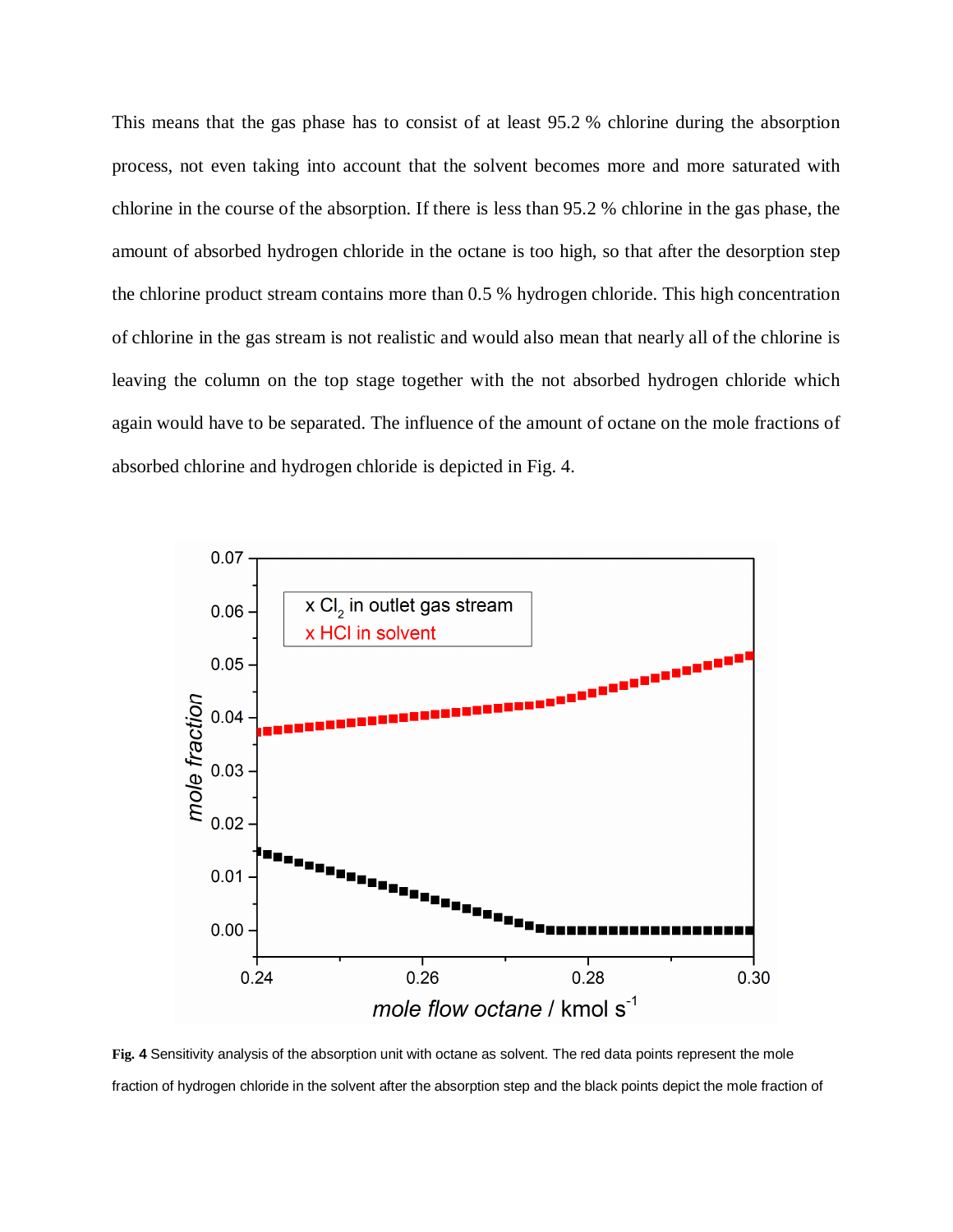chlorine in the gas stream leaving the column as a function of the molar flow of octane. In order to absorb all the incoming chlorine at standard temperature and pressure, slightly more than 0.27 kmol s<sup>-1</sup> octane would be necessary. However, the solvent stream leaving the absorber would then also contain 4 % hydrogen chloride, which is about half of the hydrogen chloride entering the column.

Therefore, the application of physical absorption alone is not sufficient. The key is to employ the exact amount of octane necessary to absorb practically all of the chlorine. In this case, the gas stream leaving at the top of the absorber consists of almost pure hydrogen chloride with only traces of octane and chlorine. If the conversion in the reactor already is at 80 %, this hydrogen chloride stream can be absorbed in water forming concentrated hydrochloric acid which leaves the process as a product stream. However, if the single pass conversion in the reactor is lower, for example 60 %, a part of the gas leaving the column has to be recycled back to the reactor so that the overall conversion remains at 80 %.

Now that the hydrogen chloride gas stream is pure enough to be either dissolved in water or recycled, the chlorine absorbed in octane has to be separated from the significant amount of nonconverted hydrogen chloride that is absorbed in octane as well. For that reason, a subsequent extraction unit using pure water as solvent is proposed. In this unit, all of the hydrogen chloride absorbed in octane dissolves in the water phase due to the highly exergonic dissociation reaction. By subsequently absorbing the pure hydrogen chloride from the top of the absorption column in this aqueous solution, a 20 %-fraction of the overall hydrogen chloride feed leaves the process in the form of concentrated hydrochloric acid as desired. The remaining octane phase now only contains chlorine and traces of water. The equilibrium mole fraction of water in octane at room temperature is  $5 \times 10^{-4}$  and the fraction of octane in water is  $9.96 \times 10^{-8}$ . This number has been calculated as a mean value from experimental data extracted from Maczynski *et al.* [31].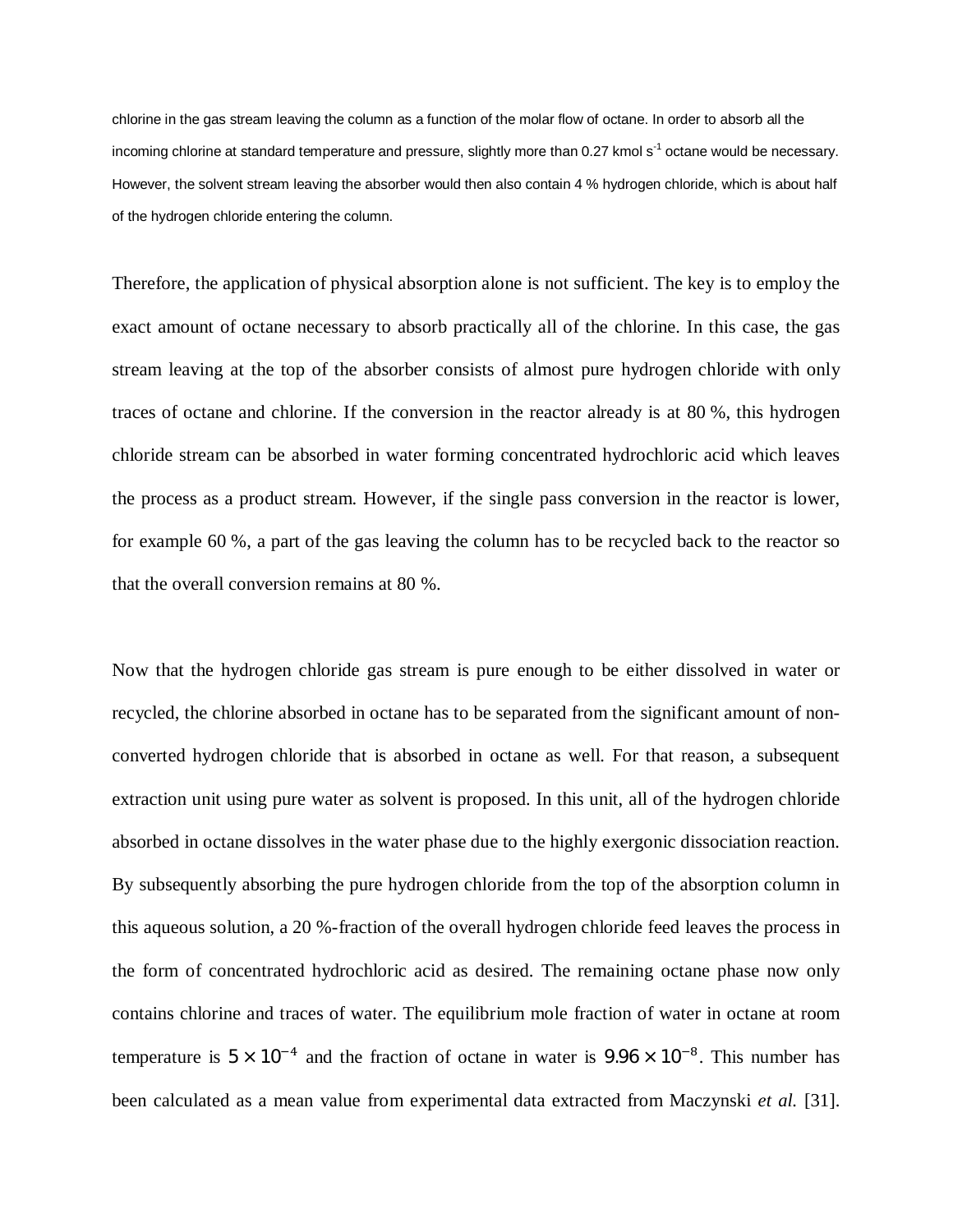The low miscibility of water and octane only leads to negligibly small impurities of water in the octane stream and of octane in the hydrochloric acid stream. Subsequently, chlorine can be desorbed in a distillation column and discharged as a product stream while the octane stream leaving at the bottom of the distillation column is recycled.

The necessary amount of octane for the absorption step and therefore the heat duty in the distillation column can be reduced, if the gas stream is compressed prior to absorption. According to Henry's law, the mole fraction of the gas in the liquid phase increases linearly with the partial pressure of this substance in the gas phase. However, the energy savings in the distillation unit have to be compared to the additional need of electrical energy in the compressor. Simulations with an outlet pressure of 1.013, 2.026 and 8.104 bar in the compressor unit were carried out and the most exergy efficient configuration was obtained at a pressure of 8.104 bar. The compression and expansion was set to be isentropic using the ASME method. Therefore, this value was used for the following simulation; in future investigations the optimal pressure should be determined systematically. In these optimizations it must be taken into account that chlorine has a vapor pressure of 9 atm at 30°C [32]. Therefore, the temperatures in the compression step and the feed of the absorption column must be adjusted, if a second liquid phase is to be avoided. A higher temperature in the absorption column would however adversely affect the selectivity and hence the efficiency of the absorption, since the Henry constant of chlorine in octane increases more strongly with temperature than the Henry constant of HCl in octane. Additionally, higher pressures of the hazardous  $HC/Cl<sub>2</sub>$  mixture come hand in hand with and increased safety risk and lead to higher investment costs in the subsequent equipment due to the need of thicker walls. Fig. 5 shows the flowsheet of this process variant.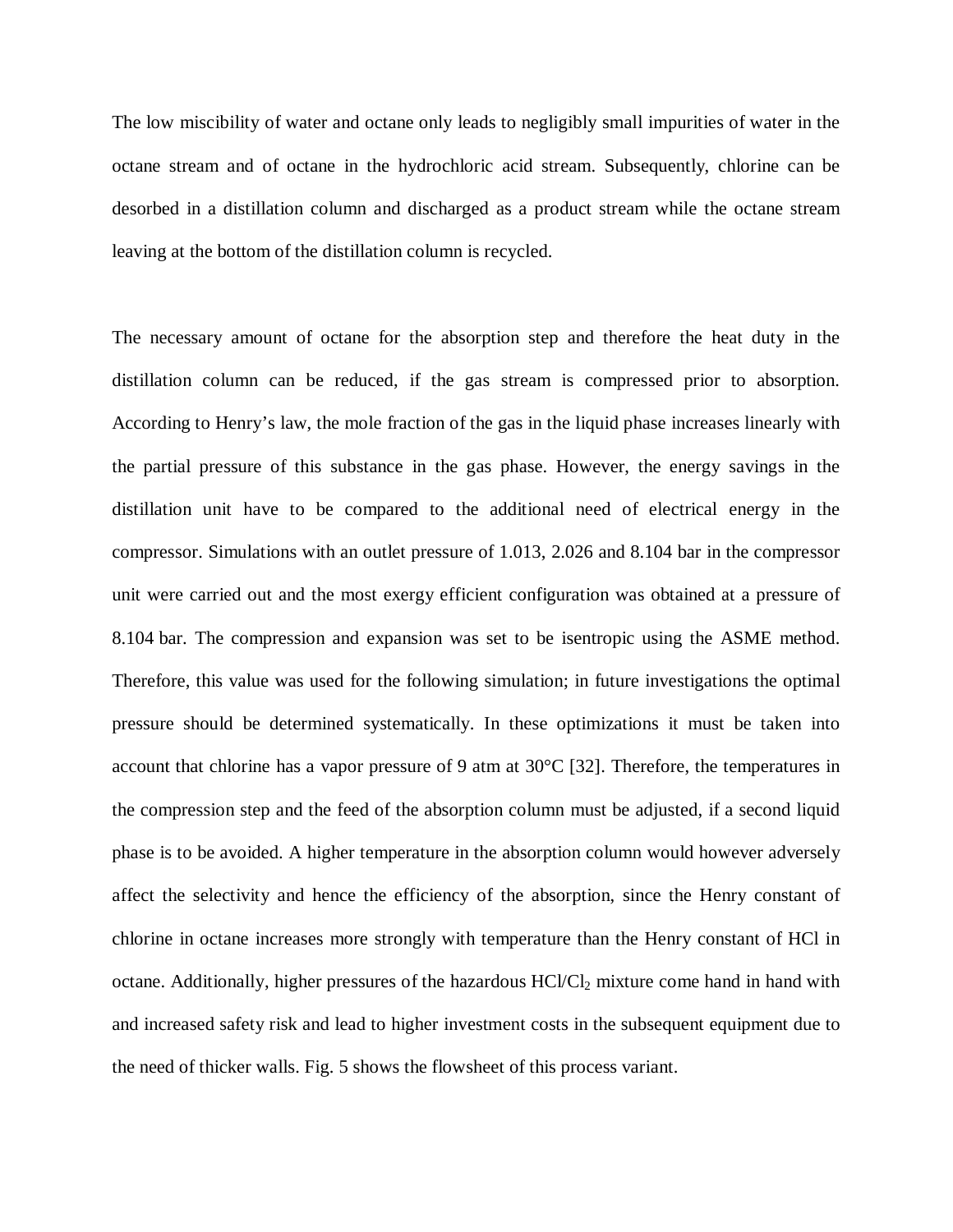

**Fig. 5** Process flow scheme for the ELECTRA-ABS process in which the gas separation is realized by an absorption unit followed by an extraction step and a subsequent desorption of the chlorine. Again, this process variant was simulated twice with a single pass of 60 % and 80 % while the overall conversion was held constant at 80 %.

As before, the hydrogen chloride absorption has been simulated with the ENRTL-RK method. The absorption step can be best described with the NRTL-RK method, since no ionic species are present. At first, the distillation column was also simulated based on the NRTL-RK model, however, convergence problems occurred for no obvious reasons when the octane recycle stream was closed although the feed composition of the column remained constant. Due to this, the distillation unit has been modelled with the PSRK method, which has already been introduced in this section. This led to a stable simulation. The PSRK model was preferred over the SRK method due to the presence of small amounts of water in the column feed. Since the pressure in the absorption column is at 8 bar, the use of an equation of state model like PSRK is justified.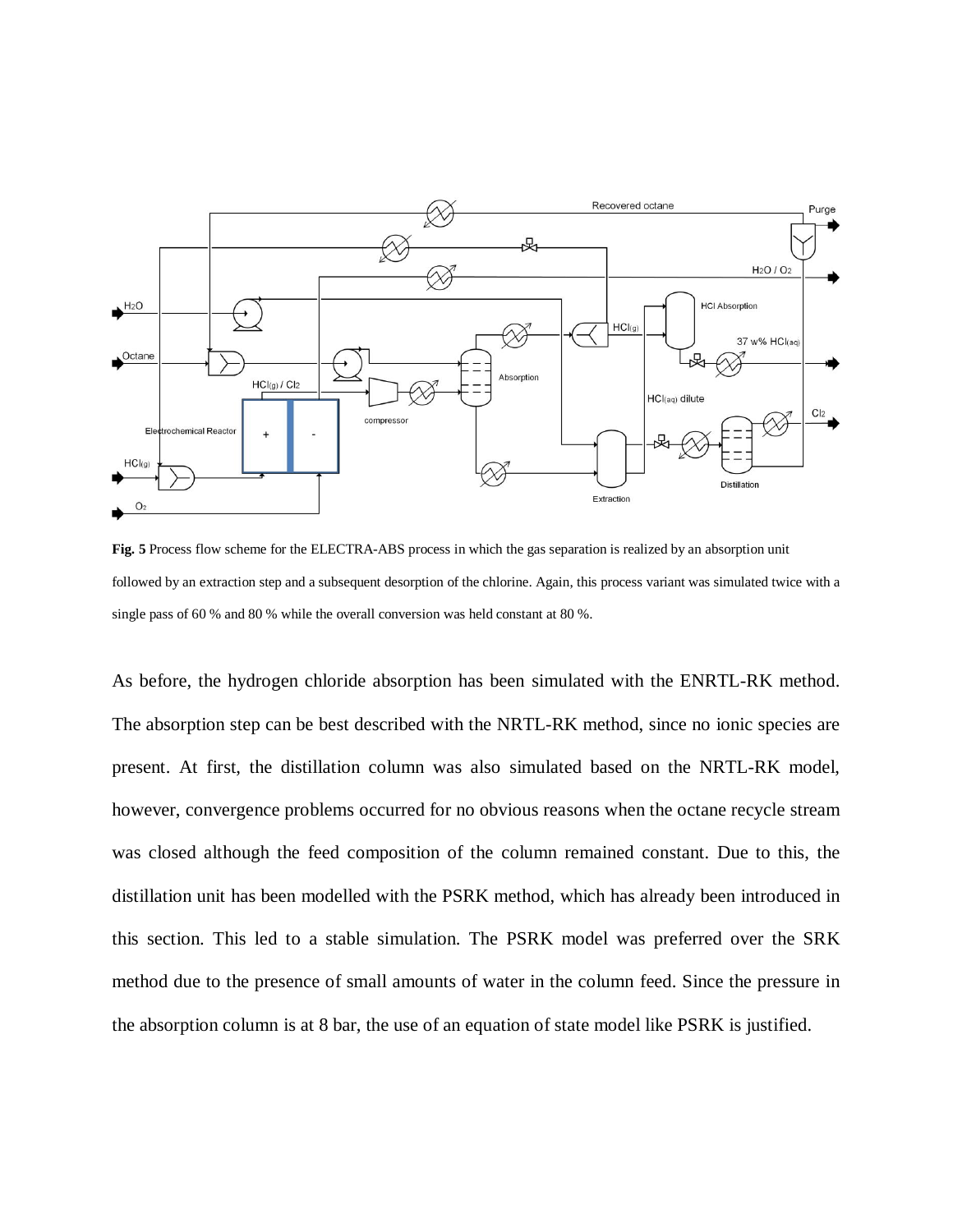#### **3 Calculations**

#### **3.1 Phase equilibrium in the extraction step of the ELECTRA-ABS process**

The extraction step could not be simulated in a physically and chemically consistent way with the extraction apparatus available in Aspen Plus, due to the complex nature of the mixture. Therefore, the extraction has been described analytically and then implemented into a separator block in Aspen with the help of design specifications. Hereby, the distribution of chlorine between the octane and the aqueous phase is most important. This is due to the fact that the chlorine transferred into the aqueous phase would contaminate the hydrochloric acid stream by forming hypochloric acid and parts of it would also degas as soon as the pressure is reduced after the extraction step which poses an environmental issue. Furthermore, the transferred amount of chlorine should be as small as possible for economic reasons to maximize the overall chlorine yield. It has to be considered that the hydrogen chloride, which completely dissolves in the aqueous phase forming hydrochloric acid in the extraction step, influences the equilibrium distribution of chlorine between the two phases. Alkan *et al.* [33] have investigated the solubility of chlorine in hydrochloric acid for HCl concentrations of up to 7 mol  $L^{-1}$ . Combined with the mutual solubility data of water and octane given by Maczynski *et al.* [31], the liquid-liquidequilibrium concentrations of each substance  $i$  in the two phases can be approximated. At phase equilibrium the chemical potential of a substance is the same in each phase  $l$ . Due to the equivalent pressure and temperature in each phase the same condition holds for the fugacity  $f_{i,l}$ of the component. Neglecting the Poyinting correction factor, the following equation can be formulated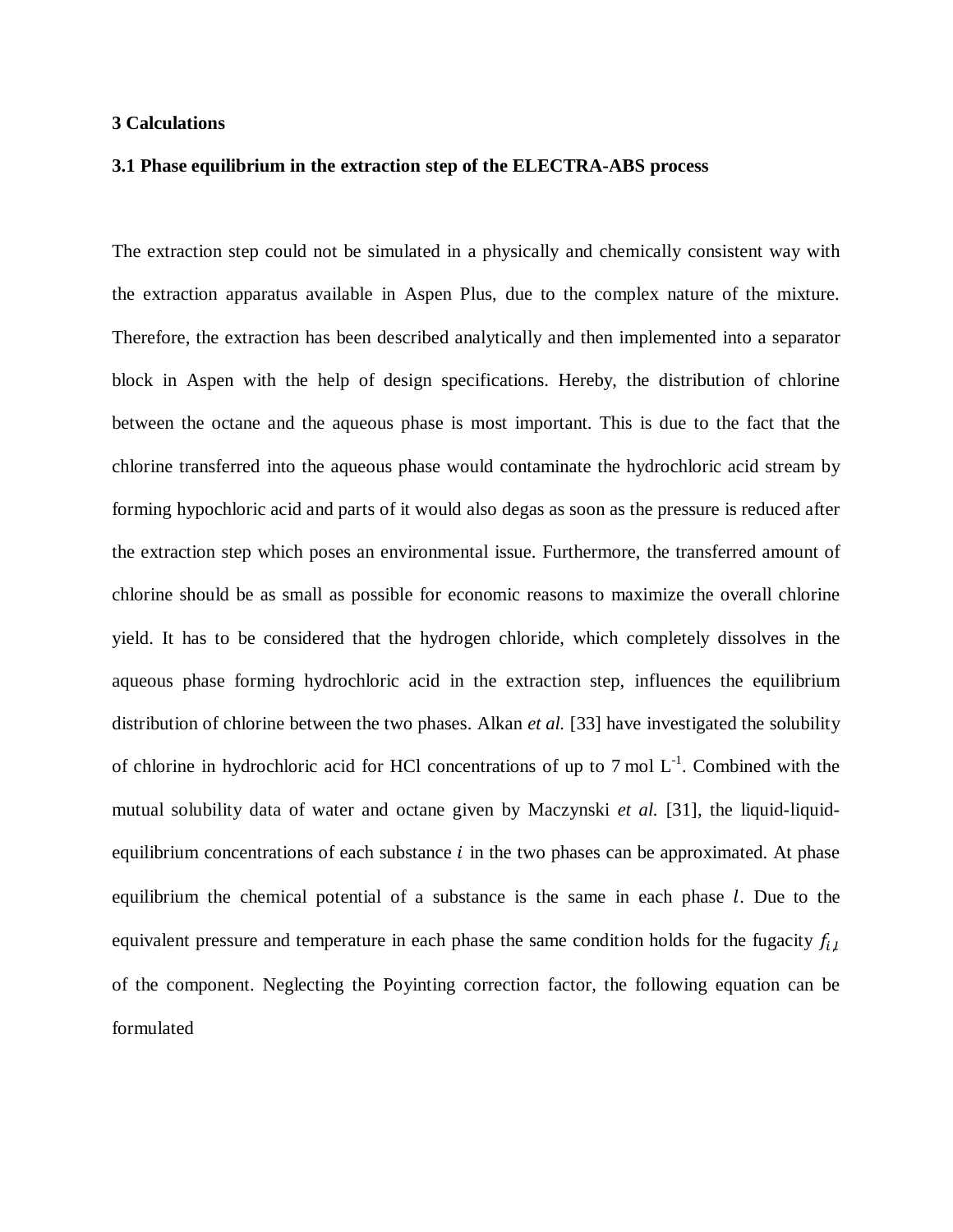$$
f_{i,l} = \gamma_{i,l} x_{i,l} p_{i,sat} \varphi_{i,sat} \tag{4}
$$

In equation 4,  $\gamma_{i,l}$  represents the activity coefficient of substance i in phase l,  $x_{i,l}$  its molar fraction,  $p_{i, sat}$  the saturation pressure of the pure component and  $\varphi_{i, sat}$  the related fugacity coefficient. This fugacity coefficient is not a function of the composition of the mixture, since it is a property of the respective pure component. Additionally, at low concentrations of the dissolved gas, Henry's law is a good approximation for the saturation pressure. This leads to the following relation:

$$
f_{i,l} \sim \gamma_{i,l} x_{i,l} H_{i,l} \tag{5}
$$

For small concentrations of the absorbed gas, the activity coefficient is approximately one. From that follows that the mole fraction of a component in each phase is inversely proportional to its Henry constant under equilibrium conditions.

$$
\frac{x_{Cl_2,water}}{x_{Cl_2,octane}} = \frac{\frac{\dot{n}_{Cl_2,water}}{\dot{n}_{Cl_2,octane} + \dot{n}_{water}}}{\frac{\dot{n}_{Cl_2,octane}}{\dot{n}_{Cl_2, octane} + \dot{n}_{octane}}} = \frac{H_{Cl_2,octance}}{H_{Cl_2, water}} \equiv K
$$
(6)

In equation 6,  $\dot{n}_{Cl_2, water}$  and  $\dot{n}_{Cl_2, octane}$  are the molar equilibrium fluxes of chlorine in the water and octane stream leaving the extraction unit. The molar flux of pure water fed into the extraction unit is defined as  $\dot{n}_{water}$  and  $\dot{n}_{octane}$  represents the molar flux of octane coming into the extractor. The small amount of hydrogen chloride present in the octane stream is neglected in this balance. However, the Henry constant of chlorine in water  $H_{Cl_2, water}$  is influenced by this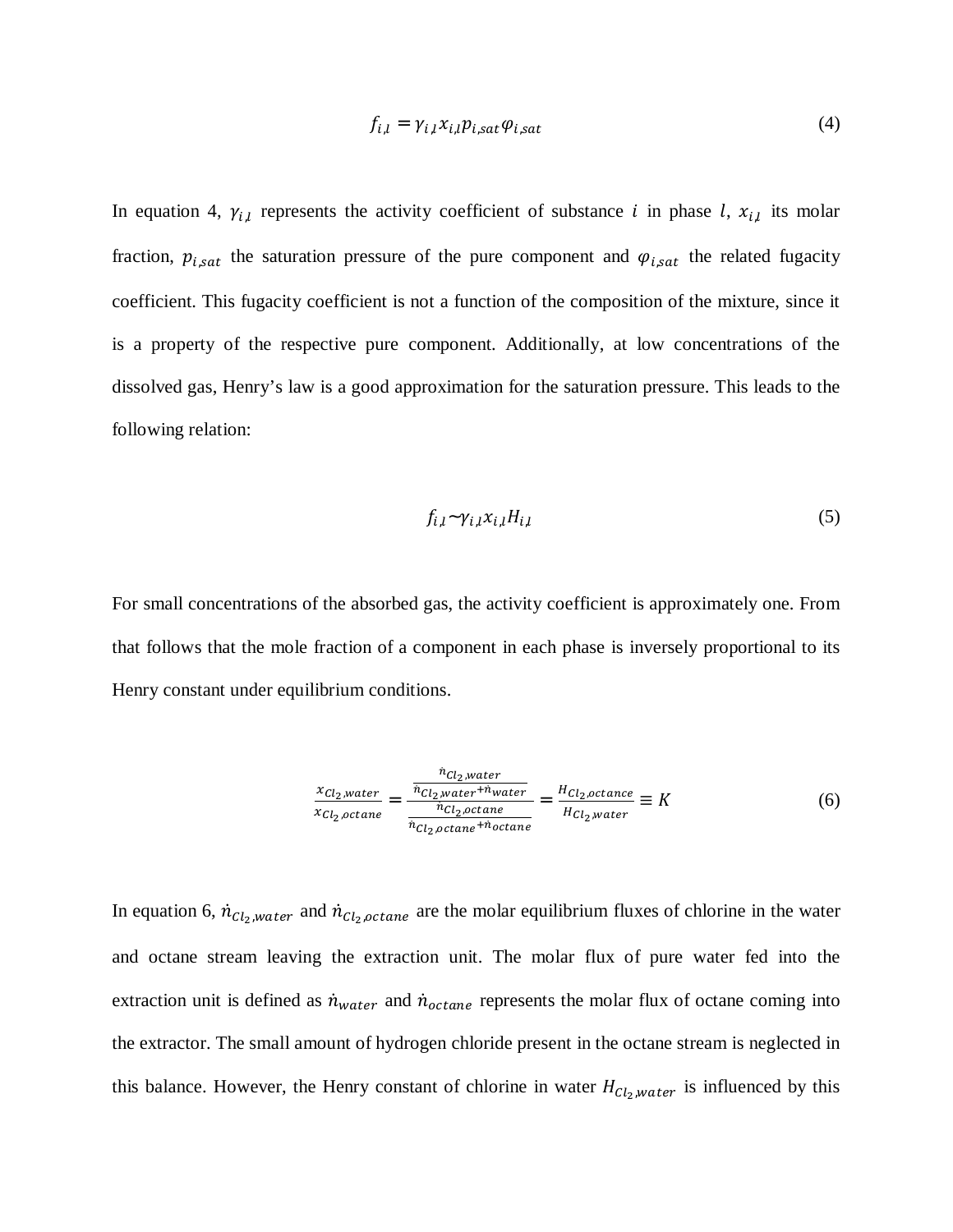amount of hydrogen chloride which transfers into the water phase during the extraction step and affects the solubility of chlorine in water. This effect is considered by extrapolating the solubility data of Alkan *et al.* [33] as shown below and in Fig. 7. Based on the balance condition that the molar flux of chlorine  $\dot{n}_{Cl_2}$  entering the extraction and the molar flux of chlorine transferred into the water and octane phases during the extraction process is equivalent, the distribution of chlorine between the two outlet streams of the extraction unit can be calculated. The final equation and a simplified form of it can be found in the supplemental information (SI.1 and SI.2). Fig. 6 visualizes the different molar fluxes entering and leaving the extraction unit.



**Fig. 6** Visualization of the extraction process including the relevant molar fluxes for the approximation of the equilibrium composition of the two outlet streams

Alkan *et al.* [33] have investigated the dependence of the chlorine solubility on the concentration of hydrochloric acid. However, they have only considered hydrochloric acid concentrations of up to 7 mol  $L^{-1}$ . In all simulations of the present work, apart from the variant with a single pass conversion of 60 % and a total conversion of 80 %, the hydrochloric acid concentration is below 7 mol  $L^{-1}$ . The experimental results of Alkan *et al.* [33] show a linear trend of the solubility of chlorine in hydrochloric acid for concentrations greater than 1 mol  $L^{-1}$ . Therefore, a linear fit based on the data points of Alkan *et al.* [33] has been used for the extrapolation of the chlorine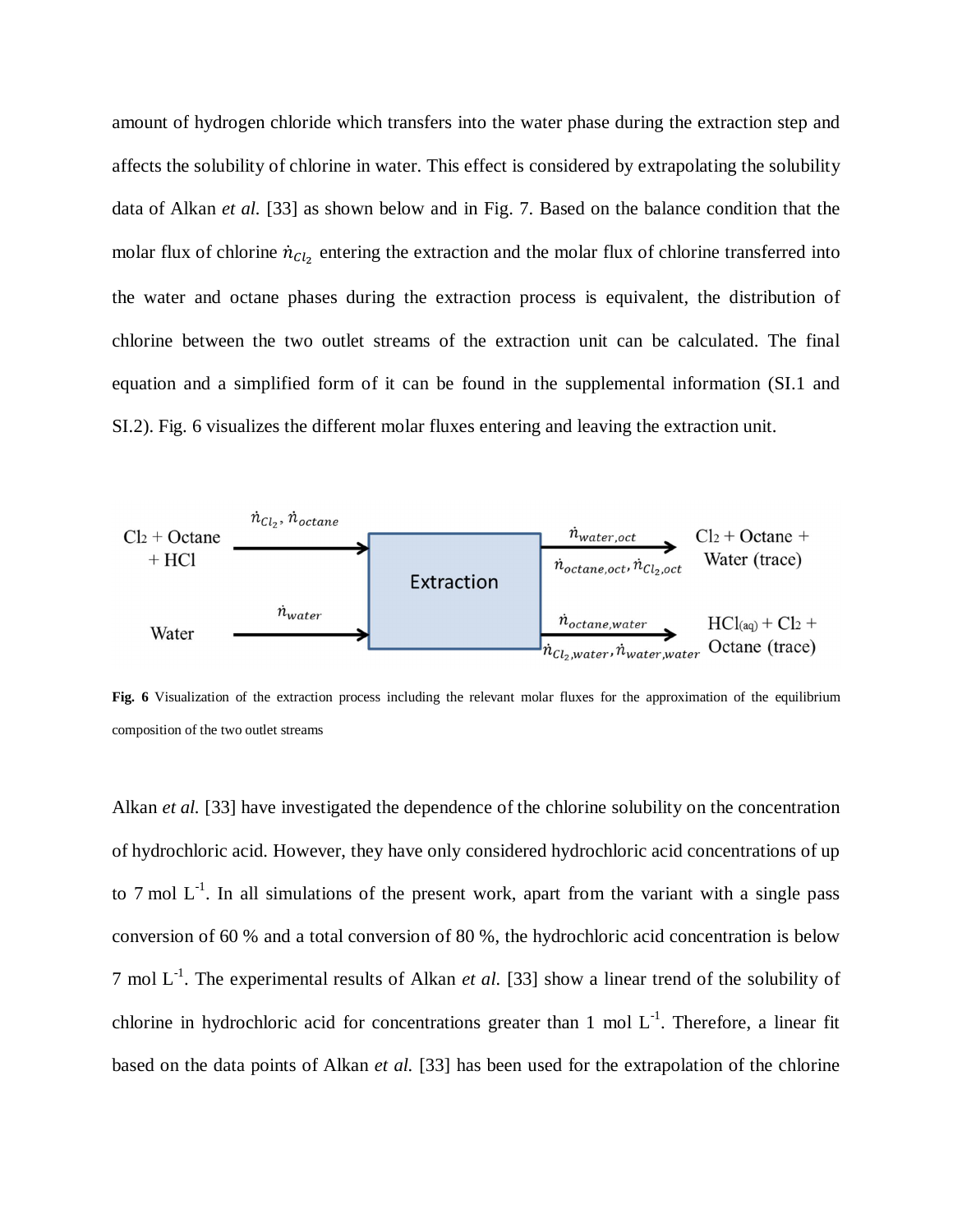solubility towards higher hydrochloric acid concentrations as shown in Fig. 7 for the temperatures of 293 K and 303 K.



**Fig. 7** Linear fit to the data points from Alkan *et al.* [30] in the concentration range from 1-7 mol L<sup>-1</sup> hydrochloric acid. The diagram shows a very good agreement of the linear fit with the experimental data. Since the temperature interval from 293 to 303 K is reasonably small, the solubility at 298.15 K is approximated by linear interpolation between these two temperatures.

Based on the above calculations, the equilibrium concentrations of chlorine in both phases can be determined. Furthermore, the equilibrium mole fractions of water and octane in the water-rich and the octane-rich phase are known from Maczynski *et al.* [31]. It is assumed that the presence of chlorine and hydrogen chloride has no significant impact on the miscibility of octane and water, which seems to be a justifiable approximation since the amount of octane and water is significantly greater than the amount of dissolved gases. The calculation of the amount of water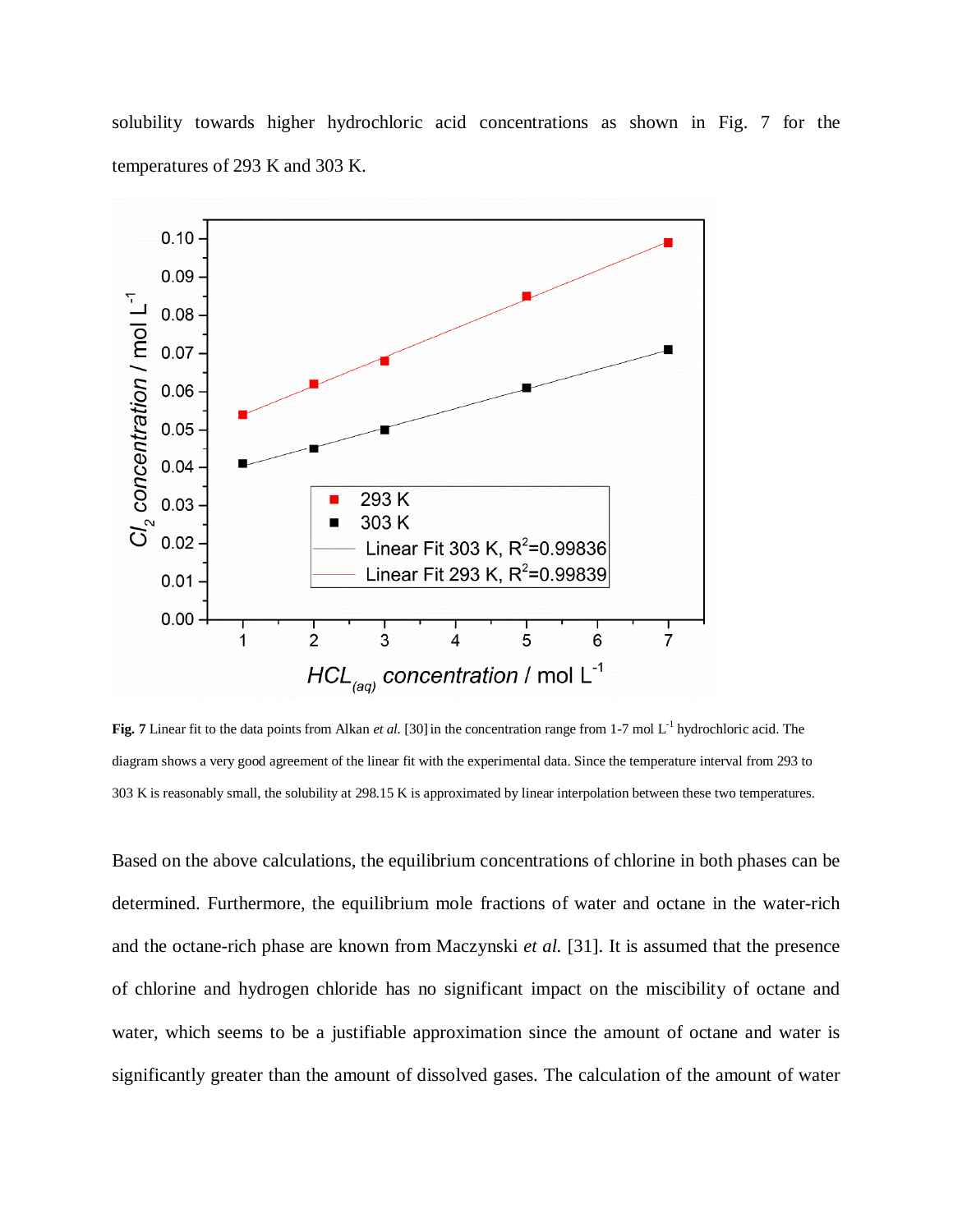and octane in each phase after the extraction step can be found in the supplementary information (SI. 3-6).

Thereby, it is possible to estimate the performance of the extraction. Although the assumptions made in the above calculations are physically reasonable, small deviations of the results from the real LLE are to be expected. Therefore, an additional simulation has been carried out where the amount of all substances changing the phase in the extraction unit has been increased by 50 %. This is supposed to represent a worst case scenario in which more chlorine is lost via the aqueous phase and more octane and water impurities will be found in the corresponding aqueous and organic phase. The exergetic analysis was also executed for this worst case scenario in order to determine the sensitivity of the developed process with respect to the uncertainties in the determined equilibrium concentrations of the extraction step.

To sum up, two novel processes have been proposed and simulated. Both of them fulfill the requirements regarding the purity of the product. In the following section, the methods applied for calculating the exergy demand of these processes are discussed.

# **3.2 Exergetic assessment**

As stated in the introduction, the difference in the exergy input and output of all processes can be calculated by only taking into account all work and heat streams entering and leaving the overall system envelope, since the inlet and outlet material streams of all processes are approximately identical. While the electrical energy needed for the compressors or the electrochemical reactor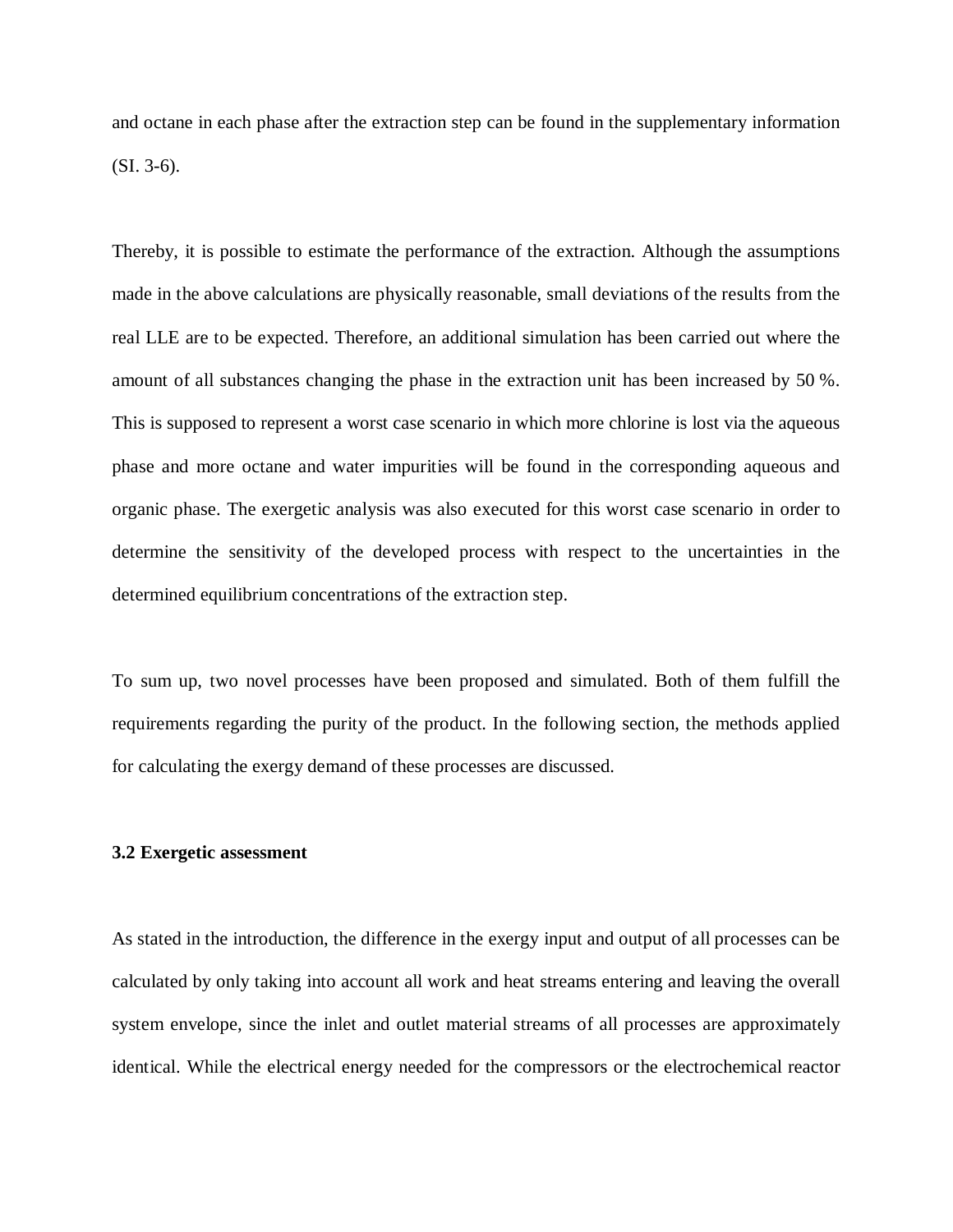consists of pure exergy, the heat streams entering and leaving the process contain an anergetic part as well. The exergy flow  $\dot{B}$  of a heat stream at constant temperature can be calculated based on equation 13 [34,35]:

$$
\dot{B} = \dot{Q} \left( 1 - \frac{T_a}{T} \right) \tag{13}
$$

Hereby,  $\dot{Q}$  is the heat stream, T is the temperature at which the heat is transferred and  $T_a$  is the reference temperature which is chosen to be 298.15 K in this work. At operating temperatures below the ambient temperature the direction of the flow of exergy is opposite the direction of the heat flow. If the temperature is not constant, like in heat exchangers, the exergy is calculated from equation 14 assuming that the operating pressure is constant:

$$
\dot{B} = \int \left(1 - \frac{r_a}{r}\right) d\dot{Q} = c_p \int_{T_a}^{T} \left(1 - \frac{r_a}{r}\right) dT \tag{14}
$$

In equation 14,  $c_p$  stands for the heat capacity at constant pressure. As in most electrochemical processes, the electricity needed to operate the reactor contributes significantly to the overall exergy demand of the process. In addition to the electrical power demand of the reactor, the reaction heat has to be considered. Normally, the simulator Aspen Plus determines the reaction heat and therefore the heat duty of a reactor. However, since the stoichiometric reactor defined in Aspen does not take the separation of the anode and cathode streams into account, it assumes complete mixing of all reactants and products even though they are not in contact with each other in the electrochemical cell. Therefore, the heat duty of the reactor is split up between the reactor itself and a subsequent fictive, ideal separator unit in Aspen Plus. For this reason, the theoretical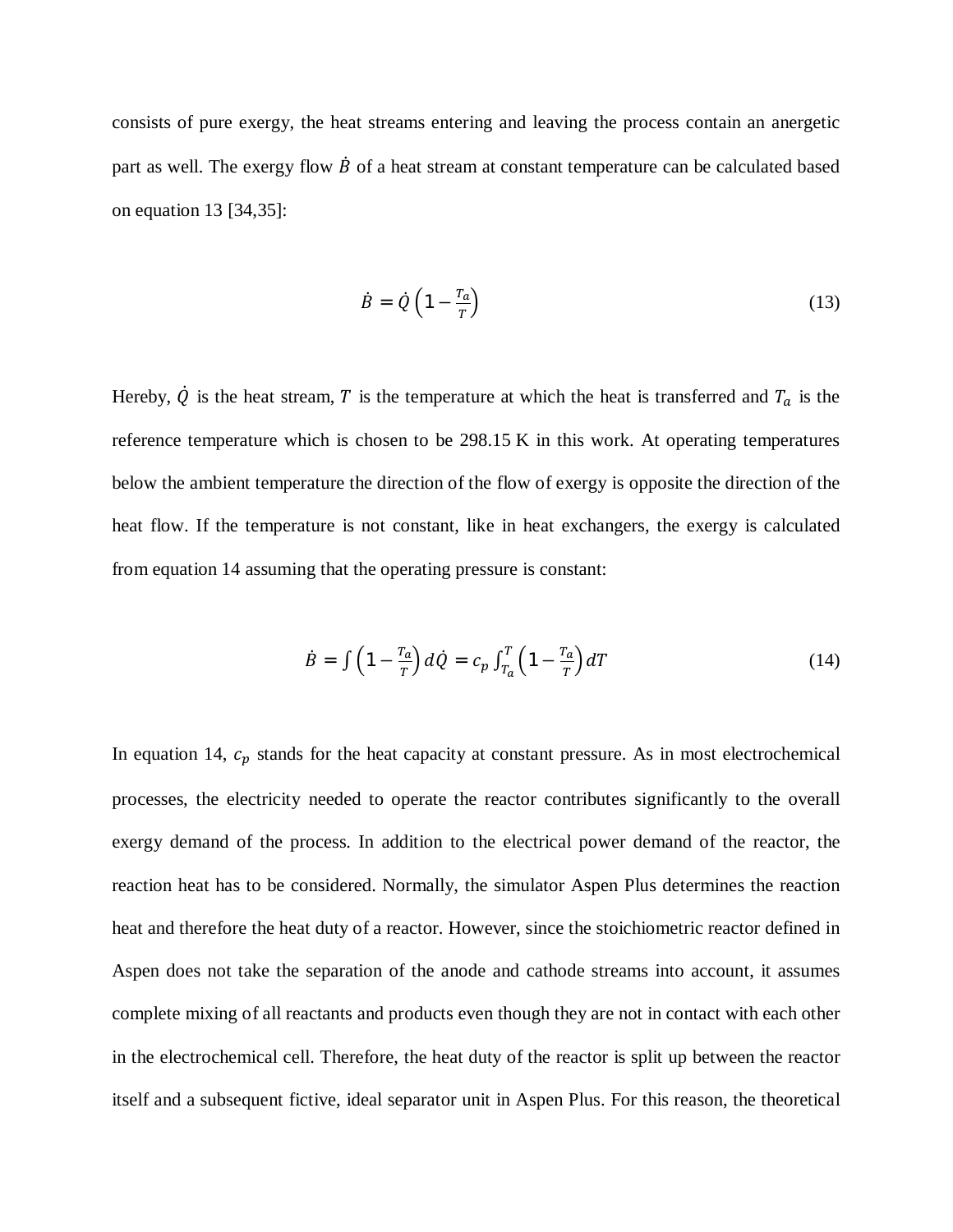reaction heat  $\dot{Q}_{reactor}$  has been calculated according to equation 15. Hereby a reactor temperature of 40 °C has been assumed which is based on the experimental measurements of the gas phase reaction from Kuwertz [12] and Martinez [4].

$$
\dot{Q}_{reactor} = \Delta_R \dot{H}^\circ X + \overline{c_P} \dot{m} \Delta T + P_{el} \tag{15}
$$

In this equation,  $\overline{c_P}$  stands for the heat capacity of the product mixture calculated as a mass weighted mean value of the heat capacities of all involved pure substances.  $\Delta_R \dot{H}$ ° is the molar reaction enthalpy under standard conditions multiplied with the molar flow rate of hydrogen chloride,  $\dot{m}$  the mass flow through the reactor,  $X$  the conversion and  $P_{el}$  the electrical power input. The heat capacities and the standard enthalpies of formation were obtained from NIST [21]. In the calculations, water was assumed to be in the liquid phase. The vapor pressure of water at 40°C is 7400 Pa. Based on the partial pressure of oxygen and its molar flowrate in the cathode reactor outlet stream, it can be calculated that only 2.7 % of the water exiting the reactor would be in the vapor phase. The state of matter of water (gaseous or liquid) impacts the overall heat duty due to the vaporization enthalpy and the changes in the heat capacity. However, the overall heat dissipation of the reactor and therefore its exergetic portion is significantly higher than both of these effects. Together with the fact that the mole fraction of water in the gas phase is very small, it is a good approximation to calculate the heat dissipated in the reactor based on the assumption of purely liquid water. Moreover, oxygen was assumed to be only present in the gas phase. This can be considered to be a good assumption as well due to the following reason: The mole fraction of oxygen in water at 40<sup>o</sup>C is only 0.0000187 [36] and its absorption enthalpy in water is 9.05 kJ mol<sup>-1</sup> [36] while the overall heat dissipation of the reactor amounts to more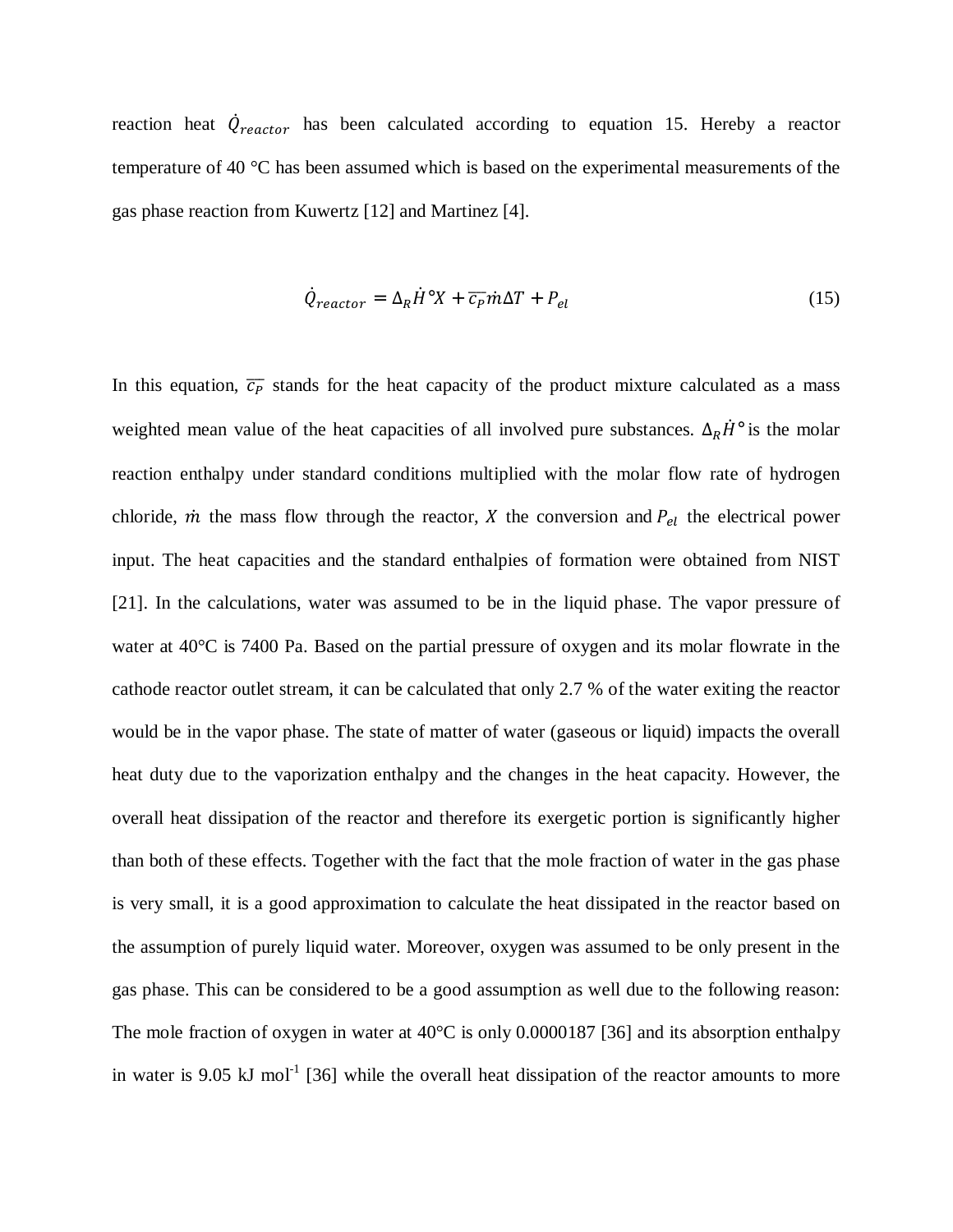than 140 kJ per mole of converted HCl as calculated by equation 15. Also the molar amount of converted HCl is 0.288 kmol  $s^{-1}$  for a conversion of 80 % while the remaining molar flow rate of oxygen in the cathode outlet is only  $0.018$  kmol s<sup>-1</sup> and therefore significantly smaller. Hence, not only the relative but also the absolute amount of dissolved oxygen is negligibly small.

Furthermore, it has to be taken into account that the heat duty is dependent on the reactor conversion. Since the overall conversion of all processes is the same, the product  $\Delta_R \dot{H}^0 X$  is constant in all cases; only the term  $\overline{c_p}m\Delta T$  differs due to the disparities in the composition and mass flow. The hereby calculated results are in good agreement with the sum of the heat duty of the reactor and the subsequent separation unit obtained from Aspen, obviously deducting the electrical power which is not included in the simulation. The deviation for the gas phase reactor for example is only 0.02 % which supports the above explanation for the distribution of the total heat duty between the reactor and separation unit and confirms the correctness of the exergetic calculations.

As explained above, the chemical and physical exergies of the process streams are not required for comparing the exergy demand of the considered process configurations. However, in this work, the exergetic efficiency and the specific exergy demand per kg of produced chlorine have also been calculated, which requires the chemical exergy of the input and output streams. Additionally, a Sankey diagram for the ELECTRA-DIST process has been generated to visualize the exergetic analysis. Therefore, the chemical and physical exergy streams  $\dot{B}_{chem}$  and  $\dot{B}_{phys}$  of every material stream in this process variant have been determined as well, using the following equations [34,35].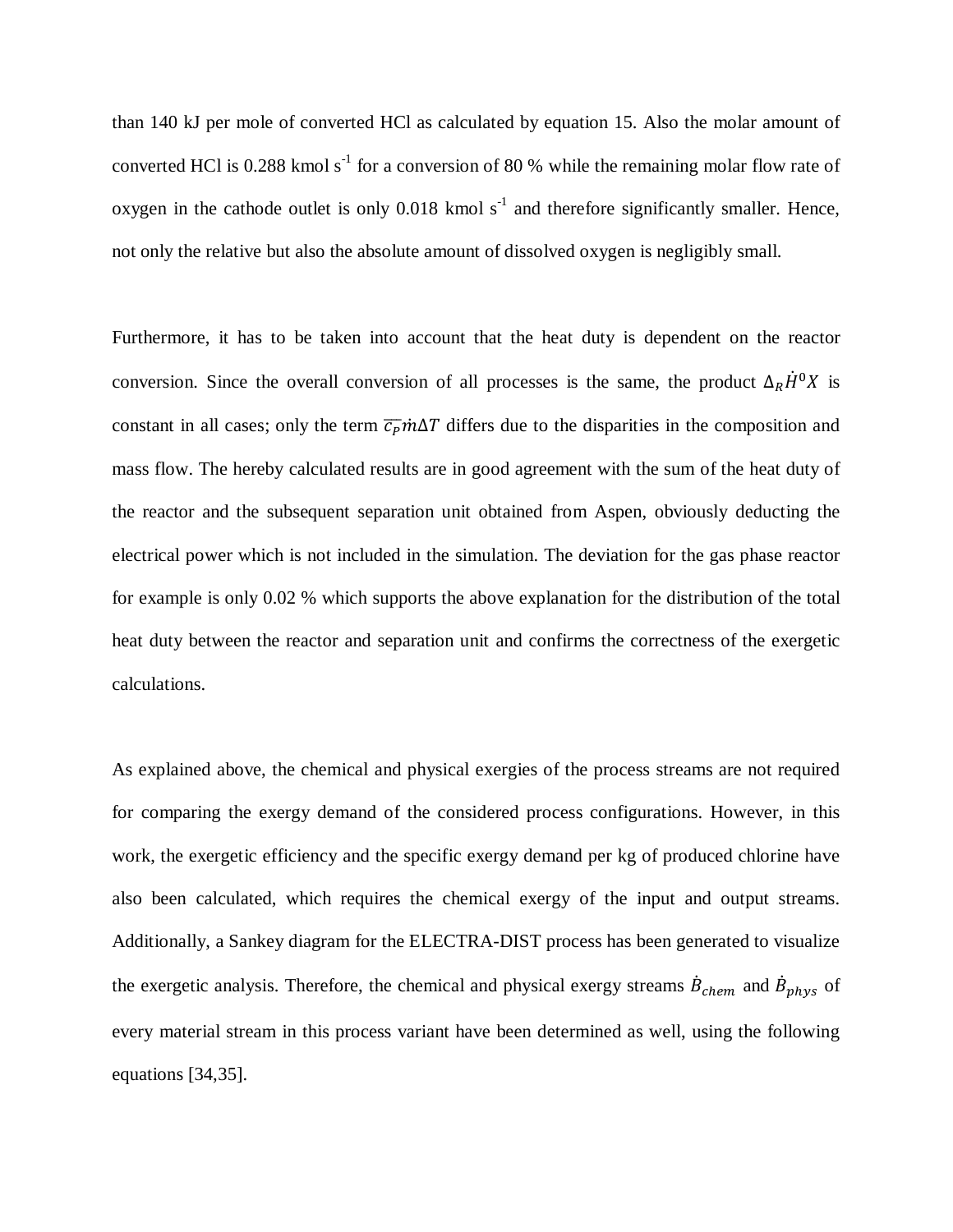$$
\dot{B}_{phys} = \dot{H}(T, p) - \dot{H}(T_a, p_a) - T_a \left( \dot{S}(T, p) - \dot{S}(T_a, p_a) \right)
$$
(16)

The chemical exergy of substances that are present in the environment, e.g. atmosphere, is calculated based on their concentrations within the stream in comparison to their concentrations in the environment. The chemical exergy  $B_{chem,j}$  of substances that are not a part of the environment is determined by generating them from reactions of substances  $i$  that are existing in the environment and the according standard Gibbs free energy of reaction  $\Delta_R G^{\circ}$  [35]:

$$
B_{chem,j} = \sum_{i} v_i B_{i,chem}(environment) + \Delta_R G^{\circ}
$$
 (17)

If a stream contains more than one substance, the mixing entropy has to be considered, leading to equation 18, with  $x_i$  being the molar fraction of substance i and  $\gamma_i$  being its activity coefficient [34,35]. However, if the entropy term in equation 16 already includes the mixing entropy, it must not again be considered within the calculation of the chemical exergy:

$$
B_{chem,mixture} = \sum x_i B_{i,chem} + RT_a \sum x_i ln(\gamma_i x_i)
$$
 (18)

The chemical exergy value for octane is available in Morris *et al.* [20] and the ones for chlorine, oxygen, hydrogen chloride and water stem from Szargut [37]. The chemical exergy of hydrochloric acid is a complex function of its concentration, which is indicated by the strong dependence of the activity coefficient of the chloride and hydronium ion on the acid concentration. Hydrochloric acid with a concentration of 37 wt% as present in the discussed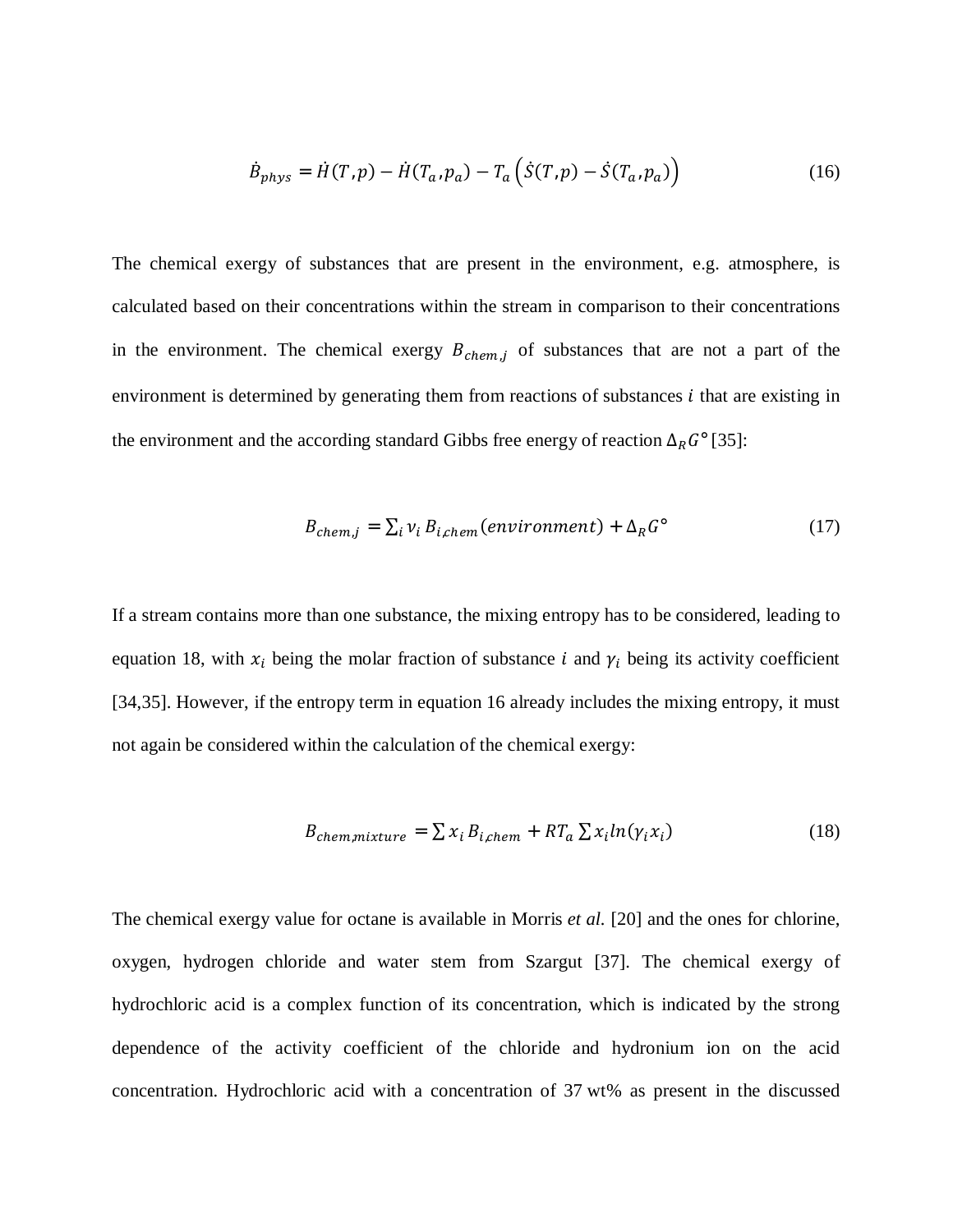processes consists of 3.44 mole water per mole of hydrogen chloride. Therefore, the chemical exergy can be determined according to equation 19:

$$
B_{chem,37\% HCl_{aq}} = \dot{n}_{HCl} \left( b_{chem, HCl} + 3.44 b_{chem, water} + \Delta_R G^{\circ} \right)
$$
 (19)

Here, b stands for the molar exergy of a substance and  $\dot{n}_{HCl}$  is the molar feed of hydrogen chloride to the process. The value of  $\Delta_R G^{\circ}$  has been determined from an absorption simulation of 1 mole hydrogen chloride in 3.44 mole water at standard conditions with Aspen Plus. The simulation results deliver the reaction enthalpy and entropy from which a value of -19.45 kJ mol<sup>-1</sup> was calculated for  $\Delta_R G^{\circ}$ . To ensure the validity of the results, the activity coefficients computed in Aspen Plus have been compared with experimental values from Kaiyuan and Hongyi [38] and were found to be in good agreement even at a concentration of 37 wt%.

#### **4 Results and discussion**

#### **4.1 Exergy demand of the different process variants**

In this section, the results of the exergy assessment of the different process variants are analyzed. The overall exergy demand in the form of heat streams and electrical power input for the stateof-the-art process and for the two proposed novel processes, evaluated at single pass conversion of 60 % and 80 % is summarized in Table 2. In this section, the chemical exergy of the feed and output streams is not included in the analysis, since it is identical in all process configurations.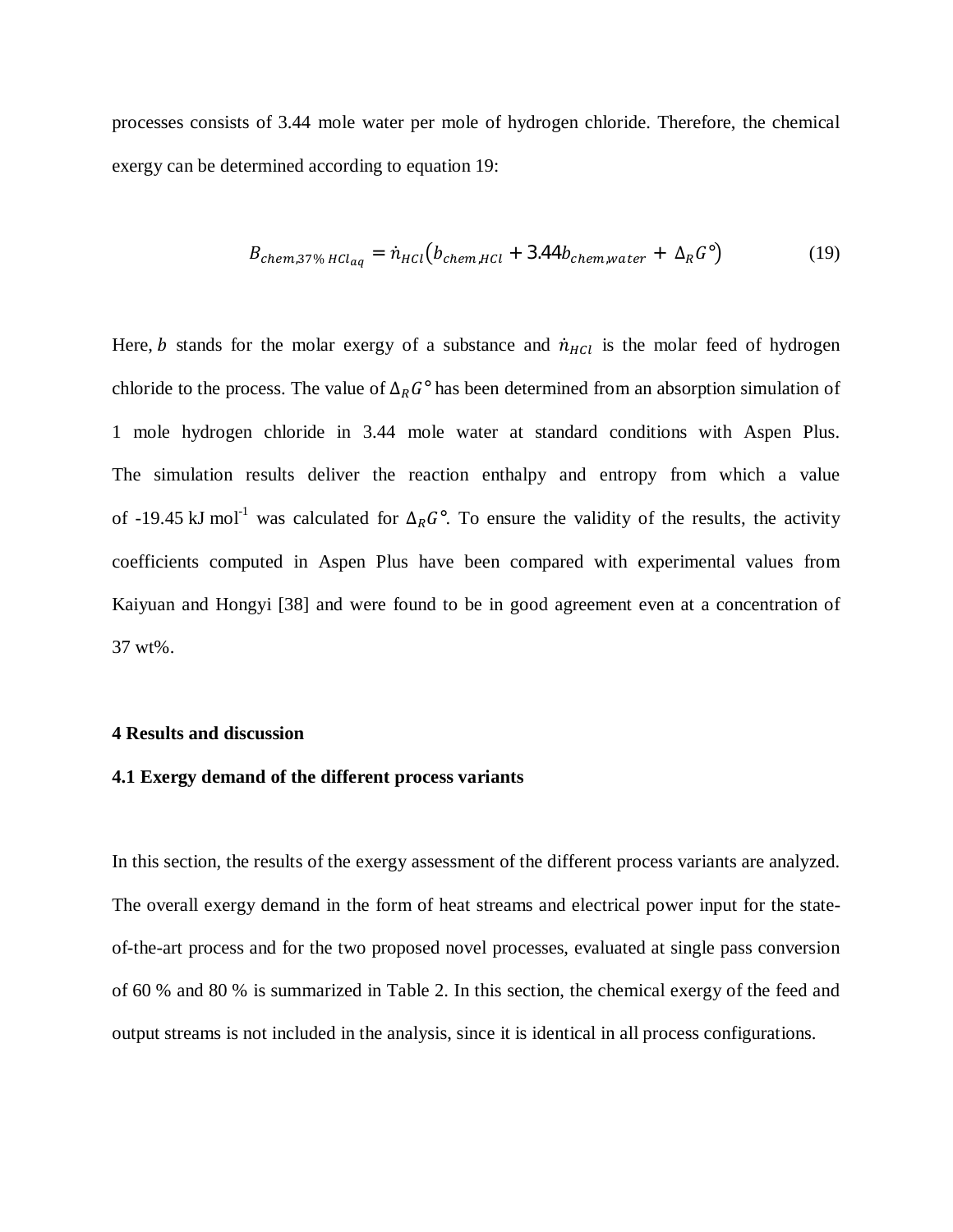The exergy consumption of the state-of-the-art process is 42.3 MW while the most efficient variant, the ELECTRA-DIST process at a single pass conversion of 80 %, has a significantly lower demand of 26.26 MW. This is equivalent to overall energy savings of 38 %. Decreasing the single pass conversion to 60 % leads to a slightly higher exergy demand of 26.45 MW. This shows that also a lower single pass conversion operation of the gas-phase process is still much more efficient than the state-of-the-art process, which was one of the key questions motivating this work. The results even indicate that if necessary, the single pass conversion could be further decreased without significantly increasing the exergy demand.

Comparing the results of the process variants ELECTRA-DIST and ELECTRA-ABS shows that the former one only has a 2.7 % lower exergy consumption. However, the data in Table 2 indicate that the exergy consumption of process variant ELECTRA-ABS is more strongly affected by decreasing the single pass conversion than the ELECTRA-DIST process. Here, the exergy demand at 60 % single pass conversion is 1.3 MW higher than for the 80% single pass conversion case. This is due to the fact that at lower conversions more octane is needed for chlorine absorption since more of the competing component hydrogen chloride is present in the gas mixture leaving the electrochemical reactor. The more octane is employed, the higher is the heat duty in the distillation column used for chlorine desorption. Furthermore, the power demand in the compression unit is significantly elevated due to the augmented amount of non-converted hydrogen chloride. Therefore, the ELECTRA-ABS process variant is less attractive compared to the ELECTRA-DIST variant, if for some reasons only a small single pass conversion could be achieved in a real production plant. This correlation is further underlined in the discussion of the exergy dependence on the overall conversion later in this section. However, it has to be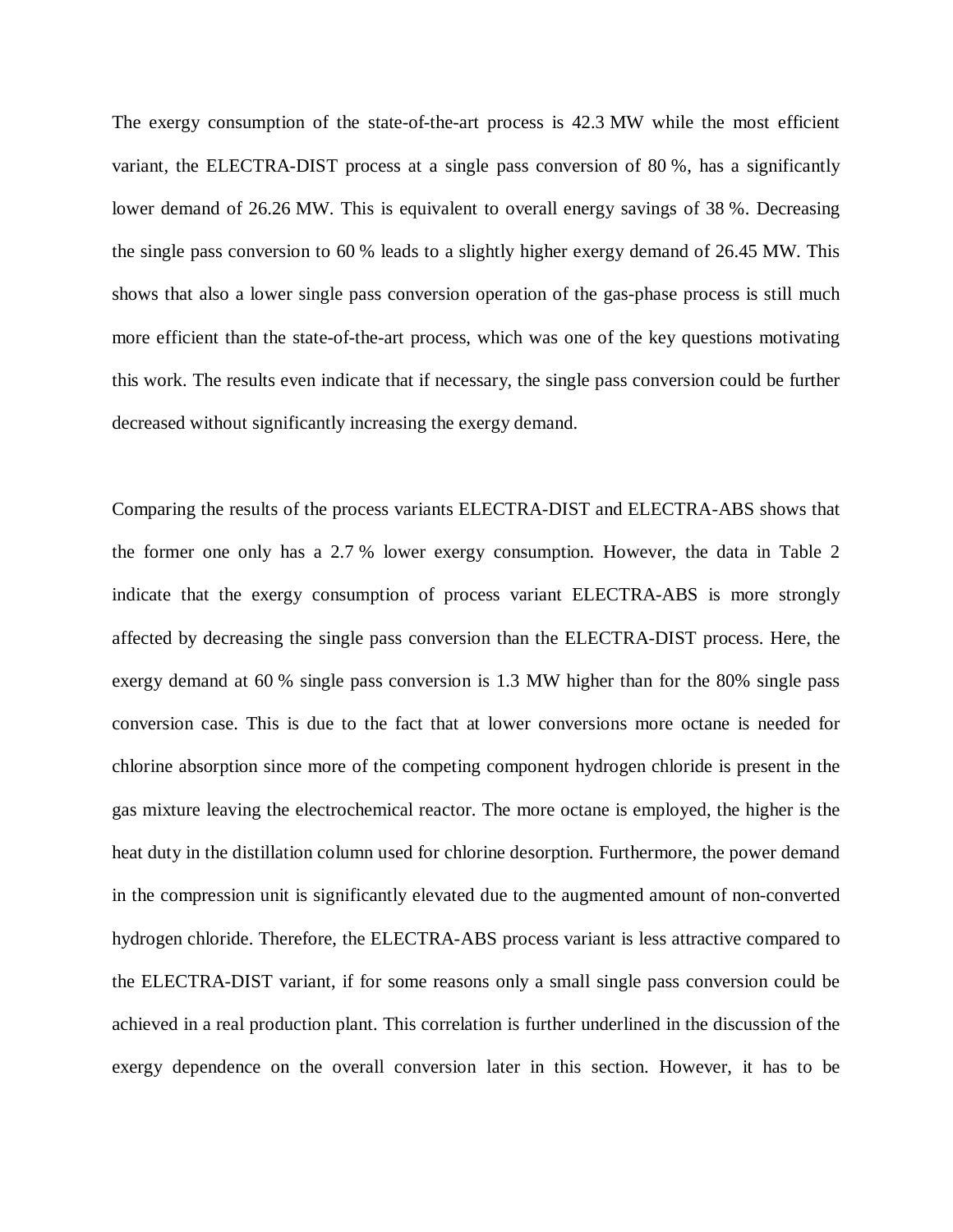emphasized that the even the 60 % single pass conversion case of the ELECTRA-ABS is still 33 % more exergetically efficient than the state-of-the-art process.

The simulation of the worst case scenario as explained in the methodological section in which the amount of all the species that are transferred between the aqueous and the organic phase within the extraction unit have been increased by 50 % showed a deviation in the overall exergy of only 0.1 % while the product specifications could be still achieved. This demonstrates that the process is not sensitive even to severe changes or uncertainties in the liquid-liquid-equilibrium composition of the extraction unit.

There are two major reasons for the drastical exergy savings of the two novel process variants in comparison to the Bayer UHDENORA liquid phase process. Firstly, the gas phase reactor itself is significantly more efficient compared to the liquid phase reactor as already discussed in the introduction. Secondly, the absence of water in the anode outlet stream of the gas phase reactor allows for a more efficient separation either by distillation or the combination of an absorption, extraction and desorption step. In chapter 4.2, the worst case scenario of water in the anode outlet stream of the reactor due to crossover trough the membrane and its effect on the exergetic efficiency of the two process variants is further elaborated.

In the liquid phase reactor of the Bayer UHDENORA process however, the chlorine is separated from the anode stream by distillation. Due to the high heat capacity of water, this distillation step is very energy demanding. Additionally, since the single pass conversion in the liquid phase variant is limited to about 23 %, due to the reasons discussed before, huge recycle streams with a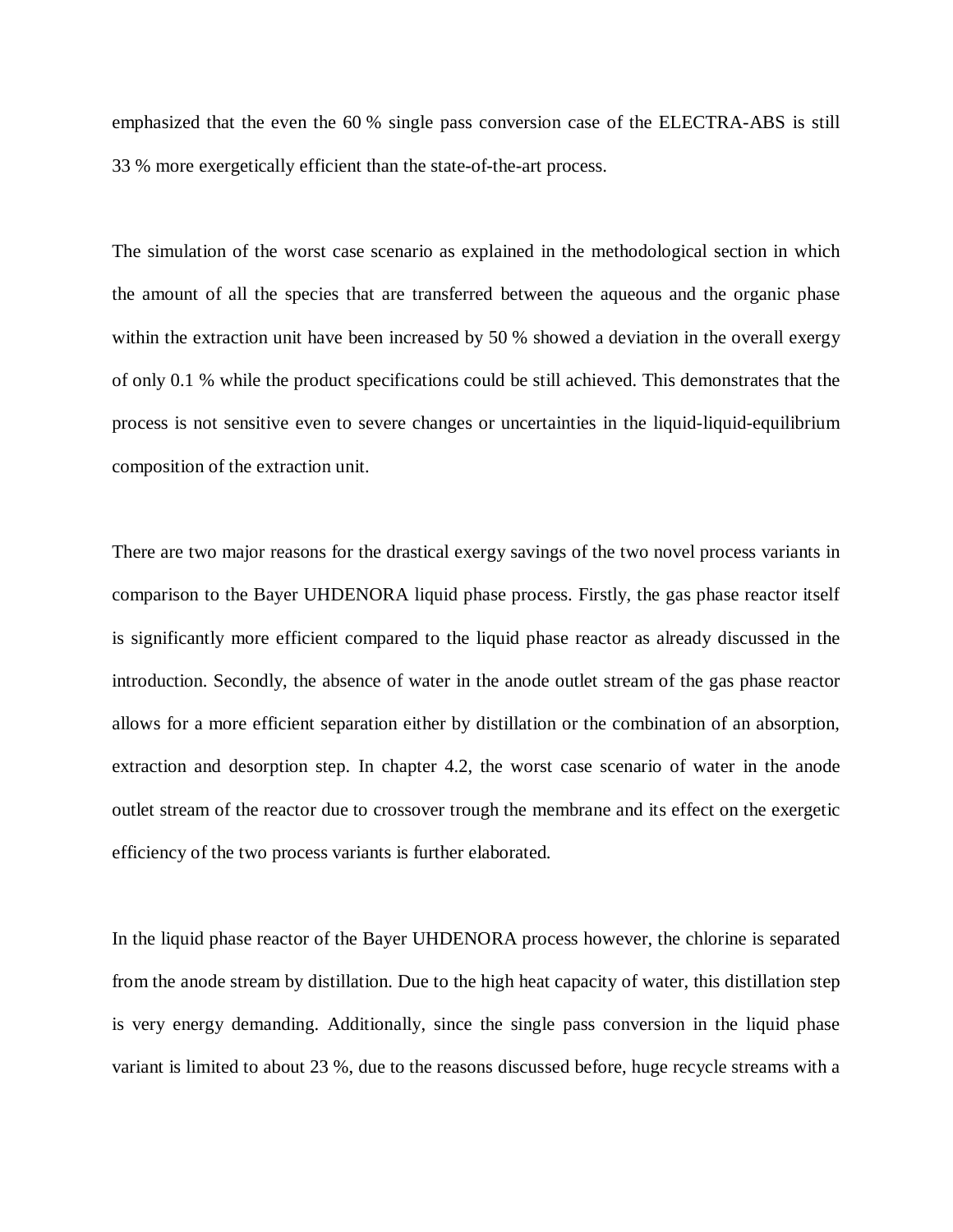mass flow which is 25 times as high as the mass flow of the hydrogen chloride fed into the process are necessary to reach the overall conversion of 80 %. These enormous amounts of recycled hydrochloric acid further increase the heat duty of the distillation step significantly and contribute to the enormous difference in the exergetical efficiency between the Bayer UHDENORA process and the two novel proposed gas phase processes.

| <b>Process variant</b>                              | <b>Exergy consumption / MW</b> |  |
|-----------------------------------------------------|--------------------------------|--|
| State-of-the-art                                    | 42.3                           |  |
| Process ELECTRA-DIST at 80 % single pass conversion | 26.26                          |  |
| Process ELECTRA-DIST at 60 % single pass conversion | 26.45                          |  |
| Process ELECTRA-ABS at 80 % single pass conversion  | 27.04                          |  |
| Process ELECTRA-ABS at 60 % single pass conversion  | 28.39                          |  |
|                                                     |                                |  |

**Table 2** Total exergy consumption of the analyzed five process configurations.

It can be summarized that the proposed ELECTRA-DIST and ELECTRA-ABS processes lead to significant exergy savings of up to 38 % and 36 %, respectively, in comparison to the state-ofthe-art process. In both configurations, decreasing the single pass conversion just slightly impairs the exergetic efficiency. Furthermore, in the two novel process variants, only the not converted hydrogen chloride is dissolved in water at the very end of the process. In the state-of-the-art process however, all of the hydrogen chloride is already dissolved in water at the beginning, which makes the employed machines and apparatus much more prone to corrosion and increases the investment costs due to the need of more corrosion resistant material. Additionally, the recycle streams are markedly smaller in the novel processes leading to reduced apparatus sizes.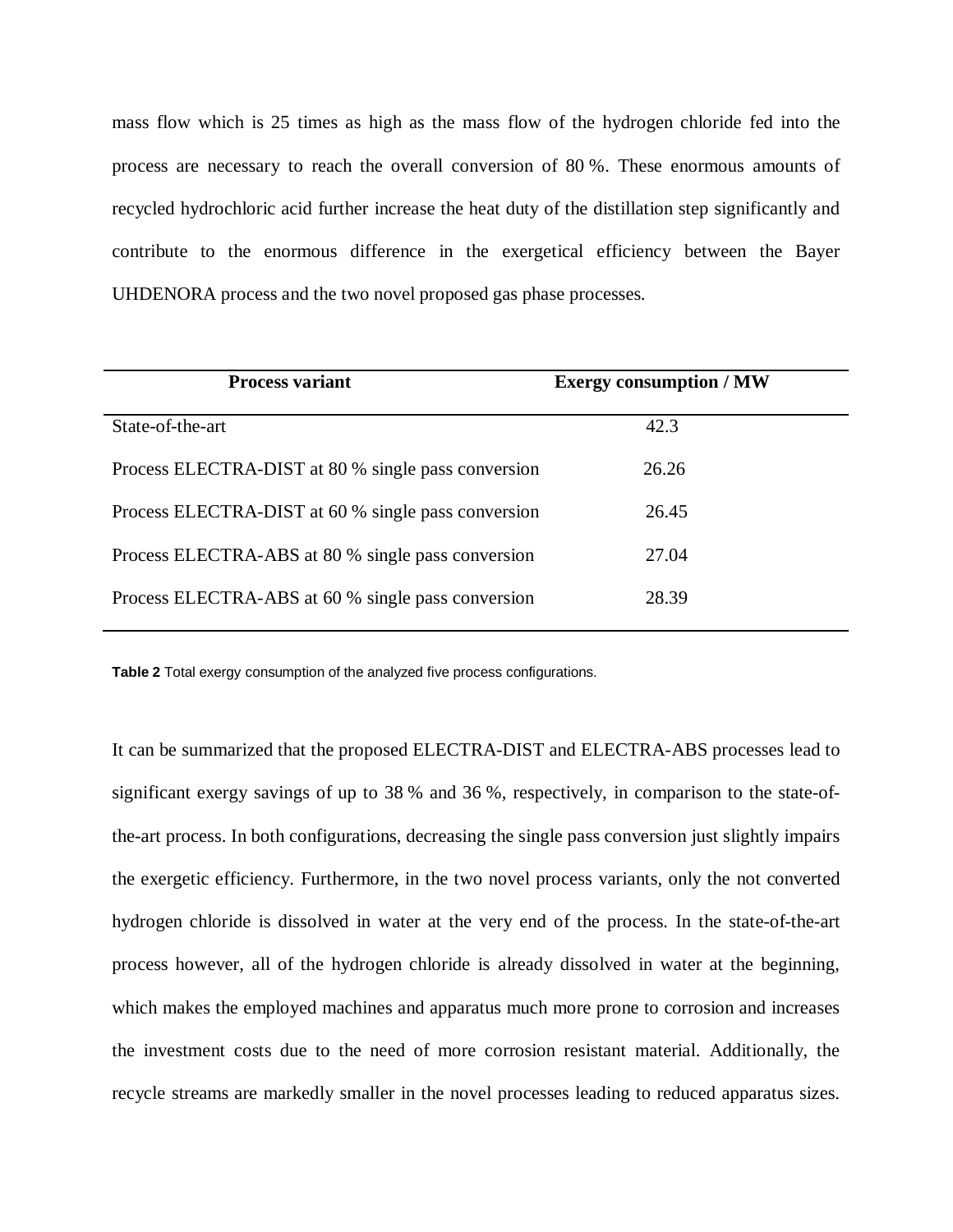Therefore, the new processes proposed in this work have tremendous economic and environmental advantages over the current state-of-the-art technology and allows for a more sustainable recycling of hydrogen chloride.

## **4.2 Contribution of different process units to the overall exergy demand**

In the following, the presented exergy assessment is broken down into contributions from the reactor, pressure changers, heat exchangers and the distillation columns. Those contributions are given in Fig. 11-13 for three of the five process configurations listed in Table 2. The configurations with a single pass conversion of 60 % were similar to the depicted ones with 80 % and are therefore not shown. Hereby, bars with a positive sign stand for the exergy demand of a unit-group and a negative sign means that the specific operation leads to an exergy stream leaving the system.



**Fig. 11** Exergy demand of the reactor, distillation column, absorption column and the sum of all heat exchangers in the state-ofthe-art Bayer UHDENORA process. Negative values represent exergy streams leaving the system.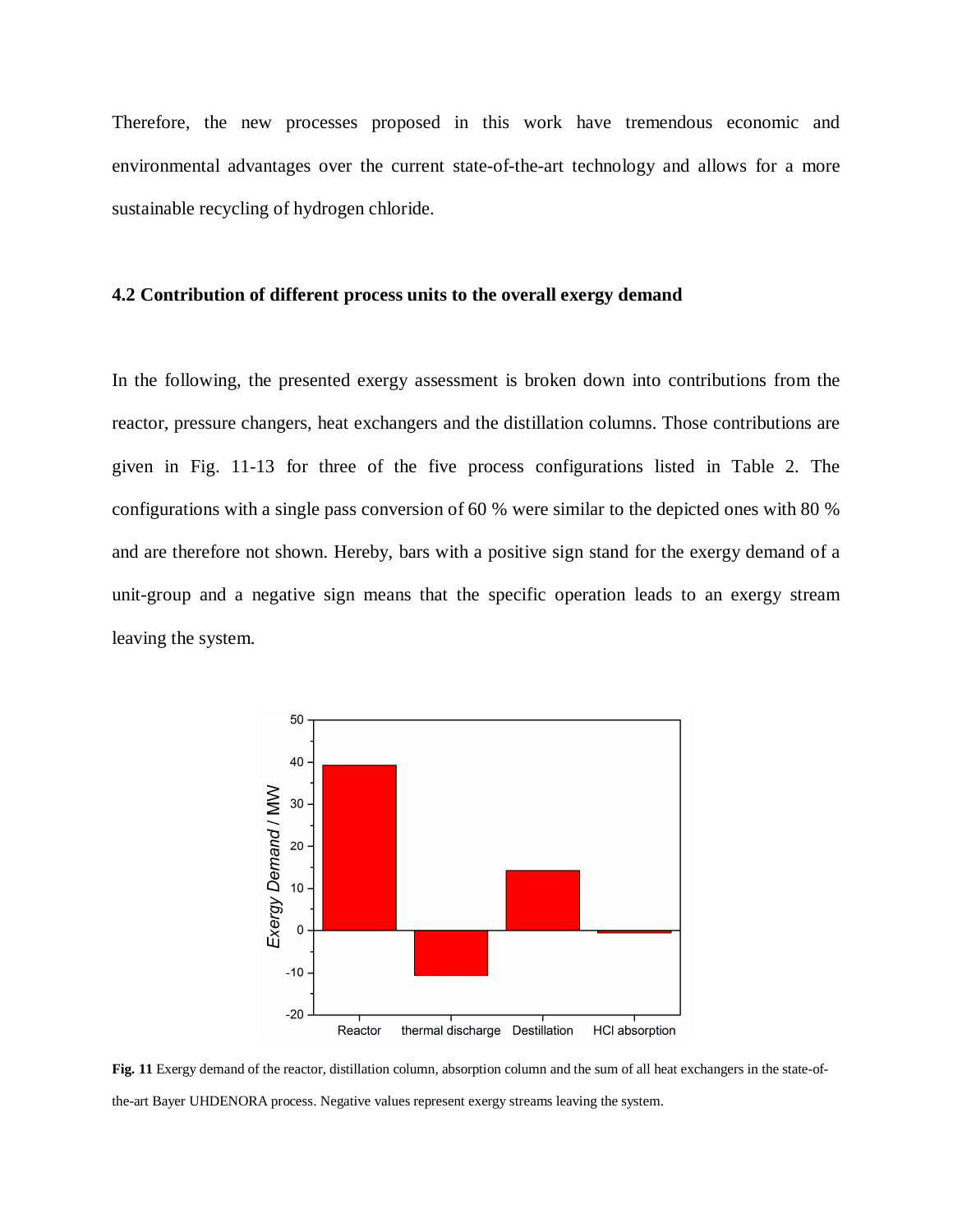

**Fig. 12** Exergy demand of the reactor, distillation column, absorption column and the sum of all heat exchangers in the newly developed ELECTRA-DIST process with a single pass conversion of 80 %. Negative values represent exergy streams leaving the system.



**Fig. 13** Exergy demand of the reactor, distillation column, absorption column, pressure changers and the sum of all heat exchangers in the newly developed ELECTRA-ABS process with a single pass conversion of 80 %. Negative values represent exergy streams leaving the system.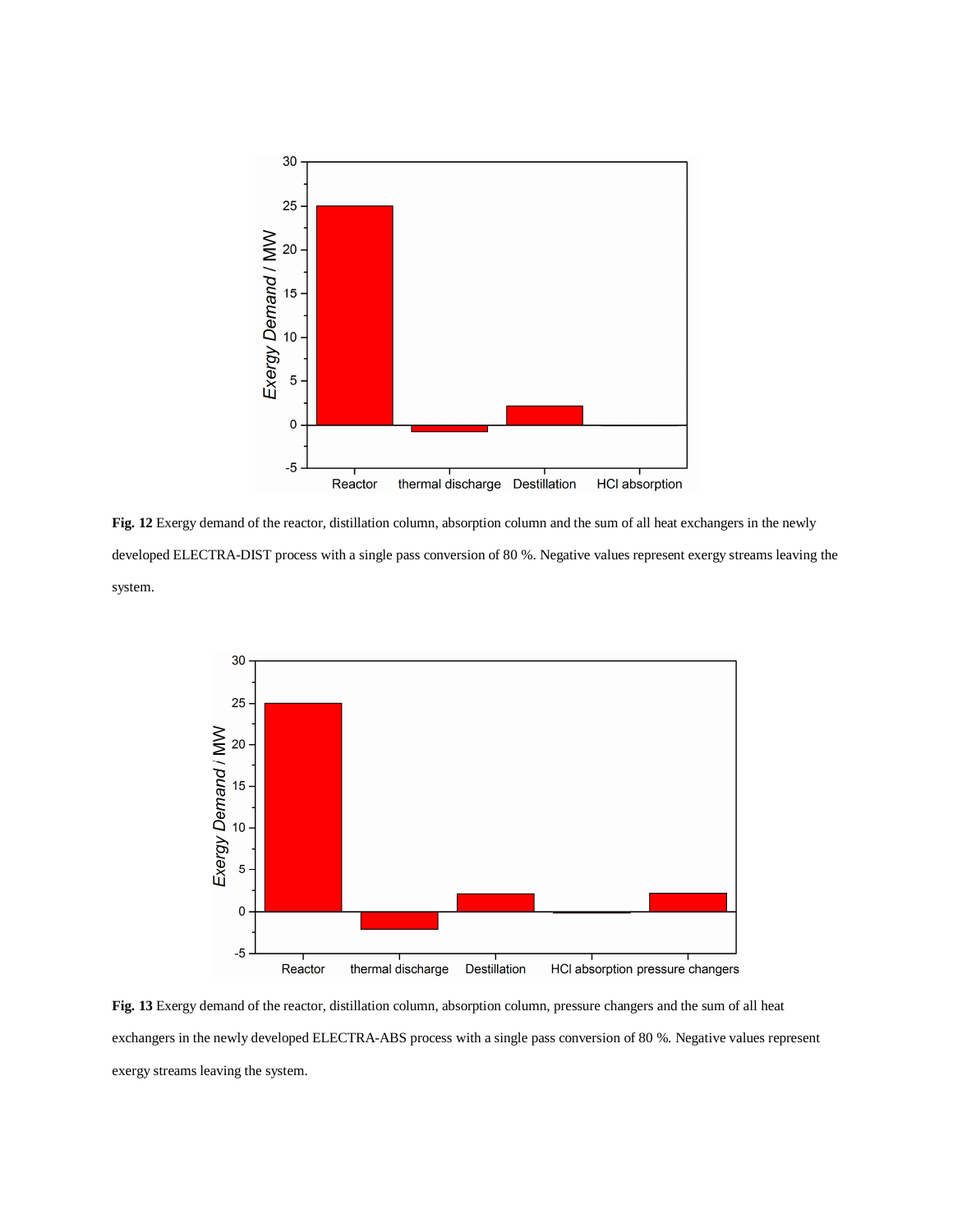In all process variants, the electrochemical reactor conduces most to the overall exergy demand. This is especially striking in the novel ELECTRA-DIST and ELECTRA-ABS processes. While in the state-of-the-art technology, the exergy demand of the distillation column still makes up to 34 % of the overall value, the contribution of the distillation to the total exergy consumption in the two novel processes is only between 7.8 and 10.2 %. Firstly, this shows again that not only the novel gas phase reactor concept itself is notably more efficient than the state-of-the-art liquid phase reactor but also the two proposed separation sequences. Secondly, one can conclude that the investigation and simulation of different separation methods is very important in order to evaluate the feasibility of the overall process, since an industrial application of the process is only possible under the condition of a viable separation of reactants and products. However, for the overall exergy demand of the process, the optimization of the reactor is much more significant. Furthermore, the choice of the best separation strategy is mainly dictated by practical, side specific decision factors, since the exergy demands of the ELECTRA-DIST and the ELECTRA-ABS process are nearly identical. These findings are underscored by the Sankey diagram of the ELECTRA-DIST process, assuming a single pass conversion of 80 % (see Fig. 8).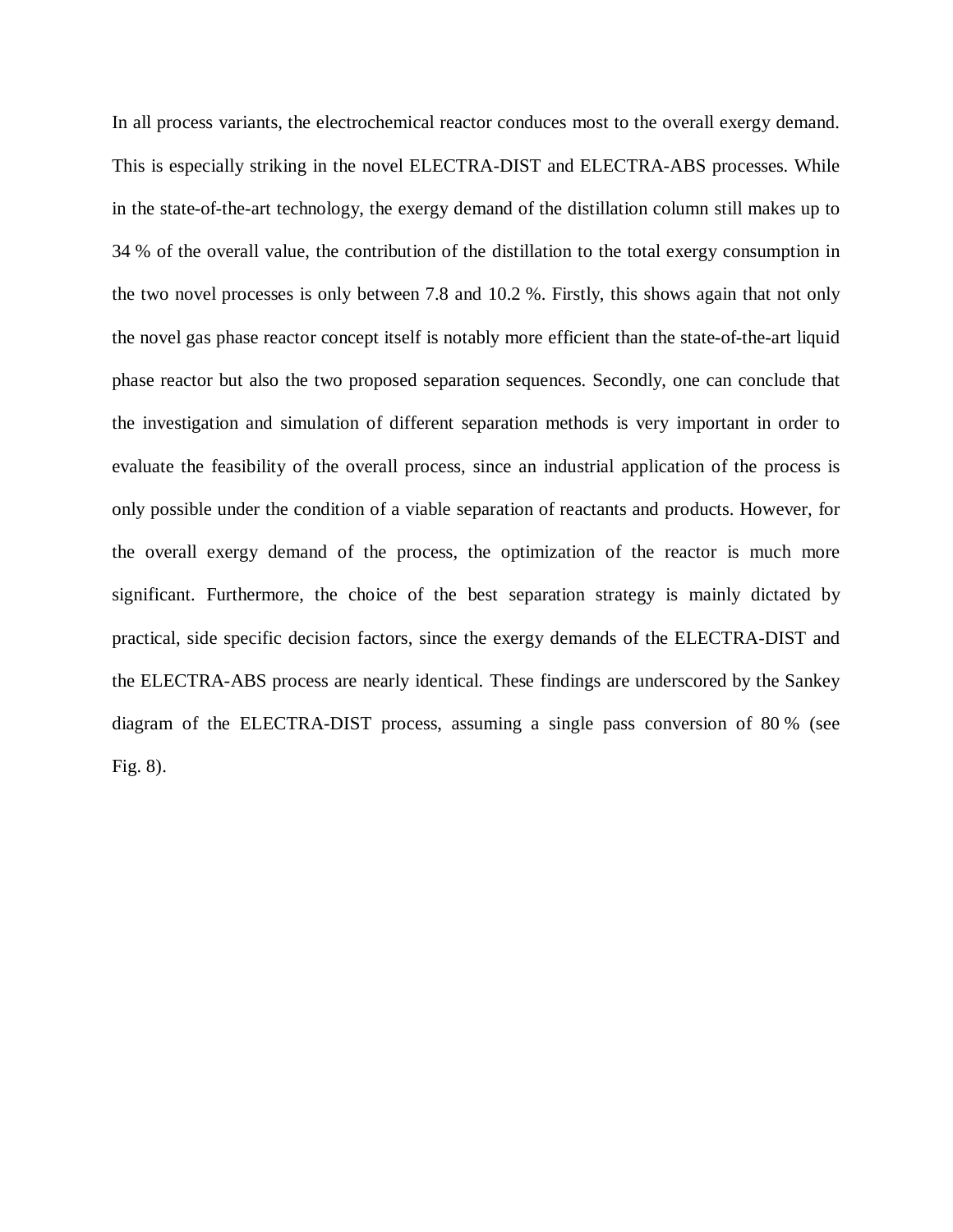

**Fig. 8** Sankey diagram for the ELECTRA-DIST process with a single pass conversion of 80 %. The chemical and physical exergy flow of each stream is depicted in green and blue respectively, while the exergy flow of the incoming and outgoing heat and work streams is shown in red. The diagram visualizes the high relevance of the electrical energy input to the reactor unit in comparison to the relatively small heat duty of the distillation column. The physical exergy is negligible in all streams except for the liquid chlorine leaving at the bottom of the distillation column (blue line leaving the Distillation unit). Since the temperature of this stream is far below room temperature its vaporization leads to a noticeable exergy recovery.

If it is possible to operate the reactor at 80 °C instead of 40 °C, the exergetic demand of the reactor unit will be further decreased by 18 %, since the exergetic proportion of the reaction heat increases with rising temperature. Additionally, this will also lead to a faster mass transfer and higher reaction rates which will enable the use of smaller reactors or higher current densities.

The reasons for the significantly lower heat duties in the distillation columns of the proposed novel process variants, compared to the state-of-the-art process, is the absence of water in the anode stream leaving the electrochemical reactor, which is very energy intensive to boil, and the higher achievable conversion in the electrochemical gas phase reactor which reduces the volume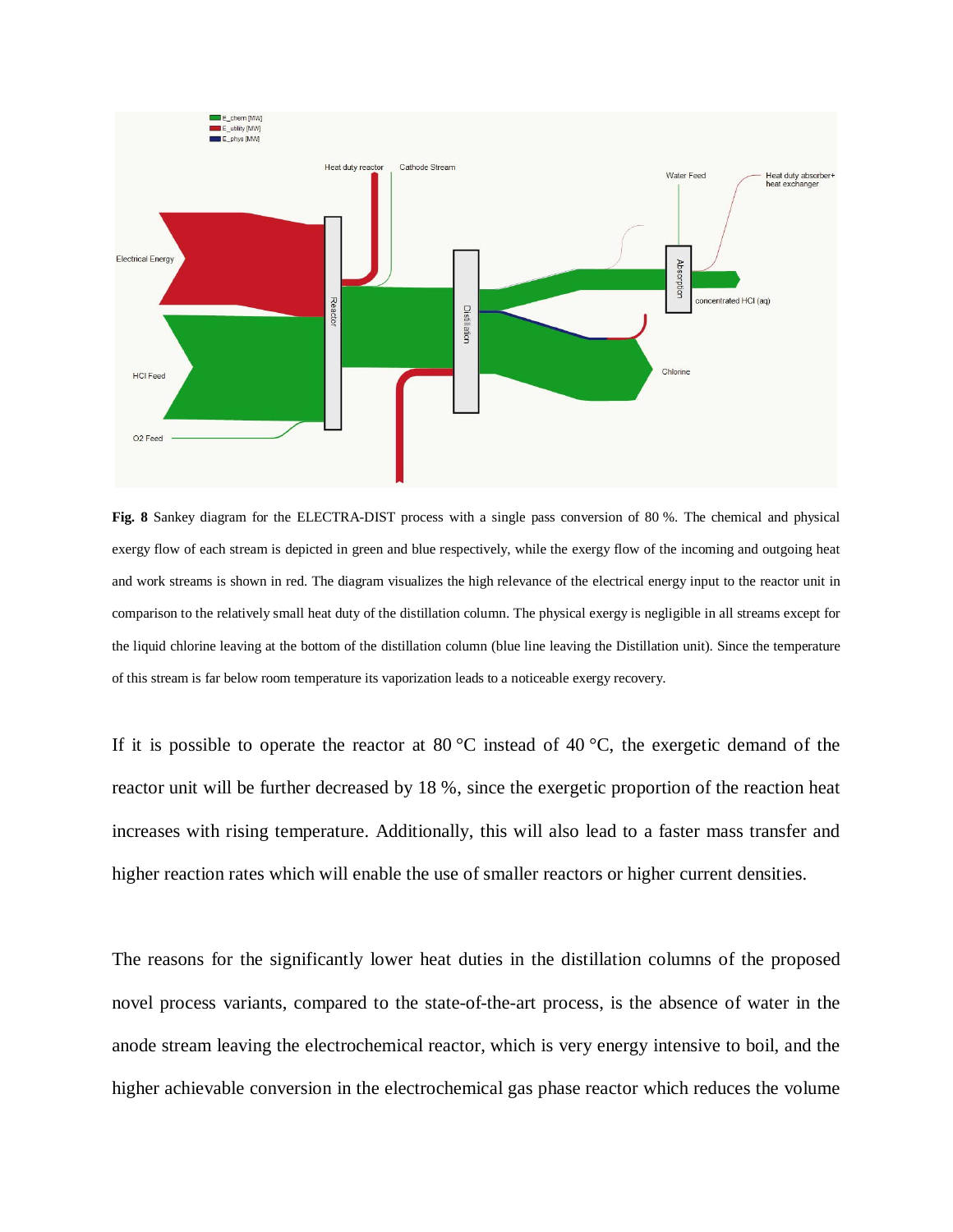of the recycle streams. However, the column in the state-of-the-art process can be operated more efficiently compared to the one in the ELECTRA-DIST process. This is due to the column's molar reflux ratio which is an order of magnitude smaller. Since the condensers in all columns operate below ambient temperature, the heat released in the condenser leads to an increase of the exergy consumption. This increase in the reflux ratio is followed by higher condenser and reboiler duties which have a considerably negative effect on the exergetic efficiency of the distillation unit. Fig. 11 and 12 underscore this fact by showing a significant difference between the exergy contributions from the thermal discharge and the distillation column. At lower reflux ratios, a higher proportion of the exergy demand in the column can be regained through subsequent heat exchangers. In the ELECTRA-ABS process, the molar reflux ratio of the distillation column  $R$  is smaller than 0.1, however, due to the introduction of the auxiliary substance octane, the exergy demand of the column is comparable to the ELECTRA-DIST process. Nonetheless, due to the small reflux ratio a significant part, namely 59 %, of the exergy needed for distillation can be regained through heat exchangers subsequent to the column compared to only 37 % in the ELECTRA-DIST process. Hence, even though the reactor clearly contributes most to the overall exergy demand, the distillation columns or alternative separation technologies should also be subject to further process intensification attempts.

Even though the exergy demand of the ELECTRA-DIST and ELECTRA-ABS process is very similar, there are distinct advantages of each variant of which some are given in the following. The former one for example, consists of fewer devices leading to lower investment cost. Additionally, changing the hydrogen chloride recycle ratio of the reactor will not affect the design parameters of the distillation column like the reflux ratio, the number of stages and the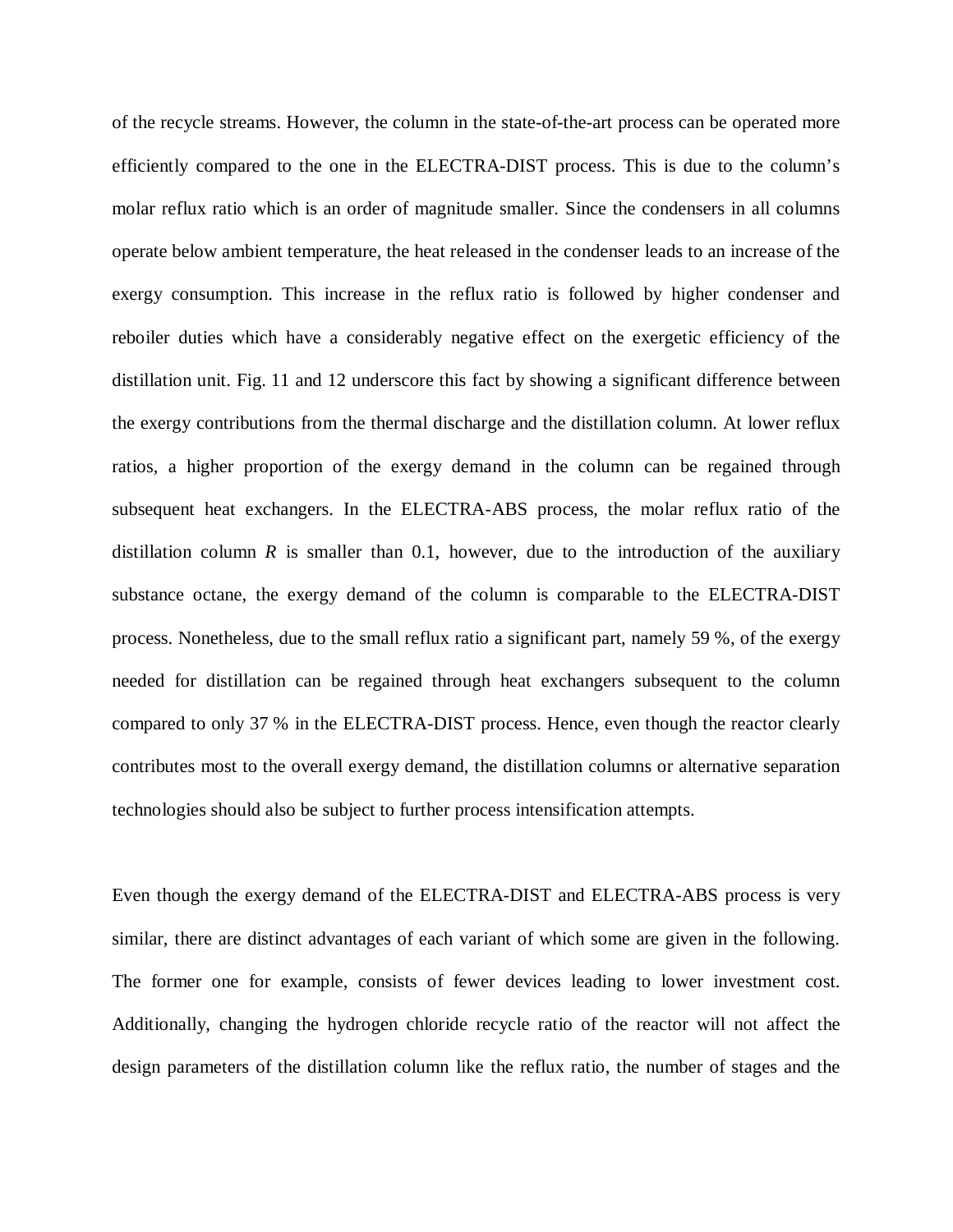distillate-to-feed ratio as long as the single pass conversion does not change. If the recycle ratio is altered, only the throughput of the column has to be adjusted. Therefore, if a sufficient capacity factor for the column is considered, dynamically adjusting the process to a wider range of overall conversions of hydrogen chloride is possible. At higher recycle ratios, the reactor would only have to be operated at a higher potential in order to maintain the same conversion at shorter residence times induced by the higher flow rate resulting from the increased recycle ratio. This makes the ELECTRA-DIST configuration more suitable if the desired mass ratio of the chlorine and hydrochloric acid outlet streams undergoes changes for example due to different market situations. In the ELECTRA-ABS process, dynamically adjusting the overall conversion would be more complicated due to the interconnection of the absorption, extraction and distillation units.

However, the ELECTRA-ABS variant features major advantages, too. Firstly, while octane was chosen as extraction solvent in the current design, other alkanes – particularly heptane or hexane - could be suitable alternatives. With these solvents, Henry's constants for chlorine are increased leading to a lower selectivity and a higher necessary amount of organic solvent. However, the atmospheric boiling point of hexane is 68 °C which would lead to a significant decrease in the heat duty of the distillation column, and hence the overall exergy demand. Therefore, systematic investigations using different solvents may reveal that the ELECTRA-ABS variant is even more efficient than the ELECTRA-DIST process. The separation steps in the ELECTRA-ABS process only contribute 7.4 % to the overall exergy demand of the process. Hence, the potential for further process optimizations is significantly higher at the reactor level. However, as stated in chapter 2.4, choosing decane instead of octane as a solvent leads to an additional exergy demand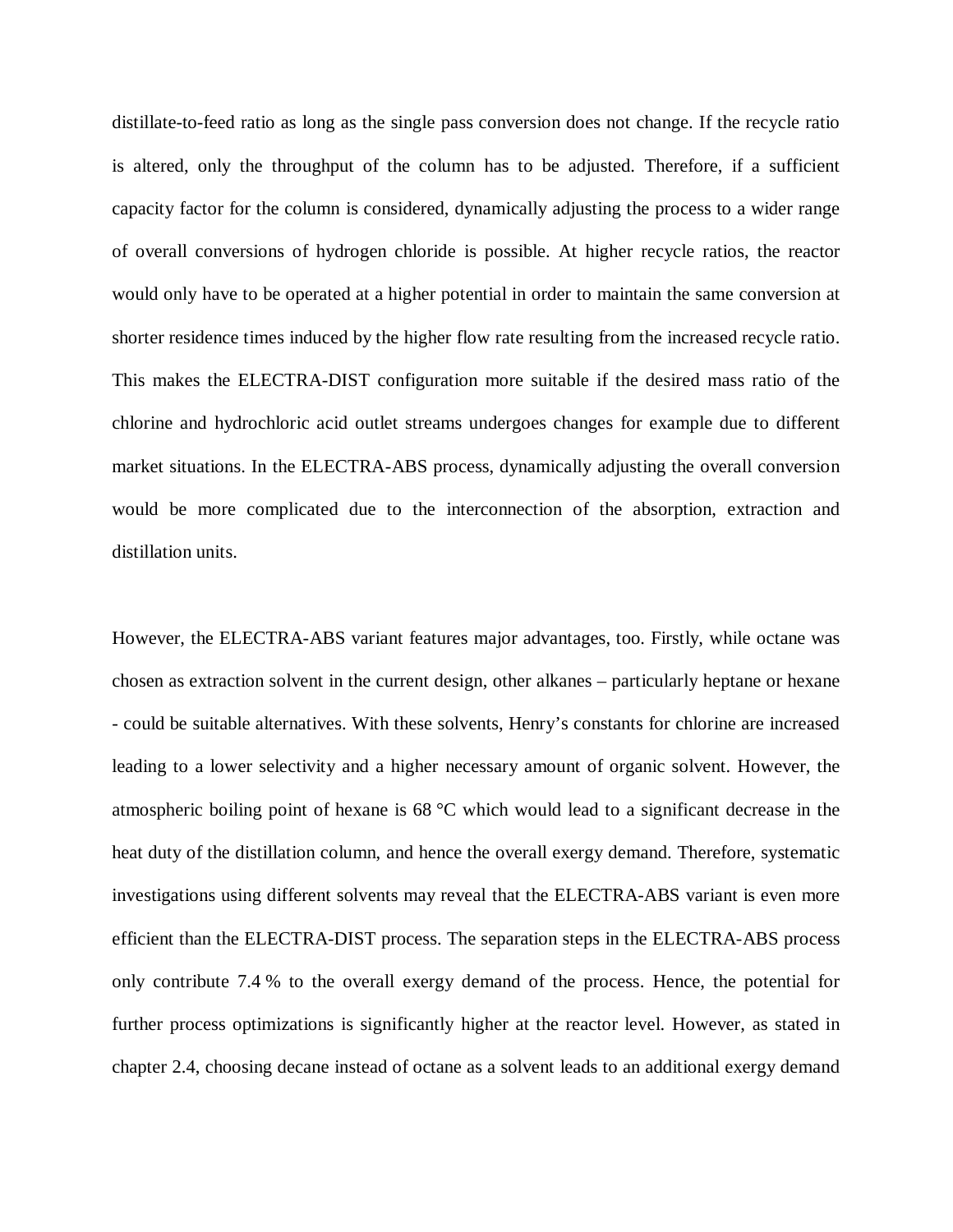of 0.8 MW which is 3 % of the exergy consumption of the overall process. Therefore, in addition to future investigations on reducing the electrical power consumption of the reactor, the ELECTRA-ABS process also holds further potential regarding the choice of the used solvent.

Secondly, the ELECTRA-ABS process is not prone to water traces contained in the anode gas stream of the electrochemical reactor that could arise from the water-crossover from the cathode compartment through the membrane to the anode side. This is due to the fact that in the extraction step, hydrogen chloride and water are separated from the octane stream containing chlorine. Small traces of water from the reactor can therefore not accumulate, since they are transferred into the aqueous phase during the extraction step. In the ELECTRA-DIST process however, the anode stream would have to be dried before entering the distillation column, since water would contaminate the chlorine product or react with the hydrogen chloride to form corrosive hydrochloric acid which would also contaminate the chlorine. This could be realized by cooling down the anode reactor outlet stream in order to condense the potentially present water. Since the subsequent distillation is carried out at low temperatures, which makes it necessary to cool down the  $HCL/CL<sub>2</sub>$  mixture, this condensing step would not significantly influence the exergy demand of the process.

Finally, the condenser temperature in the column of the ABS process is at 244 - 248 K compared to 187 K in the case of the ELECTRA-DIST process. Therefore, if the feed gas is not compressed in the ELECTRA-DIST variant, the condenser temperature is even too low for the utilization of an ammonia cooling cycle. As shown in the following, in order to reach a similar condenser temperature as in the ELECTRA-ABS process, the column feed would have to be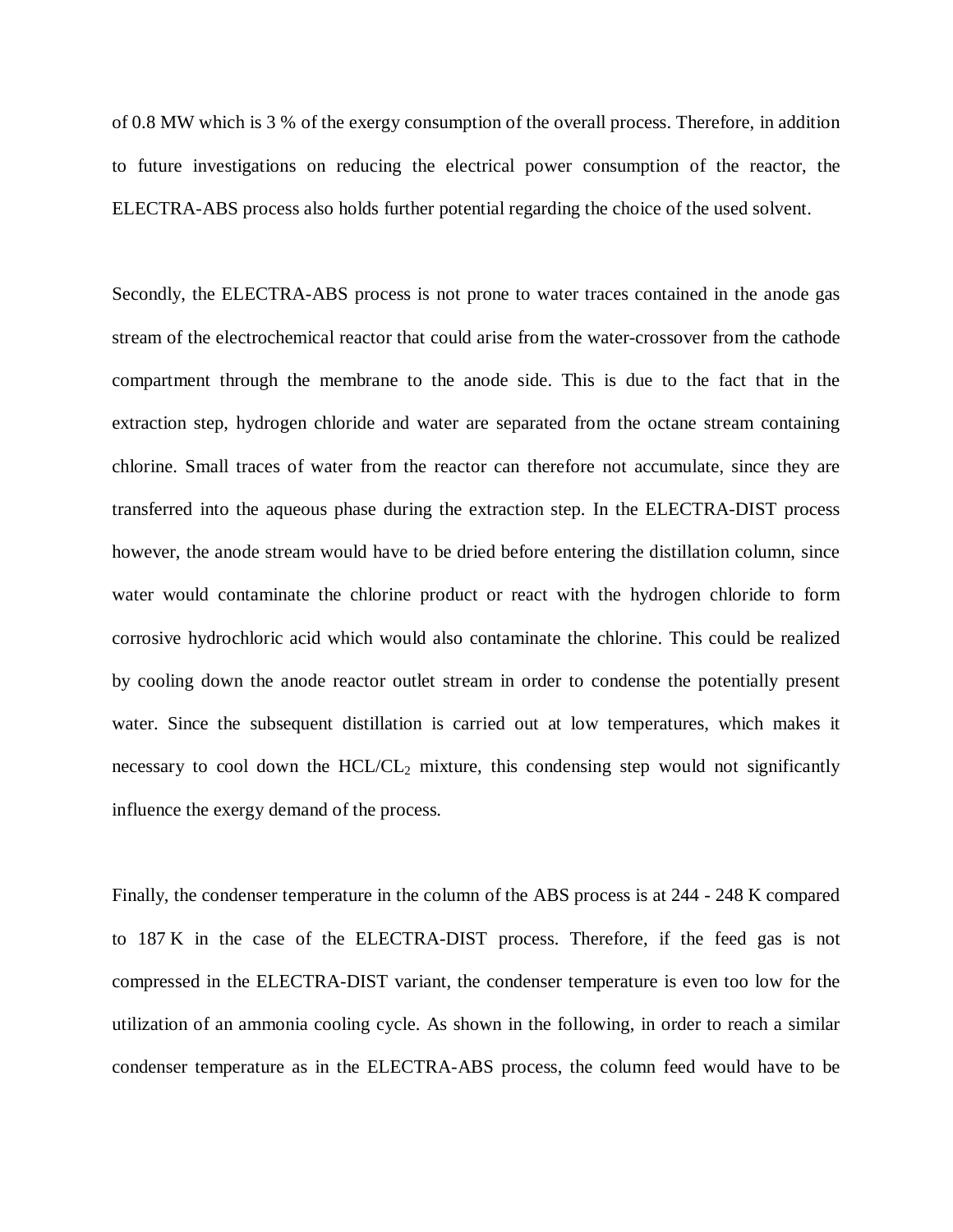compressed to a pressure of more than 10 bar in the ELECTRA-DIST variant which would increase the overall exergy demand by 0.35 MW. Therefore, providing sufficient cooling for the distillation column is much easier and less cost intensive for the ELECTRA-ABS process, especially if the efficiency of generating an external supply of a cooling medium is considered.

Fig. 9 displays the additional overall exergy demand of the ELECTRA-DIST process and the condenser temperature as function of feed gas pressure of the column at 80 % single pass conversion. It was assumed that the pressure in the column is identical with the feed pressure and constant on all stages. Since the boiling point of the gases increases with pressure, the condenser temperature is rising as well. At a pressure of 10 bars, the condenser temperature of the ELECTRA-DIST variant is at 240 K, and hence is still lower than the temperature of 244 - 248 K in the column of the ELECTRA-ABS process. The increased pressure leads to a lower exergy consumption of the distillation column. However, taking into consideration the power input of the compressor and the heat exchangers implemented in the process, the overall exergy demand rises with increasing pressure. Nevertheless, the additional exergy demand due to an elevated pressure of 10 bars is only 1.4% of the exergy required for the overall process. Therefore, taking into consideration the positive effect on the cooling effort, a moderate pressure between 2 and 10 bar is the most practical and feasible choice.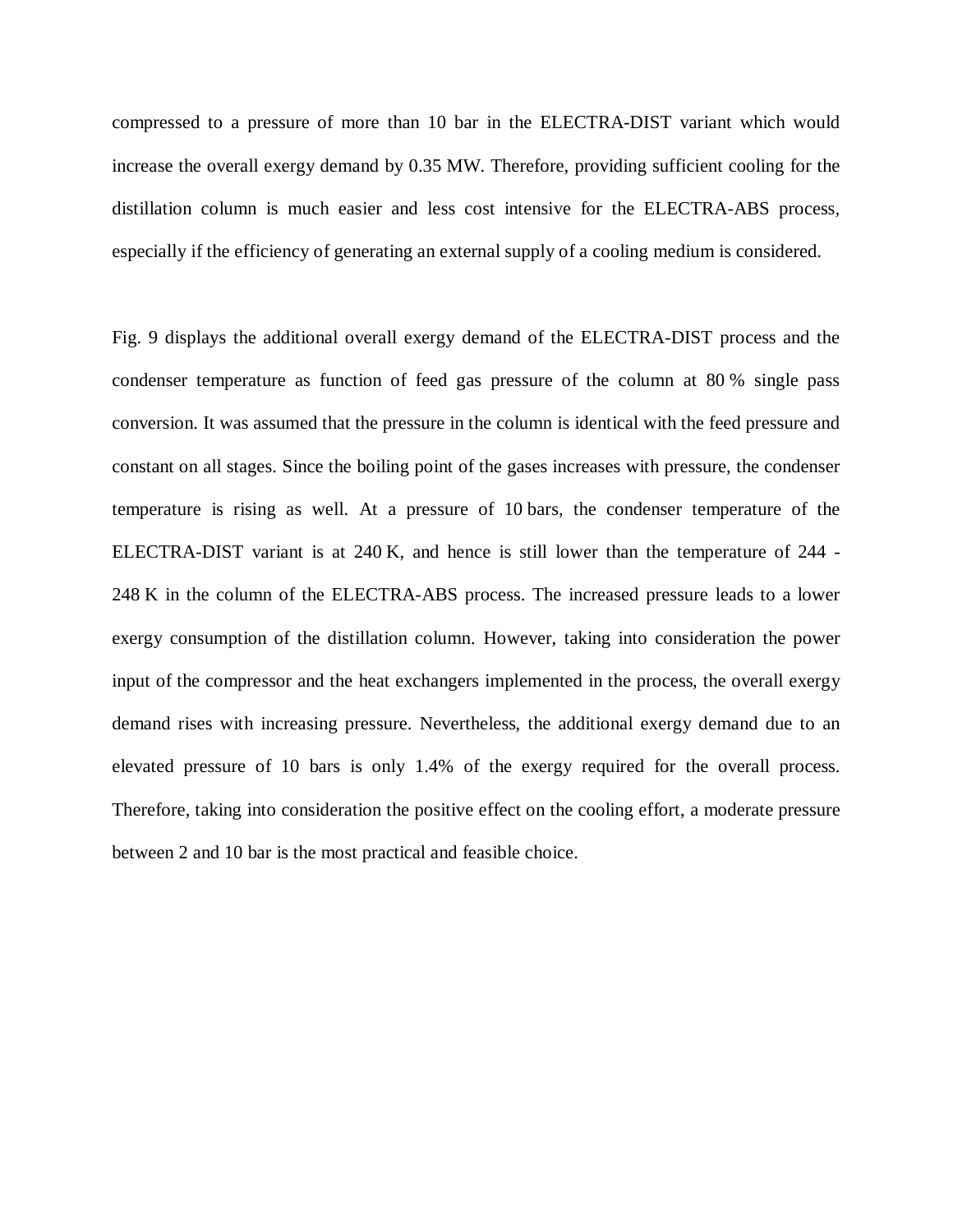

**Fig. 9** Additional exergy demand and condenser temperature in dependence of the operating pressure of the distillation column in the ELECTRA-DIST process. The reflux ratio in the column was slightly adjusted with varying pressure in order to meet the specified purity of hydrogen chloride (99.9 wt%) and chlorine (99.5 wt%). Since the variation in the reflux ratio was lower than 5 %, the number of stages was kept constant at 16 for all pressure levels investigated.

# **4.3 Influence of conversion on the exergetic efficiency and specific exergy demand**

Finally, the influence of the overall conversion on the specific total exergy demand per kg of chlorine was investigated for the novel ELECTRA-DIST and ELECTRA-ABS processes. The previous analysis showed that a recycle of hydrogen chloride leads to a slight increase of the overall exergy demand. Therefore, in the following, no hydrogen chloride recycle was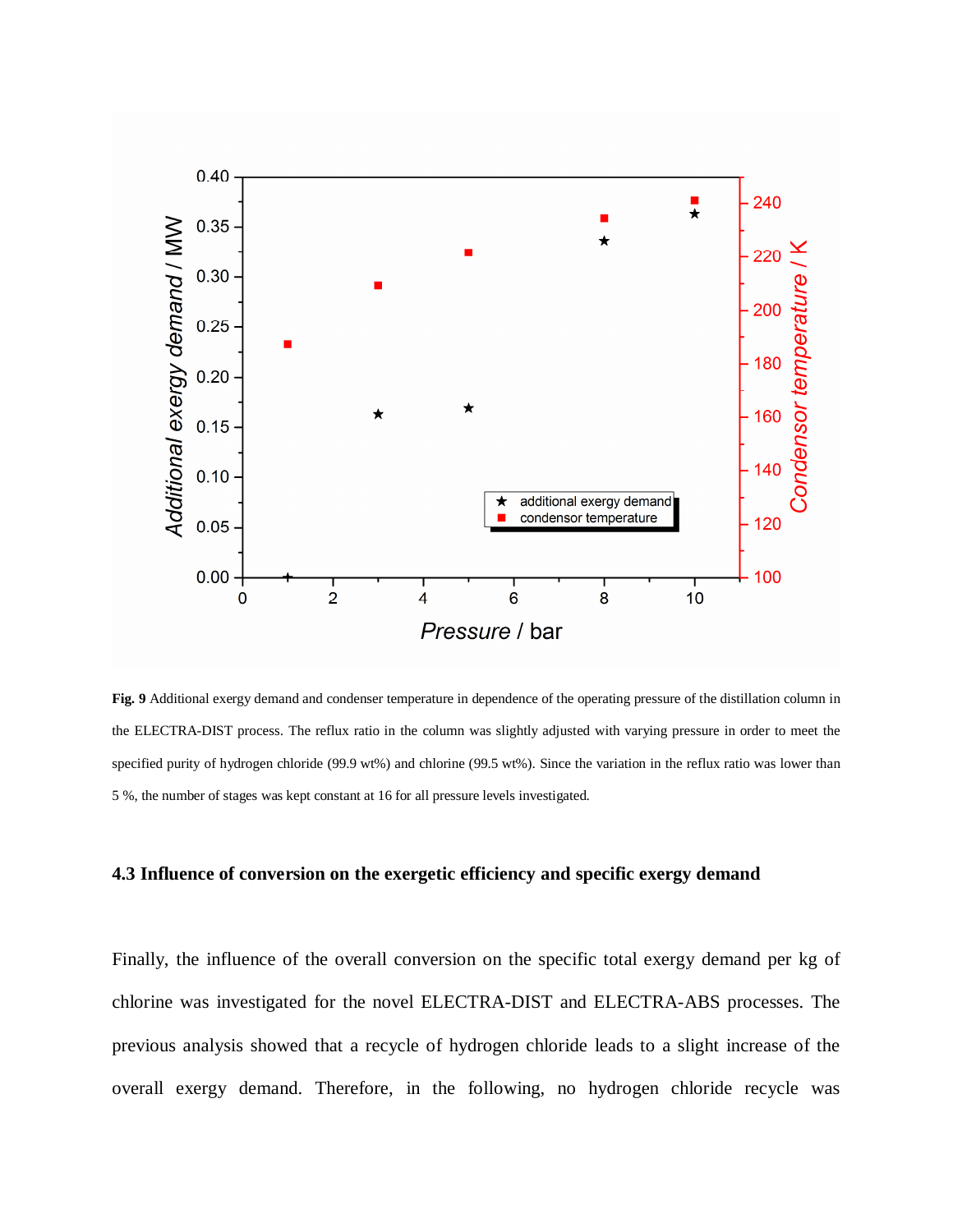implemented so that the overall conversion is equal to the single pass conversion in the reactor. Fig. 10 displays the specific exergy demand as well as the exergetic efficiency of ELECTRA-DIST and ELECTRA-ABS process. Hereby, the exergetic efficiency  $\eta$  and the specific total exergy demand  $b_{\text{spec}}$  are calculated as follows:

$$
\eta = \frac{B_{Cl_2,chem}}{B_{H_2O,chem} + B_{O_2,chem} + B_{HCl,chem} + \sum B_{heat} + \sum B_{electrical}} \tag{20}
$$

$$
b_{spec} = \frac{B_{H_2O,chem} + B_{O_2,chem} + B_{HCl,chem} - B_{Cl_2,chem} - B_{HCl,chem} + \sum B_{heat} + \sum B_{electrical}}{m_{Cl_2}}
$$
(21)

In these equations  $\dot{m}_{Cl_2}$  stands for the mass flow of produced chlorine, and  $\sum B_{heat}$  +  $\sum B_{electrical}$  summarizes the exergies of all heat and work streams entering the system. Note that also the chemical exergy of input and output streams are incorporated into the exergetic efficiency and the specific exergy demand per kg of chlorine. Up to this point, only the exergy of the incoming and outgoing work and heat streams have been considered, since the chemical exergy has been constant in all cases due to the fixed overall conversion of 80 %. With a changing conversion however, the chemical exergy has to be considered as well. The hydrochloric acid that emerges as byproduct from unreacted hydrogen chloride in these processes has not been included into the calculation of the exergetic efficiency according to equation 20 for the following reason. If the exergy of hydrochloric acid was included, then zero conversion would be most efficient, since no electrical power would be needed, and since the Gibbs free reaction energy for dissolving all hydrogen chloride in water would be greater than for its oxidation to chlorine and water. Due to the fact that chlorine is the desired main product of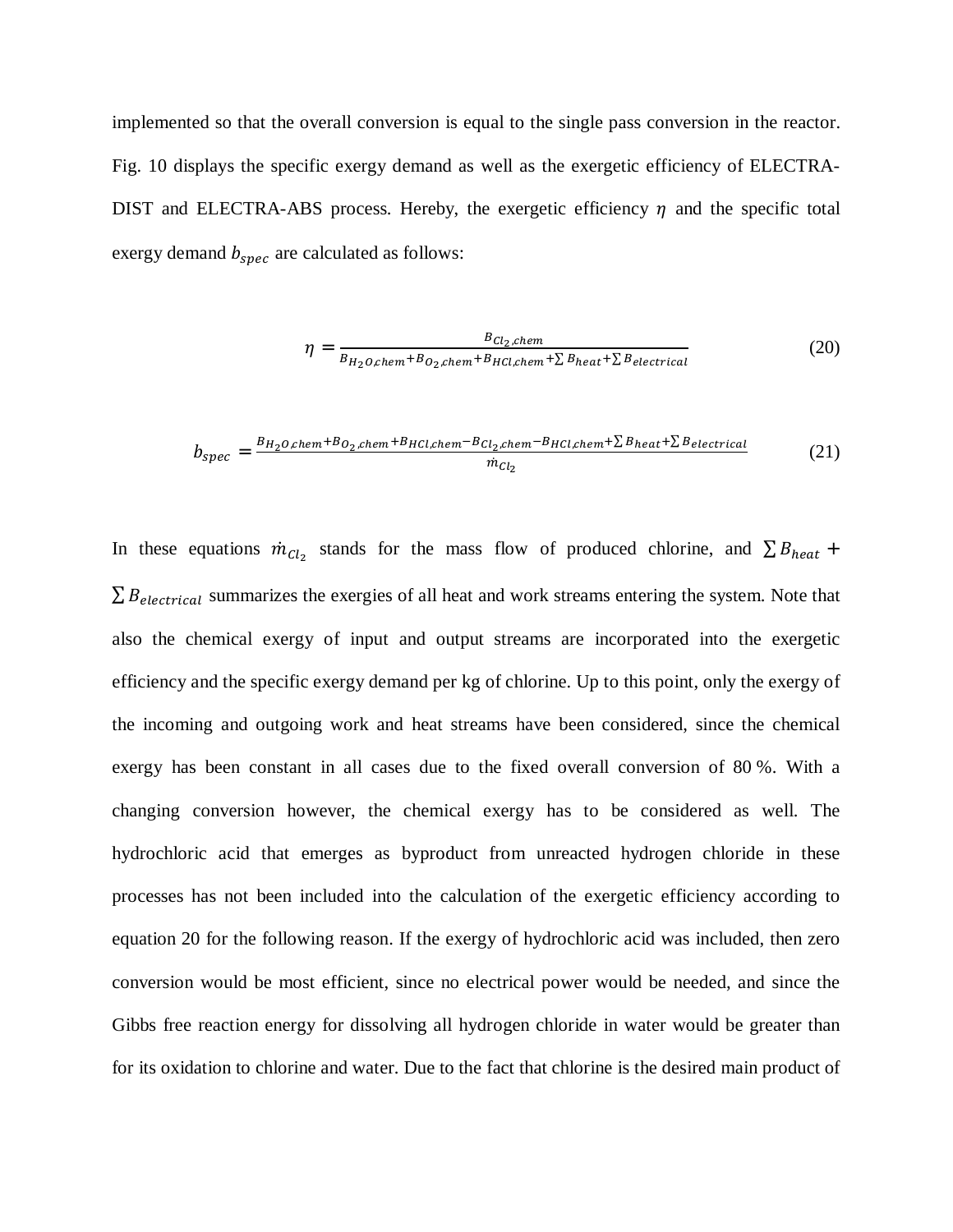this process, including the exergy of the hydrochloric acid stream would distort the meaning and purpose of the efficiency calculations.



**Fig. 10** Exergetic efficiency (left) and specific total exergy demand per kg of chlorine (right) for the ELECTRA-DIST process (red) and the ELECTRA-ABS process (black) as well as for the state-of-the-art liquid phase variant (green) in dependence of the HCl conversion. Note again that the single pass conversion in these specific cases is equivalent to the overall conversion, except for the single data point of the state-of-the-art process, which was simulated with a single pass conversion of 22.9 % based on the literature discussed in chapter 2.2 and an overall conversion of 80 %.

Fig. 10 shows that the exergetic efficiencies of the ELECTRA-DIST and ELECTRA-ABS processes are very similar, especially at conversions higher than 30 %. At low conversions, the relative difference is becoming more significant, yet it is still below 7 %. The same correlation holds for the specific total exergy demand of chlorine. Thus, the diagram visualizes and quantifies the already discussed observation that the ELECTRA-DIST variant is becoming more efficient in comparison to the ELECTRA-ABS process at very low conversion. Additionally, for both variants, a plateau in the specific exergy demand in the right hand diagram is imminent at conversion degrees greater than 60 %. This means that increasing the conversion to values greater than 60 % does not significantly reduce the exergy demand. Therefore, the novel proposed processes are already very efficient at medium conversions and there is no urgent need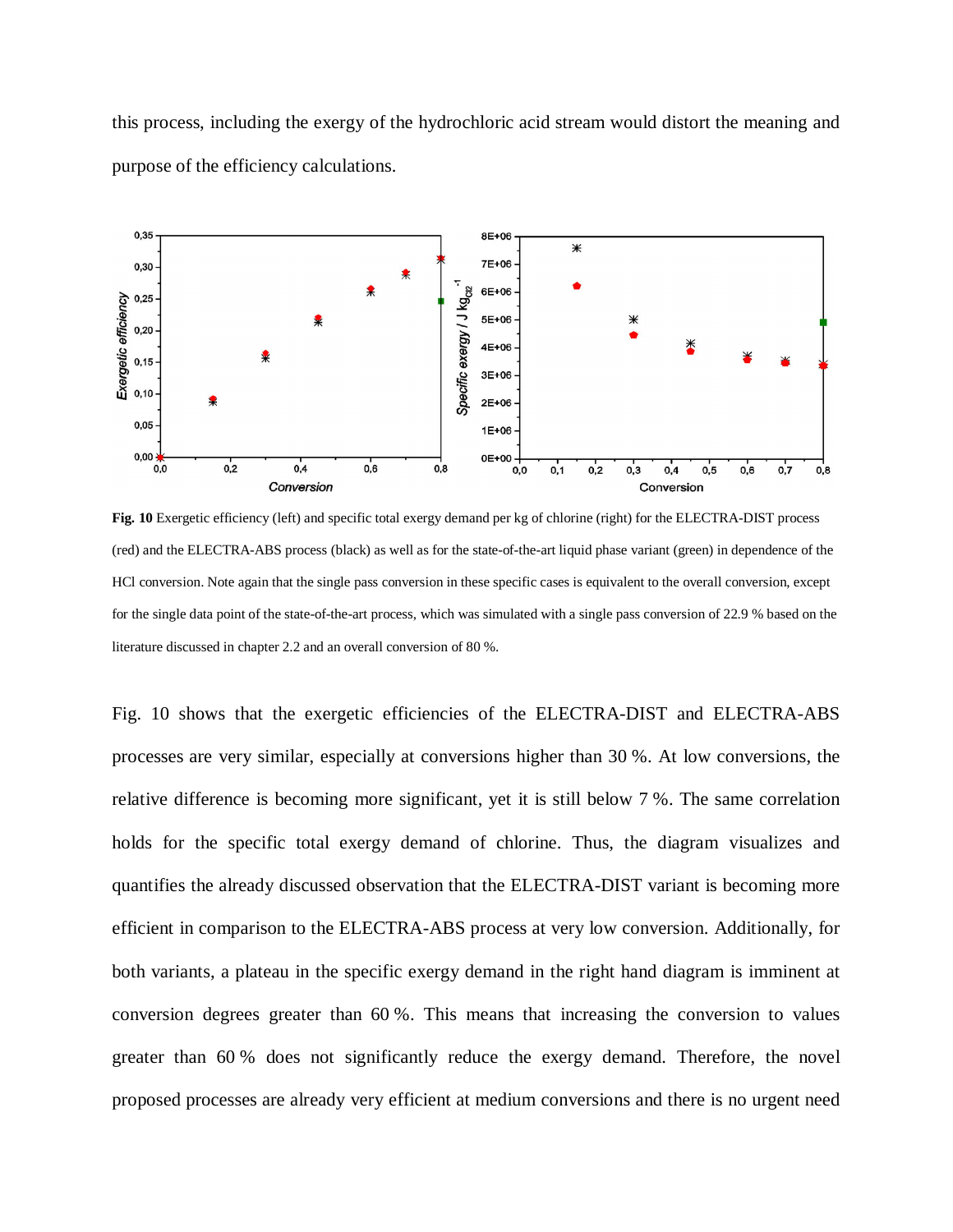for a more technical challenging high conversion. Finally, Fig. 9 also contains the specific exergy demand and the exergetic efficiency of the state-of-the-art process and hereby illustrates the already discussed remarkable exergetic advantage of the novel process variants compared to the state-of-the-art liquid phase process.

# **5 Conclusion**

The electrolysis of gaseous hydrogen chloride leads to a significant reduction of the exergy demand compared to the state-of-the-art liquid phase process, not only on the reactor unit level but also on the process level by 36 % and 38 %, respectively. Moreover, only a slight difference was found for the two cases with a single pass reactor conversion of 60 % and 80 %, showing that the novel processes are even feasible at moderate conversions. The overall exergy demand was broken down into contributions from the reactor, pressure changers, heat exchangers and the distillation column for all investigated processes. It can be concluded that the electrical energy consumption of the reactor plays by far the most important role in the overall exergy balance. Hence, in future process optimization attempts, further reducing the cell potential by means of systematic reactor optimization should be the major focus. Zhao et al. have suggested two alternative cathode reactions employing a  $\text{Fe}^{2+}/\text{Fe}^{3+}$  and  $I_3/I$  redox mediation [10,11]. The respective reduced ion is oxidized, and thereby regenerated with the help of a gaseous oxygen feed into the catholyte tank. The advantage of this method is a low cell potential of 0.64 V for the Fe<sup>2+</sup>/Fe<sup>3+</sup> pair and 0.94 for the I<sub>3</sub><sup>-</sup>/I pair V at 4 kA m<sup>-2</sup>. However, both cells have the significant disadvantage of a high decay rate. After an operation time of 80 h in the  $Fe^{2+}/Fe^{3+}$ case and only 17 h in the  $I_3/I$  case, the cell potential increased to almost 1.2 V [10,11]. This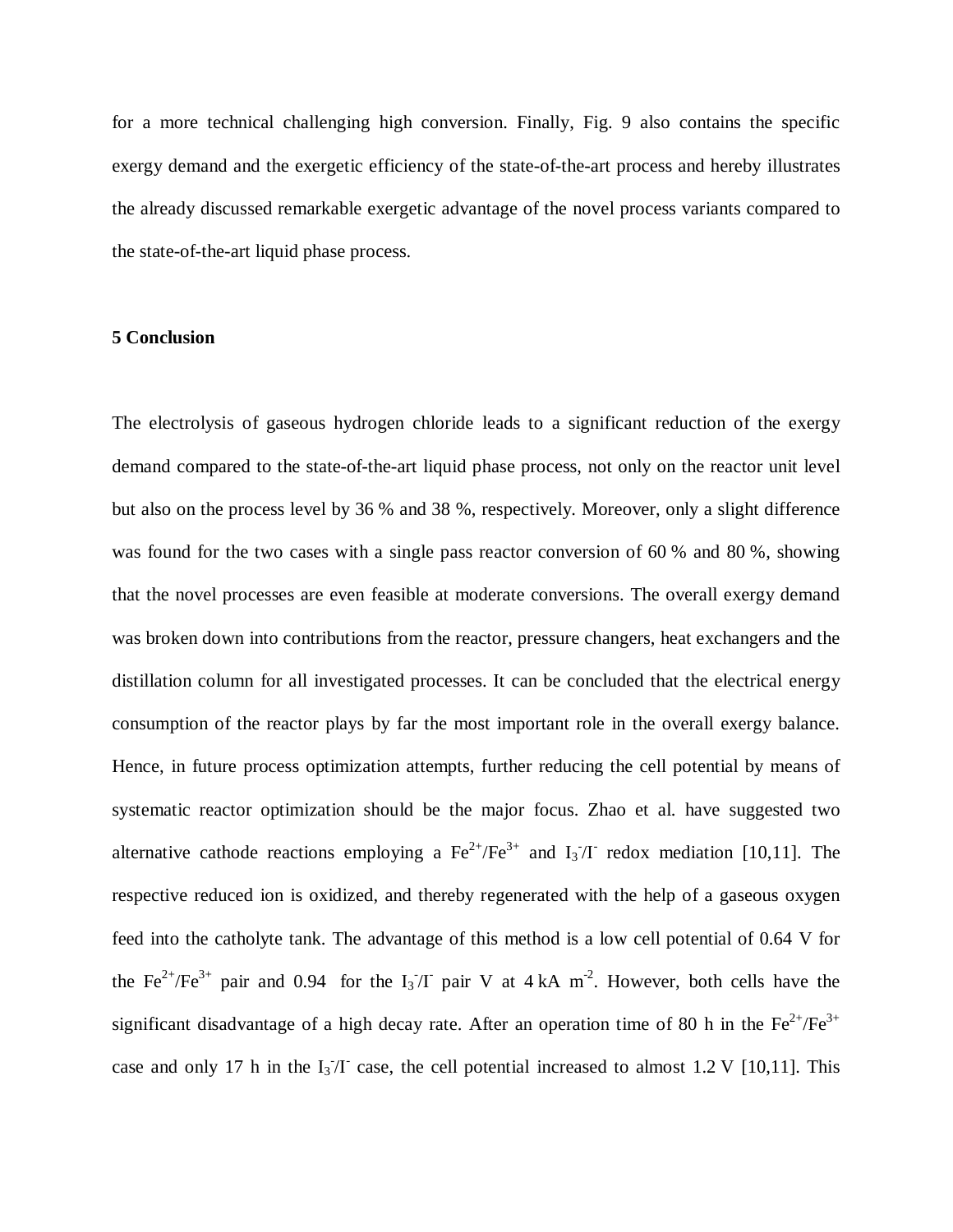strong decay makes these two process variants unemployable for any industrial or long term application in their current state.

Another very decisive difference between the novel and the state-of-the-art process is its energyefficient separation strategy in comparison to the costly distillation applied in the Bayer UHDENORA process, due to the high heat capacity of water and enormous recycle streams in the Bayer UHDENORA process. Two separation methods have been proposed in this work, one based on the difference in the fugacities of the unreacted hydrogen chloride and the emerging chlorine and the other one based on differences in their solubilities in the solvent octane in combination with a subsequent extraction and desorption step. From an exergetic point of view, both variants are significantly more effective than the state-of-the-art liquid phase method and each of them possesses distinct advantages, allowing for the consideration of site-specific selection criteria when choosing one of the two process variants. Additionally, first investigations have been carried out regarding the influence of compressing the feed gas of the distillation column in the ELECTRA-DIST process on the overall exergy demand. While compressing the gas leads to a slight additional increase in the exergy demand, for practical reasons a pressure between 2-10 bar is still feasible due to a higher condenser temperature and therefore a reduced cooling effort. Finally, the influence of the overall conversion on the efficiency of the process and on the specific exergy demand per ton of chlorine has been investigated. While high conversion levels are most feasible from an exergetic point of view, the results indicate a plateau at conversion levels higher than 60 %. This supports the findings that also moderate conversions are exergetically beneficial and further underlines the significant ecological and economical potential of the novel proposed processes.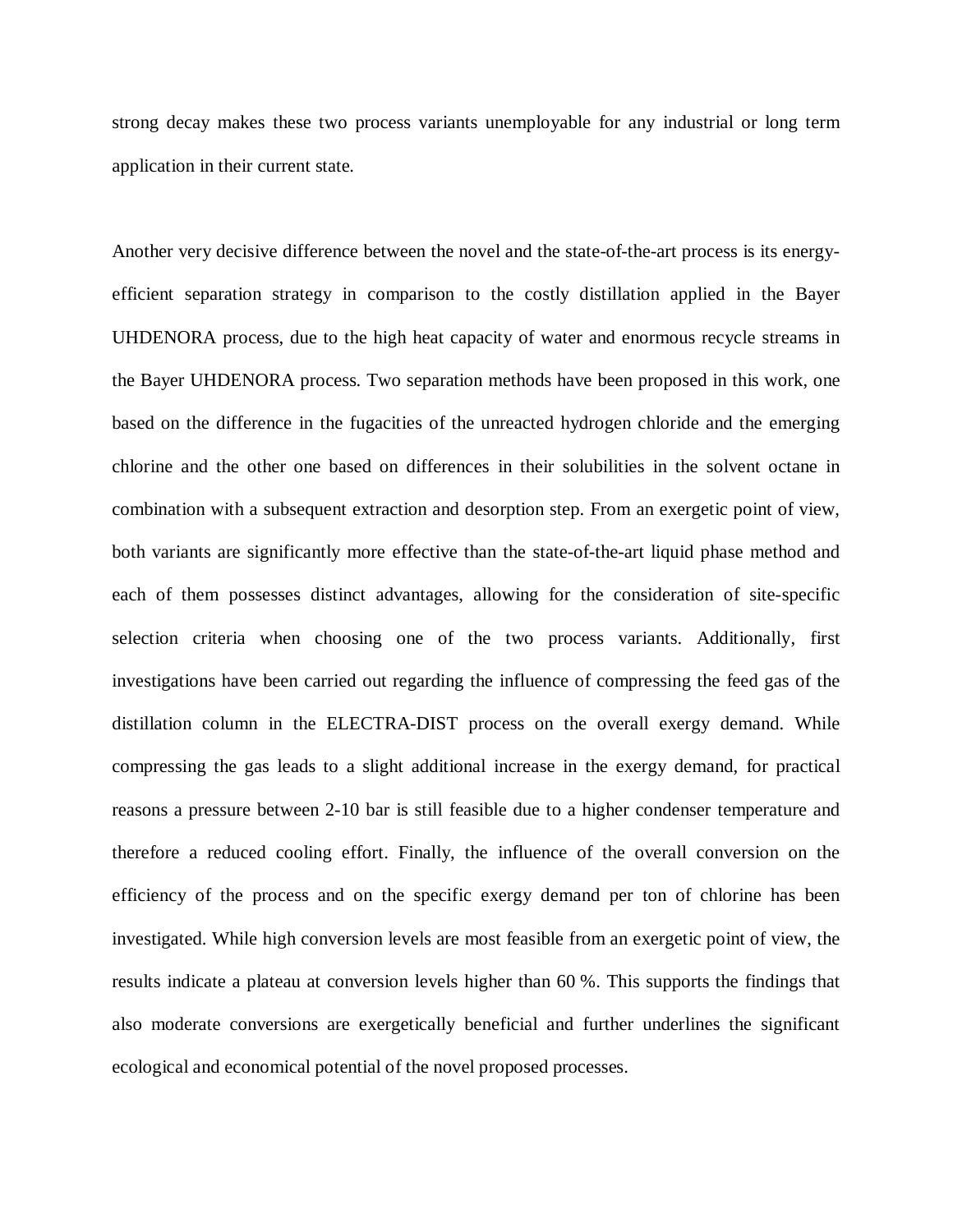# **Acknowledgement**

The author Simon Bechtel is also affiliated to the International Max Planck Research School (IMPRS) for Advanced Methods in Process and Systems Engineering, Magdeburg, Germany.

# **Declarations of interest**

None.

This research did not receive any specific grant from funding agencies in the public, commercial, or not-for-profit sectors.

# **6 Literature**

1 Rohan. Chlorine Market by Application (EDC/ PVC, C1 & C2 Aromatics, Inorganic Chemicals, Organic Chemicals, Chlorinated Intermediates, Isocyanates, Propylene Oxide, Pulp & Paper, Textiles, Water Treatment, Others), by Region - Trends & Forecasts to 2019 [Internet]. Seattle: MarketsandMarkets; 2015 [cited 2017 Nov 10]. Available from: https://issuu.com/jswapn23/docs/chlorine\_market\_worth

2 Euro Chlor [Internet]. Brussels: The European Chlor-Alkali industry: an electricity intensive sector exposed to carbon leakage; 2010 Dez. [cited 2017 Dez 22]. Available from: http://www.eurochlor.org/media/9385/3-2-the\_european\_chlor-alkali\_industry\_- \_an\_electricity\_intensive\_sector\_exposed\_to\_carbon\_leakage.pdf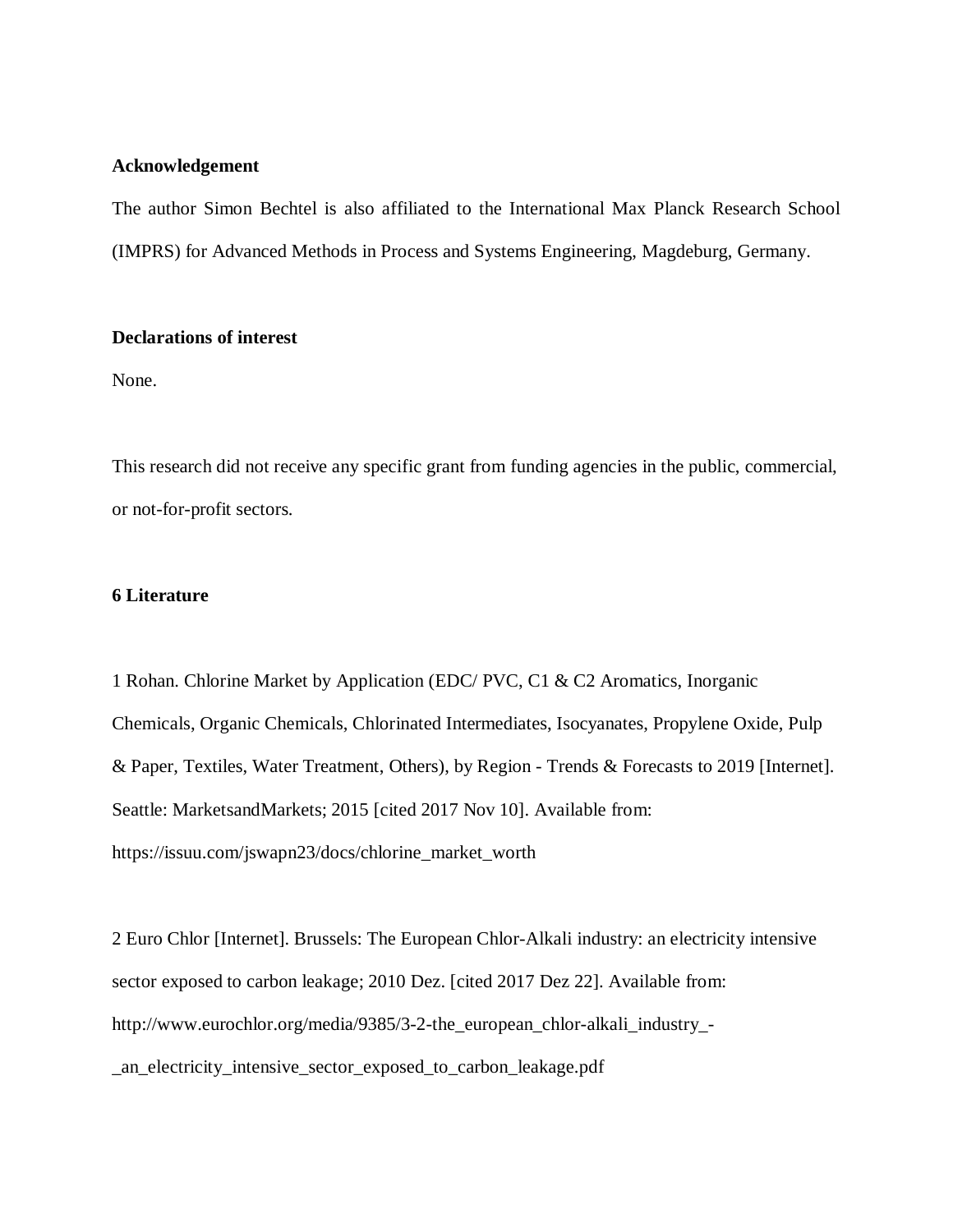3 Sonnenschein MF. Polyurethanes Science, Technology, Markets and Trends. Hoboken: Wiley; 2015.

4 Martinez IG. Elektrolyse von Chlorwasserstoff in einem Polymerelektrolyt-Membranreaktor mit Sauerstoffverzehrkathode. PhD Thesis at the Otto von Guerricke Universität Magdeburg; 2015**.**

5 Perez-Ramirez J, Mondelli C, Schmidt T. Sustainable chlorine recycling via catalysed HCl oxidation: from fundamentals to implementation. Energy Environ Sci. 2011 Sep 30; 4:4786– 4799**.**

6 Processing magazine [Internet]. Birmingham: Grand View Media Group. Global polycarbonate capacity to grow more than 5% by 2018; 2013 Nov 15 [cited 2017 June 28]. Available from: http://www.processingmagazine.com/global-polycarbonate-capacity-to-grow-more-than-5-by-2018/

7 ThyssenKrupp Uhde GmbH. Dortmund: Hydrochloric acid electrolysis sustainable chlorine production. 2012 June

8 Merchant Research & Consulting ltd. [Internet] Birmingham. TDI manufacturers in Europe restructure and expand their production capacities; 2015 May 5. [cited 2017 June 25] Available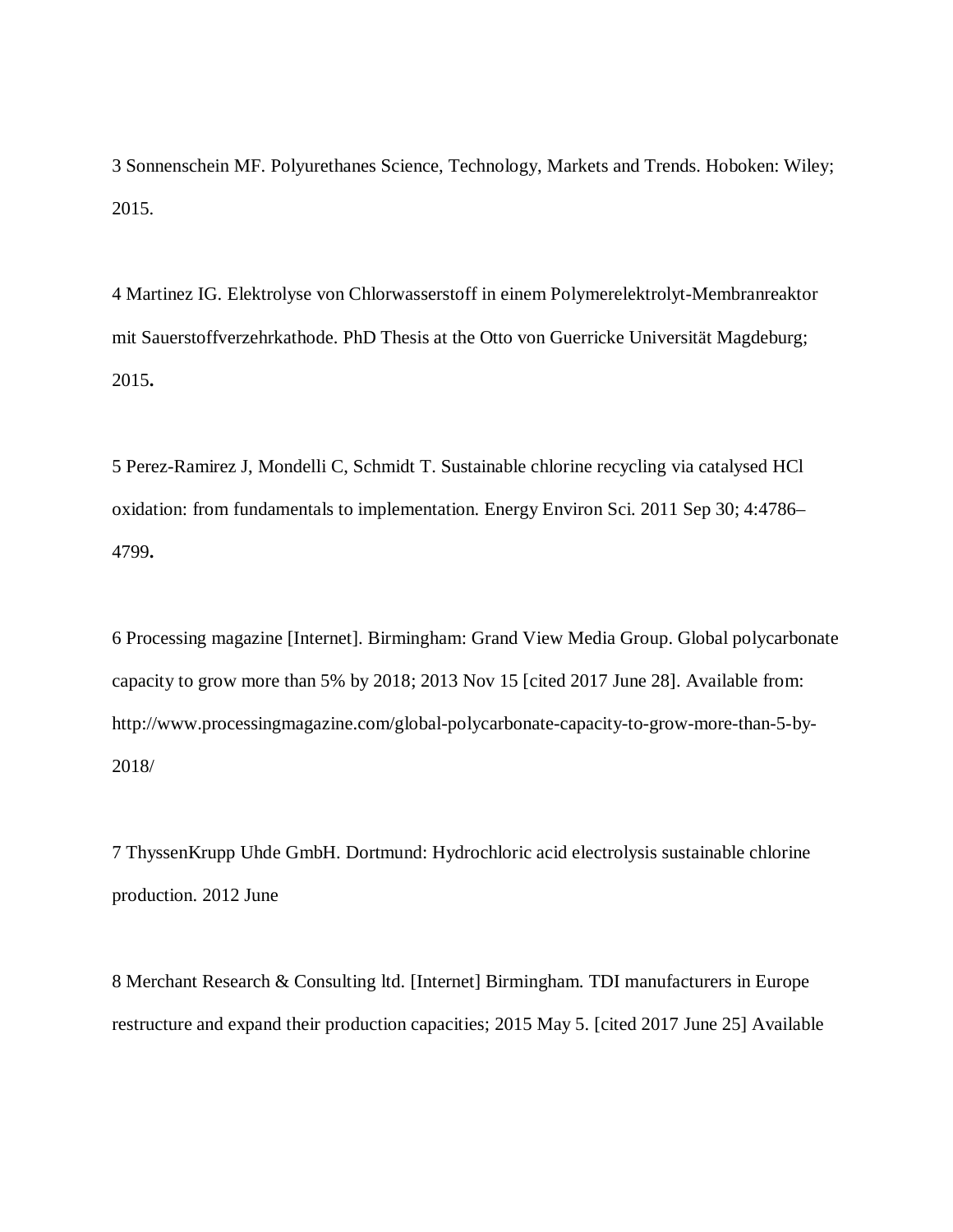from: https://mcgroup.co.uk/news/20150505/tdi-manufacturers-europe-restructure-expandproduction-capacities.html

9 Motupally S, Becker AJ, Weidner JW. Water Transport in Polymer Electrolyte Membrane Electrolyzers Used to Recycle Anhydrous HCl. J Electrochem Soc. 2002; 149.

10 Zhao Y, Gu S, Gong K. Low-Voltage Gaseous HCl Electrolysis with an Iron Redox-Mediated Cathode for Chlorine Regeneration. Angew. Chem. Int. Ed. 2017; 56: 1-6

11 Zhao Y, Gu S, Gong K. Iodine Redox-Mediated Electrolysis for Energy-Efficient Chlorine Regeneration from Gaseous HCl. J. Electrochem. Soc. 2017; 164: E138-E143

12 Kuwertz R. Energy-efficient chlorine production by gas-phase hydrogen chloride electrolysis with oxygen depolarized cathode. PhD Thesis at TU-Clausthal, 2016

13 Goedecke R, Hofen W, Sass R, Wendeler H. Fluidverfahrenstechnik: Grundlagen, Methodik, Technik, Praxis. Weinheim: Wiley-VCH; 2011.

14 Marquardt W. Trends in computer-aided process modeling. Comput Chem Eng. 1996 Sep 10;20:591-609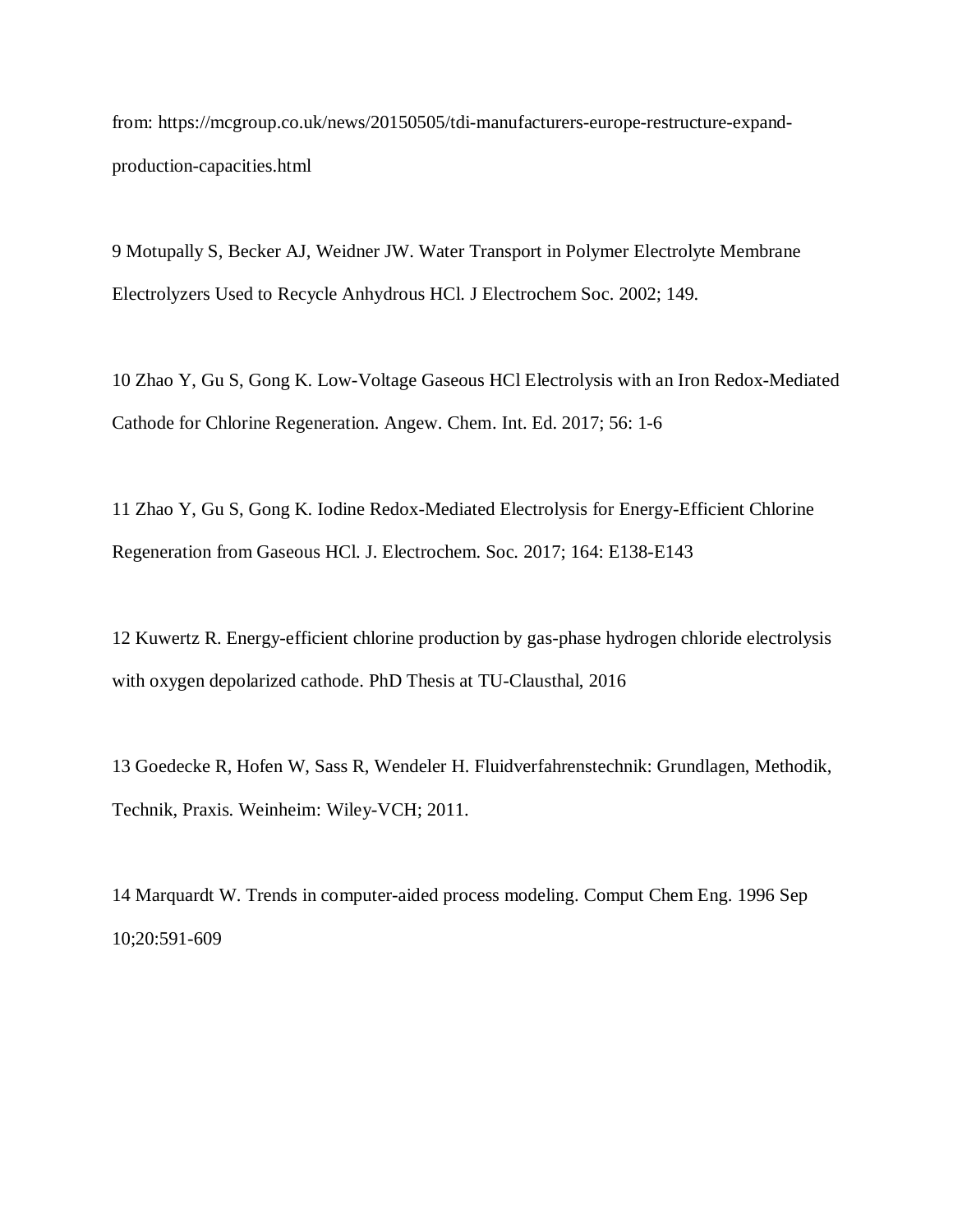15 BASF Trade news [Internet]. Ludwigshafen: MDI capacity increases at BASF Verbund site in Antwerp, Belgium; 2017 Jan 23. [cited 2017 May 5]. Available from: https://www.basf.com/en/company/news-and-media/news-releases/2017/01/p-17-110.html

16 The Linde group [Internet]; Munich: Chlorine Grade 2.5; [cited 2017 May 8]. Available from: https://shop.lindecanada.com/shop/en/ca/specialty-gases/pure-gases/chlorine/chlorine-grade-25 gv240639-131

17 Ooms P, Bulan A, inventors. Bayer Material Science AG, assignee. Verfahren zur Herstellung von Diarylcarbonaten und Polycarbonaten. EP 2371807 A1. 2010 March 30.

18 Trainham JA, Law CG, Newman JS, Keating KB, Eames DJ, inventors. Electrochemical conversion of anhydrous hydrogen halide to halogen gas using a cation-transporting membrane. US Patent US5411641 A. 1993 Nov 22.

19 Tremblay D, Watanasiri S, Song Y, Chen CC. Benefits of multi-solvent NRTL models in Aspen Plus [Internet]. Bedford: Aspentech, 2012 [cited 2017 June 1] Available from: https://www.google.de/url?sa=t&rct=j&q=&esrc=s&source=web&cd=1&ved=0ahUKEwjYpoX Mnd\_XAhXDcBoKHbyUC5EQFggmMAA&url=http%3A%2F%2Faspentech.com%2FWhitepa per%2FBenefits-of-Multi-Solvent-NRTL-Models-in-Aspen-Plus.pdf&usg=AOvVaw22AJObZMSbqlsrmLQJdEXd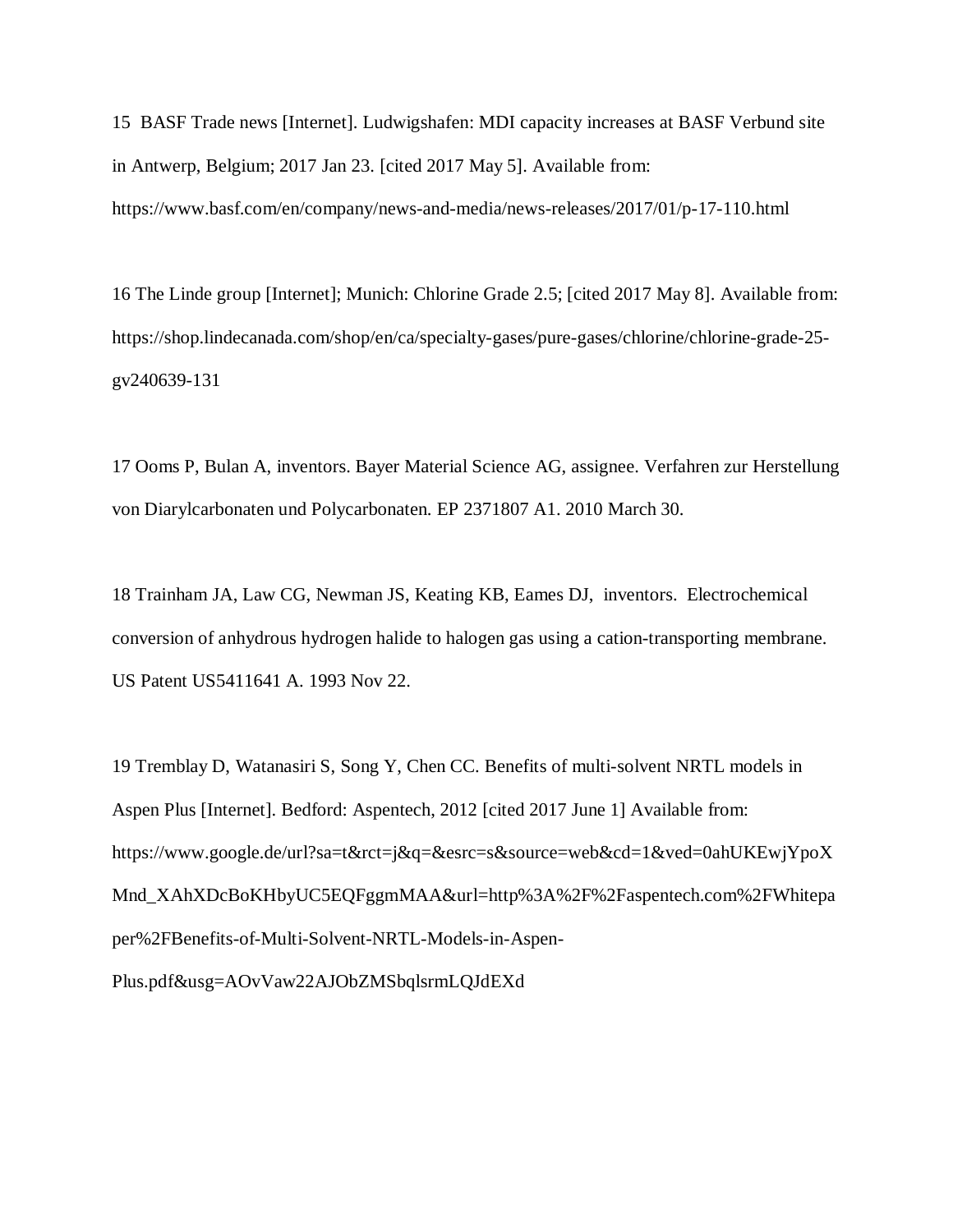20 Morris JC. The mechanism of the hydrolysis of chlorine. J Am Chem Soc. 1946 Sep; 68: 1692-1694

21 National Institute of Standards and Technology [Internet]. Gaithersburg. [cited 2017 May 5]. Available from: https://www.nist.gov/

22 Aspen Technology Inc. Bedford: Aspen physical property system. 11.1. 2001 Sep [cited 2017 Jun 5]. Available from: http://web.ist.utl.pt/ist11061/de/ASPEN/Physical\_Property\_Data\_Aspen.pdf

23 Carlson C. Don't gamble with physical properties for Simulations. Chem Eng Prog. 1996 Oct; 35-46

24 Freire FJ, Kaiser BA, Felix VM, Mah DT, Trainham JA, Law CG, et al, inventors. Production of isocyanate using HCl recycle. US Patent US6010612 A. 1993 Nov 22.

25 Foster EG, inventor. Process for recovery of chlorine from hydrogen chloride. US Patent US4394367 A. 1982 March 11.

26 Gestermann F, Schneider J, Dummersdorf H. Verfahren zur Aufbereitung der Reaktionsgase bei der Oxidation von HCL zu Chlor. German Patent DE 19535716 A1. 1995 Sep 26.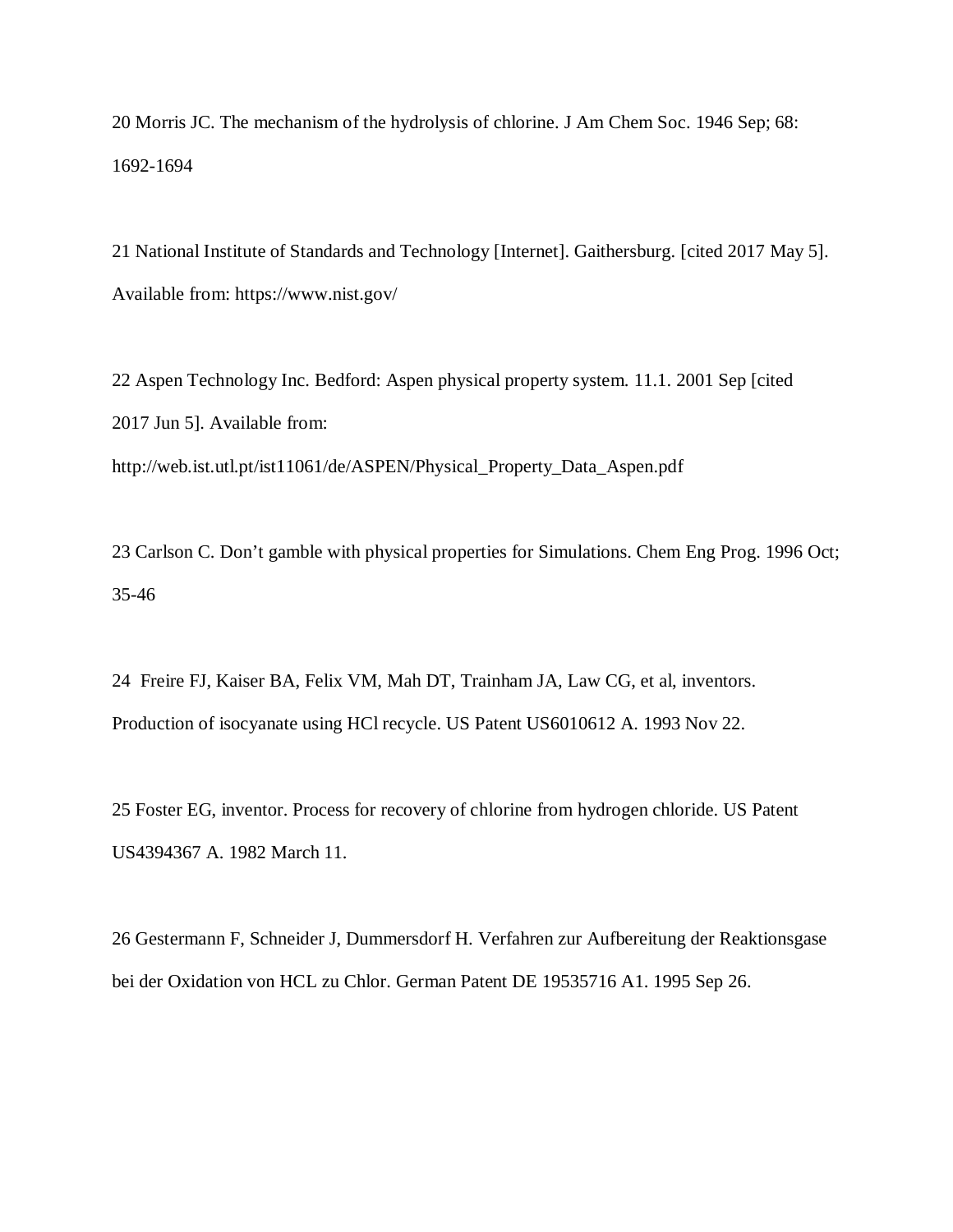27 Ando H, Uchida Y, Kohei S, Knapp C, Omoto N, Kinoshita M. Trends and Views in the Development of Technologies for Chlorine Production from Hydrogen Chloride. Sumitomo Chemical Co. 2010; 2.

28 Fischer K, Horstmann S, Gardeler H. Predictive Soave-Redlich-Kwong equation of state (PSRK) [Internet]. Universität Oldenburg: 2004 Aug 26 [cited 2017 May 5]. Available from: http://www.gmehling.chemie.uni-oldenburg.de/9775.html

29 P&I Design. Process modelling selection of thermodynamic methods [Internet]. Gladstone: Edwards JE; 2008 [cited 2017 Aug 4]. Available from: http://www.chemstations.com/content/documents/Technical\_Articles/thermo.pdf

30 Young CL. Solubility data series, Sulfur dioxide, chlorine, fluorine and chlorine oxides [Internet]. Oxford: Pergamon Press; 1983 [cited May 3]. 496 p. Available from: https://www.elsevier.com/books/sulfur-dioxide-chlorine-fluorine-and-chlorineoxides/young/978-0-08-026218-5

31 Maczynski A, Goral M, Wisniewska-Goclowska B. Mutual solubilities of water and alkanes. Monatsh Chem 2003 March 13; 134: 633–653.

32 Lax E. Taschenbuch für Chemiker und Physiker Band 1: Makroskopische physikalischchemische Eigenschaften. Berlin Heidelberg: Springer-Verlag; 1967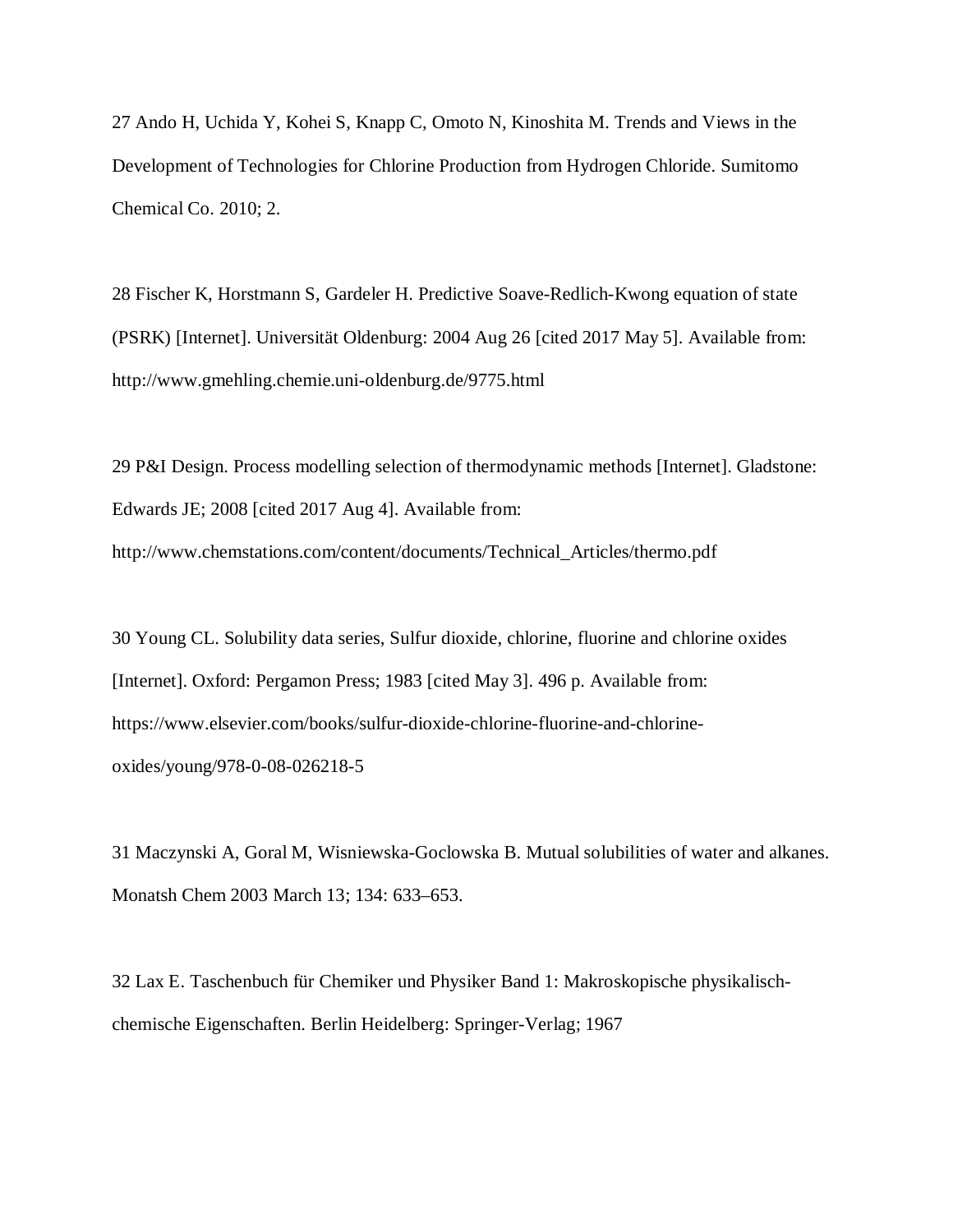33 Alkan M. Solubility of chlorine in aqueous hydrochloric acid solutions. J Hazard Mater. 2005 March 17; A119: 13–18

34 Abdollahi-Demneh F, Moosavian MA, Omidkhah MR, Bahmanyar H. Calculating exergy flowsheeting simulators: A HYSIS implementation. Energy. 2011; 36: 5320-5327.

35 Gonzales-Regueral B, Querol E, Perez-Benedito JL. Practical approach to exergy and thermoeconomic analyses of industrial processes, London Springer; 2013. 84 p.

36 Wilhelm E, Batting R, Wilcock RJ. Low-Pressure Solubility of Gases in Liquid Water. 1977; 17: 219-262

37 Szargut J. Exergy Method: Technical and Ecological Applications. 18th ed. Silesian University of Technology Poland: WIT Press Southampton UK; 2005. 192 p.

38 Kaiyuan Z, Hongyi L. Determination of mean activity coefficients of hydrochloric acid in concentrated solutions up to 15 m with glass electrode. Acta Physico-Chimica Sinica. 1986; 2: 30-36.

#### **Supplemental information**

Based on the balance condition that the molar flux of chlorine entering the extraction,  $\dot{n}_{Cl_2}$ , and the molar flux of chlorine in both streams leaving the extractor is equivalent, equation SI.1 can be obtained as a solution: